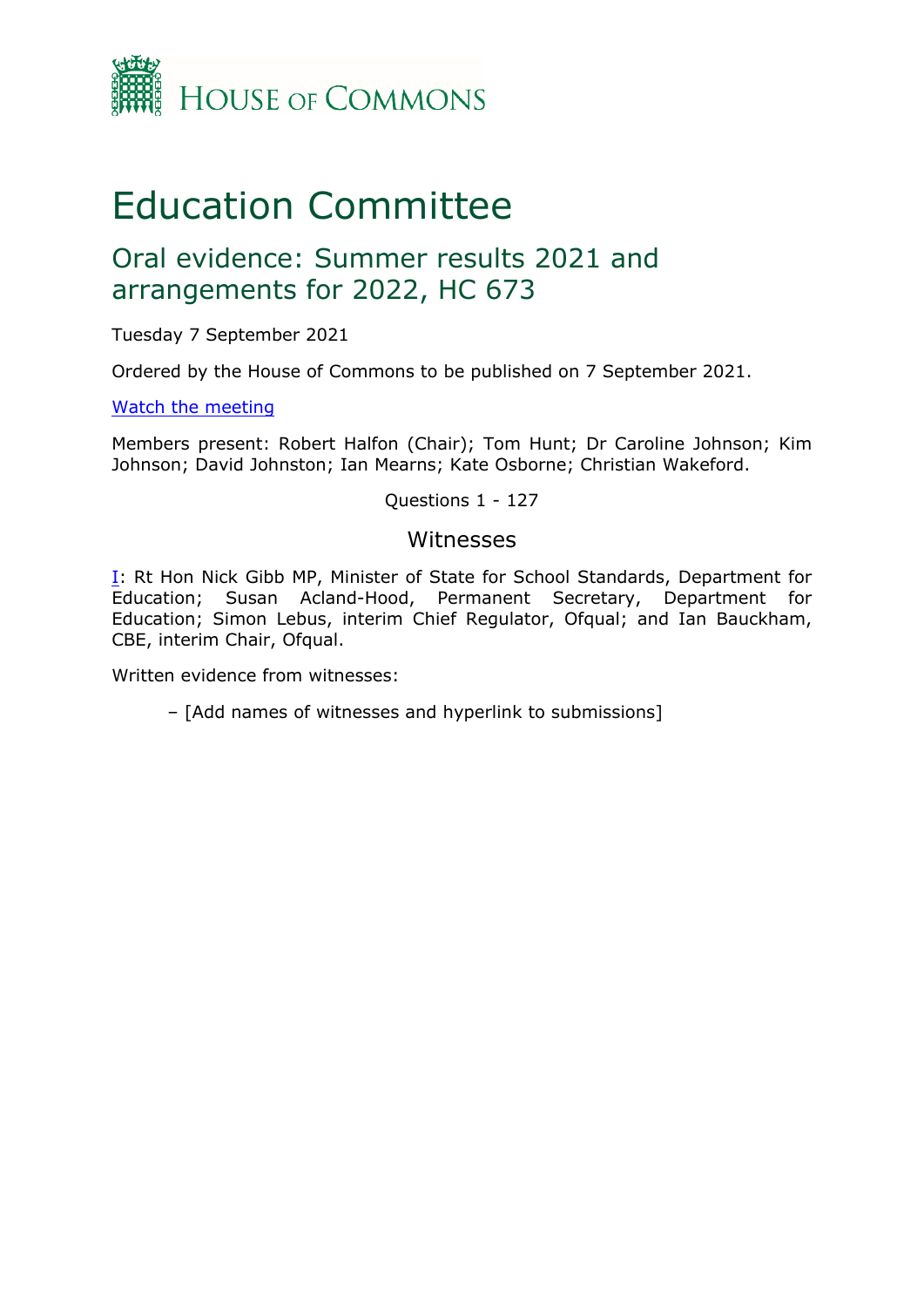

### <span id="page-1-0"></span>Examination of witnesses

Witnesses: Rt Hon Nick Gibb MP, Susan Acland-Hood, Simon Lebus and Ian Bauckham.

Q1 **Chair:** Good morning, everyone. Thank you very much for coming today. It is very nice to have this first Committee back properly in the room and particularly nice to see you, Minister, face to face, not just on a Zoom call. I reiterate that the Committee's view is that you could not be more accountable as a Minister by your regular attendances, possibly more than any other Minister in the Department, and it is much appreciated.

We have quite a lot to get through, so could I ask the witnesses to be as concise as possible? For the benefit of the tape and for those watching on the Parliament TV internet channel, can I ask you to introduce yourselves briefly and your titles? Are you happy to be addressed by first names? Thank you.

*Ian Bauckham:* I am interim Chair, Ofqual.

*Nick Gibb:* Minister of State for School Standards.

*Simon Lebus:* Interim Chief Executive of Ofqual.

*Susan Acland-Hood:* Good morning. I am the Permanent Secretary in the Department for Education.

Q2 **Chair:** Thank you. We are going to start with some questions on Covid and schools and then move on to exams, so these questions will be directed predominantly at you, Minister, and possibly the Permanent Secretary.

Nick, do you agree with the JCVI decision not recommending vaccinations for 12 to 15-year-olds?

*Nick Gibb:* It is not for me to agree or disagree with the experts on that committee, but its view is clear that there are marginal health benefits for having 12 to 15 year-olds vaccinated. It has advised that we consult the CMOs, which is what we have done, and we await their response.

Q3 **Chair:** Its ultimate conclusion was not to recommend vaccines for 12 to 15-year-olds, is that correct?

*Nick Gibb:* Yes, but it has advised us to consult the CMOs to look at the wider health benefits; for example, the health benefits of attending or not attending school. We know that there are mental health implications for children not attending school.

Q4 **Chair:** In the JCVI statement on 15 July, it said, "On top of existing routine programmes, a Covid-19 programme for children and young people is likely to be disruptive to education and will require more resource. The scale of additional resources required will be considerable." Have you calculated the costs, both in monetary value and disruption and diversion of staffing and other school resources, of the immunisation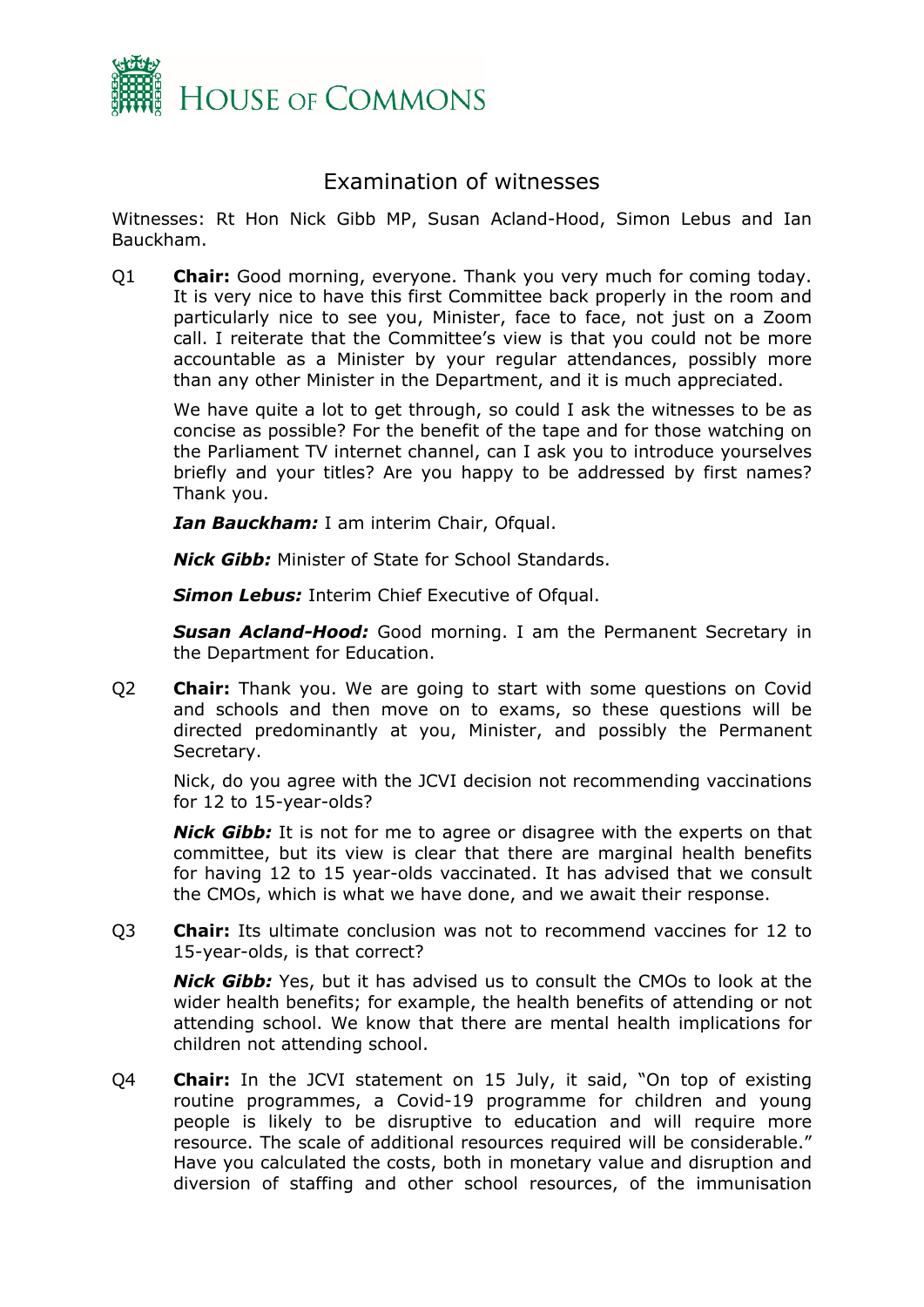

programme for Covid-19? In other words, what are the costs going to be to schools?

*Nick Gibb:* The schools are very used to immunisation programmes and this will be part of that school immunisations service programme. I do not anticipate it being a huge issue for schools. They are very used to doing it and if the decision is to proceed with vaccinations of 12 to 15 year-olds, the health secretary has already asked the NHS to prepare. Those preparations are already in train for the vaccinations to happen and I think that we will get through the whole population of 12 to 15 year-olds very swiftly if the decision is to go ahead with vaccination.

Q5 **Chair:** When the JCVI says that the scale of additional resources required will be considerable, you do not agree?

*Nick Gibb:* All I am saying is that whatever resources are needed will be met, but schools are well used to vaccinating their children and this will be part of that process.

Q6 **Chair:** Will an additional budget be given to schools if there is a big cost if a vaccination programme is decided—

*Nick Gibb:* I will bring in the Permanent Secretary on that point.

*Susan Acland-Hood:* As you would expect, given that the JCVI has asked the CMOs to look at this, we are making sure that we would be practically ready to do it if the recommendation was made to do it. The proposition is that we would do this through the School Age Immunisation Service, which is the service that is used to immunise children otherwise. That does not require additional resource from schools.

It does require some health resource and we are looking, with the Department of Health, at how it would make sure it could do this at the scale that would be required. Since the recommendation was made on 16 and 17-year-olds, we have already seen 50% of 16 and 17-year-olds vaccinated, and that recommendation was only made a matter of a few weeks ago. We are reasonably confident that this could be done quickly and managed well.

Q7 **Chair:** When it says, "The scale of additional resources required will be considerable", what does it mean by that?

*Susan Acland-Hood:* What it is saying is that clearly you would have to put more resource into the School Age Immunisation Service from the health side in order to make sure you were doing this alongside all of the other vaccinations, exactly as we have as we have vaccinated the rest of the population. I do not think that it is talking about school resources.

Q8 **Chair:** If there is an extra financial resource for schools, will schools be given extra financial support to pay for this?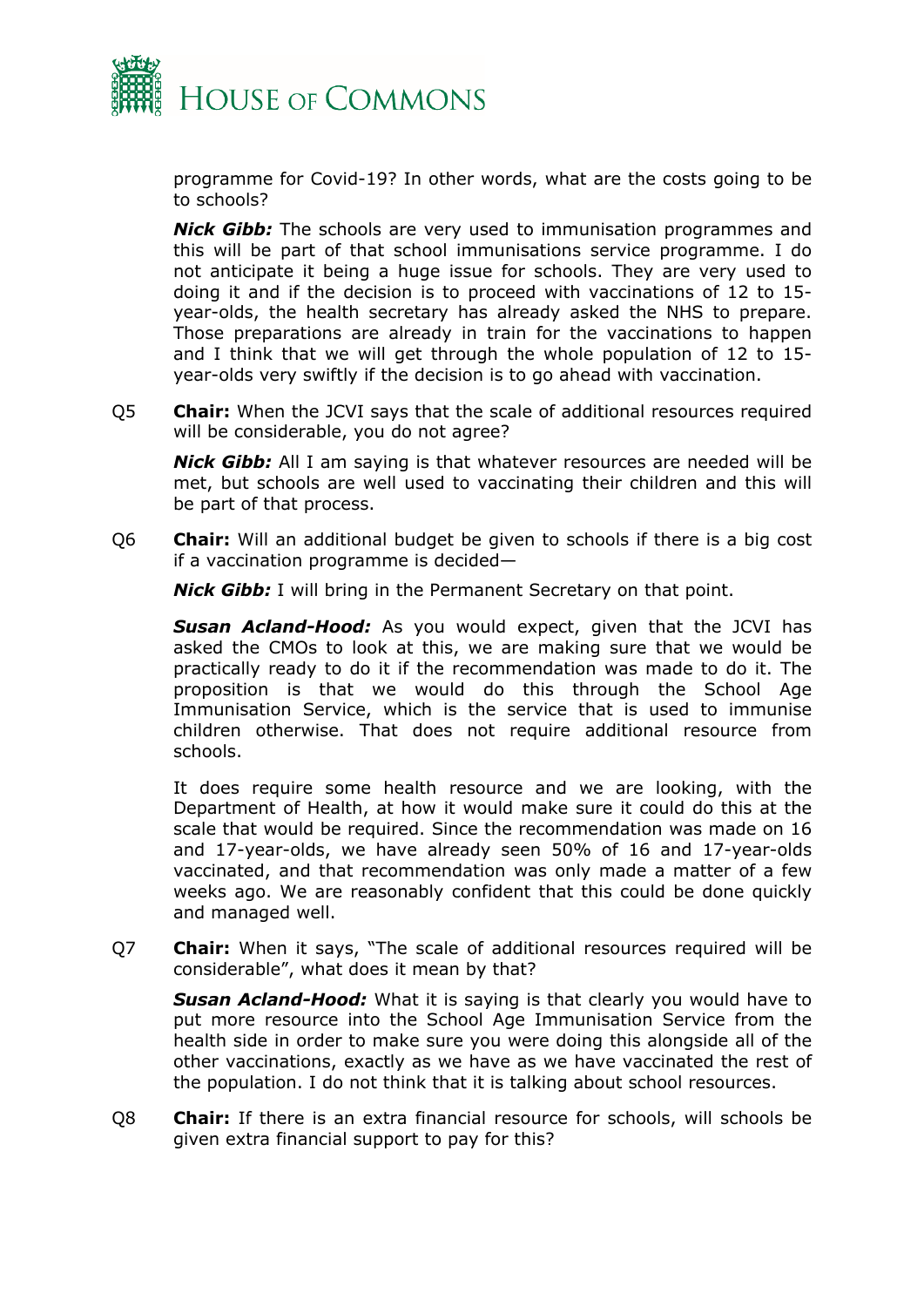

*Nick Gibb:* As the Permanent Secretary says, we do not think it requires extra resource at the school level. This will be—

**Chair:** But if it does, if they need extra financial support, will there be extra funds to support it?

*Nick Gibb:* Of course, we keep all these issues under review and you will know that we have provided extra resources to schools. For example, through the Covid testing regime we have provided resources for that. We keep it under review, but as this is an NHS-driven programme, we do not think that schools themselves will need more resources for it.

Q9 **Chair:** The Secretary of State for Education said last week that if the JCVI does reach a decision that children should be able to receive vaccinations—and okay, they have not—parental consent would always be asked before they receive that vaccine. He also said, "It would be reassuring for parents to have that choice as to whether children would be able to have that vaccine but it always has to be based upon parental consent." In relation to the Covid-19 vaccination programme, the NHS website says that it would rarely be appropriate or safe for a child to consent without a parent's involvement and a parent's consent must be sought prior to vaccination. Do you agree with your Secretary of State that parents should give consent before their children are vaccinated?

*Nick Gibb:* Yes, the consent from parents will always be sought before a child is vaccinated in the school.

Q10 **Chair:** Nadhim Zahawi said on Sunday that the students would be able to overrule the parents.

*Nick Gibb:* There are long-established vaccination programmes for all types of vaccinations in schools and these issues are not new. Those administering the vaccines do have special training for vaccinating this age group, and in some circumstances—and it is rare—children can consent themselves if they are competent to do so. The people administering the vaccines in schools are aware of these sensitive issues.

Q11 **Chair:** Just to understand, will the parents have full consent or not? There will always be exceptional circumstances for parents in very troubling circumstances, I understand that, but on the whole is it your clear view, as the Secretary of State said, that parental consent would always be asked before they receive their vaccine and it has to be based on parental consent?

*Nick Gibb:* We will always seek the consent of parents before vaccinations happen in schools but, as I said, these are sensitive issues. The School Age Immunisation Service is very aware of the consent issues and in rare circumstances with previous vaccination programmes—

Q12 **Chair:** What are those rare circumstances? Give me an example where there would not be parental consent?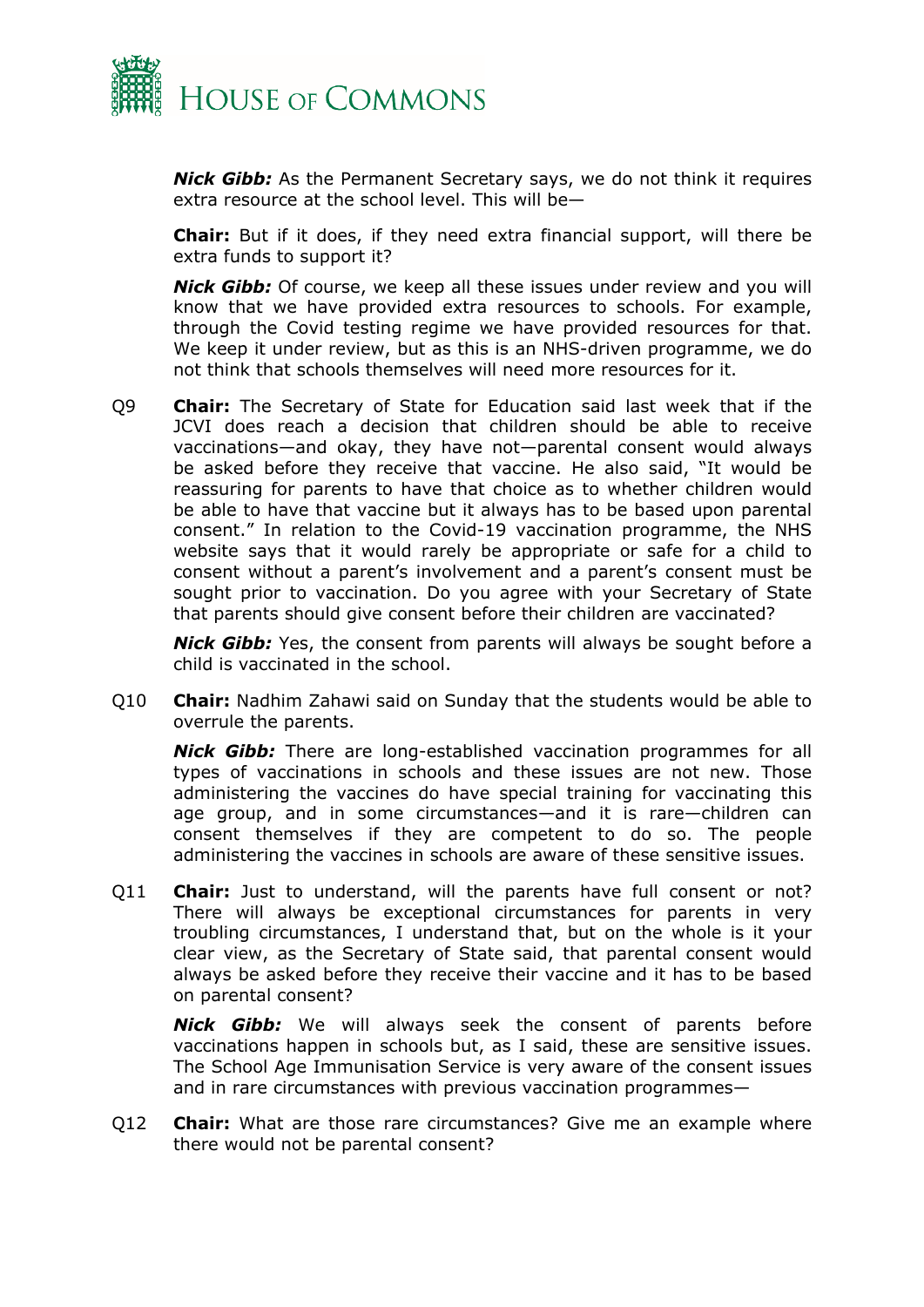

*Nick Gibb:* Where the parent consents but the child is Gillick competent to make a decision themselves. What would happen in those circumstances is that there will be discussions between the school and the parent in resolving those issues. Those are the kinds of issues that—

Q13 **Chair:** Is it not the case that Gillick and later case law were intended for a far more narrow set of circumstances than a mass rollout treatment of otherwise healthy children?

*Nick Gibb:* These are issues that the School Age Immunisation Service is aware of. These are experienced practitioners who know how to deal with these issues and there will be further advice on these issues once a decision is made.

Q14 **Chair:** It is very important to parents, and you have Gavin Williamson saying that it always has to be based on parental consent. That is what the Secretary of State said last week, "always has to", yet a health Minister says no, it is not based on parental consent. You are saying, "Yes, parental consent, but". Can you understand why parents are confused as to what the position is?

*Nick Gibb:* The position is that we will always seek the consent of parents. This is an important programme. If a decision is made to proceed with it, we, all of us, need to be careful with the language we are using and how much we focus on this issue. Children and parents having a different view about whether they want to have a vaccination programme is a rare issue. The health professionals who administer vaccination programmes in schools are very experienced in dealing with these issues, and I think that we should leave the process to them and not escalate this into a—

Q15 **Chair:** The Secretary of State says it always has to be based on parental consent and you are not saying that?

*Nick Gibb:* I am saying that parental consent will always be sought. There are sensitive issues when parents and children disagree and where the child has Gillick competence, but these are rare circumstances from experience of past immunisation programmes. They have to be dealt with sensitively. I don't think that we should escalate it into a big political issue. All of us have a responsibility to make sure that this vaccination programme is a success. We have experienced health professionals who are well versed in dealing with these issues in schools.

**Chair:** I think that the vaccine programme has been incredible. I am proud to have had my vaccine, so I am very clear where I stand on it. I also believe that it should be absolutely clear to parents whether they have parental consent or not and that has not happened. The Secretary of State says yes, it always has to be based on parental consent. The health Minister says no, it does not have to be based on parental consent. You say yes, but exceptional circumstances or rare circumstances. Caroline wants to come in on this point.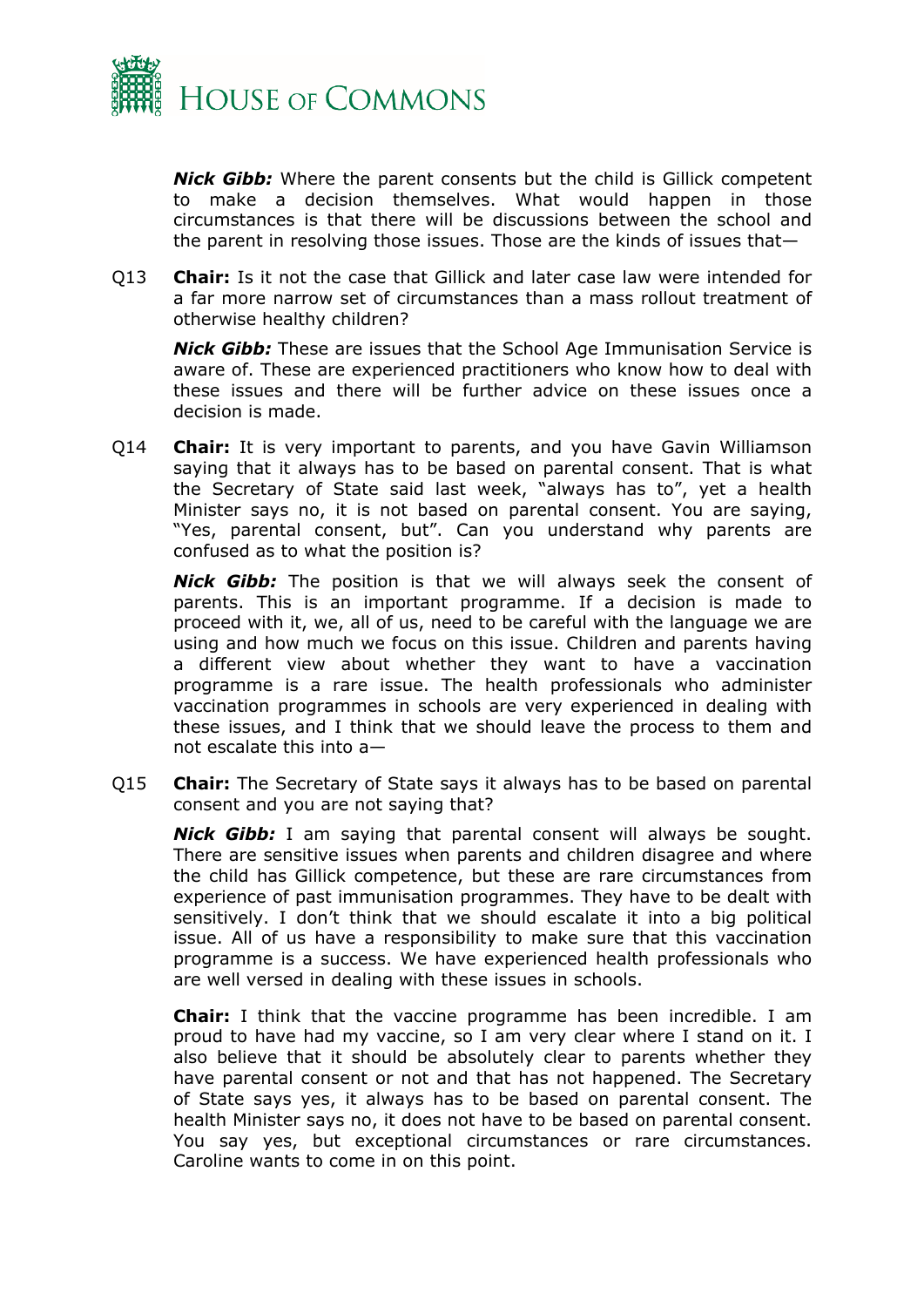

Q16 **Dr Johnson:** It is just a quick question, Minister. Is it, therefore, your intention that if the chief medical officer recommends vaccinations for 12 to 15-year-olds these vaccines will all be delivered in schools?

*Nick Gibb:* Yes, that is the intention. The School Age Immunisation Service will deliver these vaccinations through the schools. It is the swiftest and most efficient way of delivering the vaccination programme, as with other vaccination programmes for that age group.

Q17 **Dr Johnson:** The chief medical officer, having decided there is no significant medical reason to vaccinate the children for their benefit, has been asked to look at the wider perspective around vaccinations and, in particular, the potential for educational disruption. It is believed that half of children have now already had coronavirus at some point in the last year or so and vaccination is not going to reduce transmission significantly. If you now get coronavirus you have to isolate for 10 days, which is a maximum of eight days missing school. You are unlikely to get it a second time. Then the children who have been in close contact no longer have to isolate. Given that you do not have to isolate if you are a close contact and you only have to isolate if you are the half of children who have not had it who get it, and only probably once, is there, in your view, going to be any significant disruption to children's education?

*Nick Gibb:* I think so. I think that there could be and that is what we are trying to avoid. This is why we are seeking the advice of the chief medical officers from the four nations. You have the advantage over me that you are a doctor, a clinician, but we do know that there are health issues as well from not being in school. We know that children suffer mental health problems from not being in school. If the figure that you cite about the proportion of children who already have the antibodies is correct, that still leaves the other half of the 4 million 12 to 15 year-olds who do not have those antibodies, who may contract the virus, and who may then be off school.

**Dr Johnson:** For eight days.

*Nick Gibb:* Well, even one extra day can have an important impact on a child's education.

Q18 **Dr Johnson:** Will you be asking the chief medical officer to look at the rules as they are now or a hypothetical for rules as they may be in the future that he does not know what the changes may or may not be? For example, when you are looking at the broad perspective, is it based on the idea that half of children may have a maximum of eight days off or are you asking him to look at the changes that you think might occur?

*Nick Gibb:* This is why we are seeking the advice of the CMOs. You are asking me to opine on what are essentially medical matters and—

**Dr Johnson:** I am asking you what he has been asked to look at. Is he being asked to look on the basis of no isolation for contacts and effectively a maximum of one eight-day block off school with a positive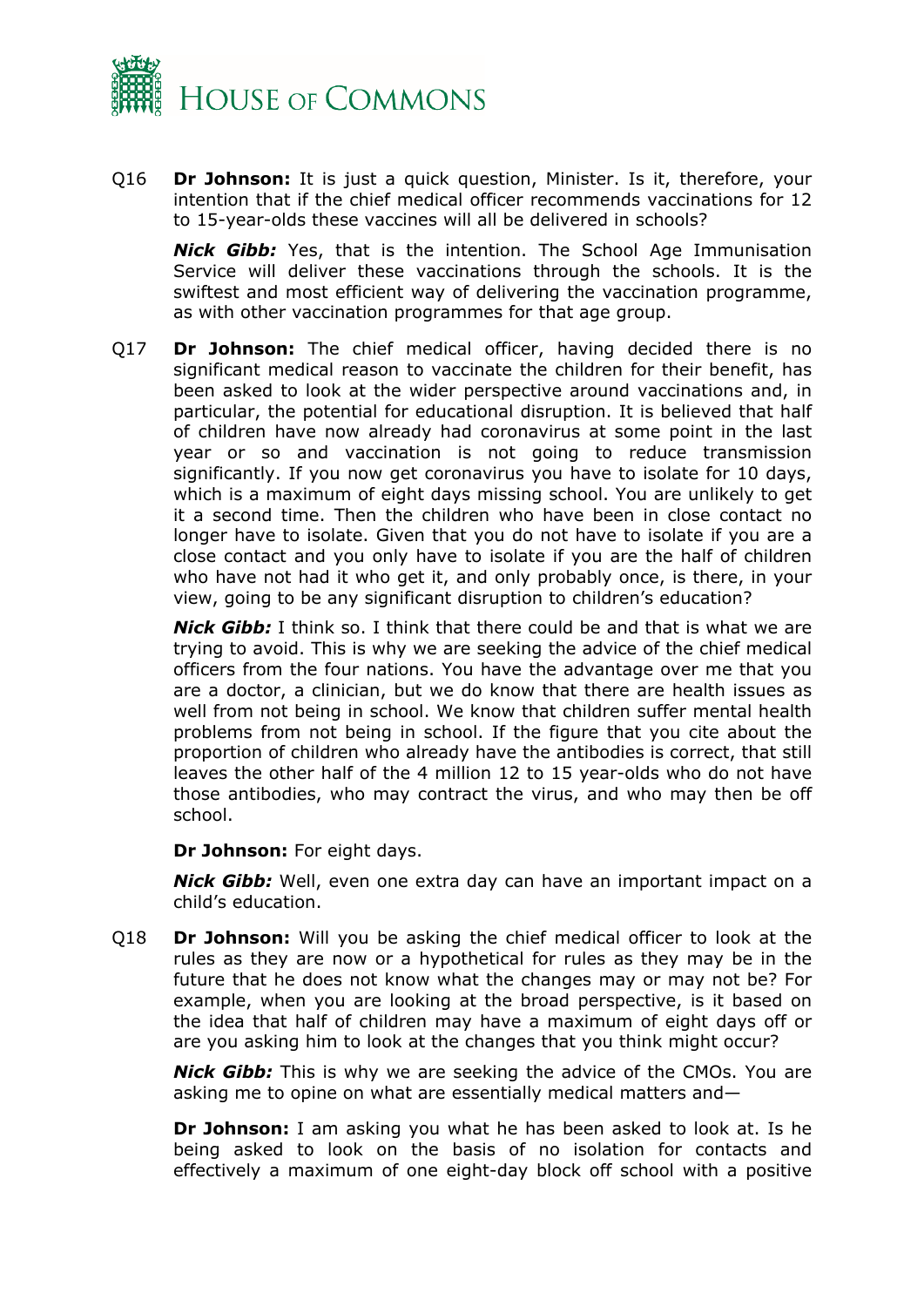

PCR test, or is he being asked to look at wider changes as would hypothetically occur in the event that politicians made a decision to make the restrictions on children more stringent in the future?

*Nick Gibb:* We are asking the CMOs to use their experience of the wider health implications of Covid and the wider implications of children not having a vaccine versus them having the vaccine. That takes into account their assessment of what the disruption will be to children as a consequence of the route of the pandemic. They are better qualified than I am to assess what they believe is the future route of the pandemic. Based on their advice, we will decide whether or not to proceed with vaccinating 12 to 15-year-olds.

Q19 **Chair:** Finally on this point, before I come to exams, it is the Government's intention, as they have said, to get rid of bubbles. In fact, the statements you put out just before the half term said that schools should return to almost pre-pandemic behaviours. Is that correct?

*Nick Gibb:* Yes, we are getting rid of bubbles. We are not getting rid of issues such as ventilation. It is important that schools continue to keep windows and doors open to allow that free flow of air. We are supplying 300,000 CO2 monitors to schools and colleges and—

Q20 **Chair:** You will be aware of reports in the papers today about some schools reintroducing bubbles. Why would that be the case, given that you have specifically said that this is not necessary anymore?

*Nick Gibb:* Our recommendation is very clear that bubbles are not required in schools. Since 16 August it has not been necessary for children to self-isolate if they are a close contact of somebody who has contracted Covid, so there is no real reason for schools to maintain the bubble arrangements. The decision that we have taken is based on a balance of where we are with Covid, where we are with the very successful vaccination programme, with 88% of adults having had at least one dose and 78% having had two doses, which means—

Q21 **Chair:** If schools are reintroducing bubbles and sending lots of pupils home, what will you do about it?

*Nick Gibb:* It is not the advice that we are giving to schools. We have regional schools commissioners in all our regions, and they will be talking to schools about the—

- Q22 **Chair:** Are you going to monitor this to see what is going on? *Nick Gibb:* We do, of course.
- Q23 **Chair:** Will you intervene as the DfE or as a Minister? *Nick Gibb:* Our regional schools commissioners will have discussions. There is a contingency—
- Q24 **Chair:** If they are local authority schools, will the DfE intervene directly?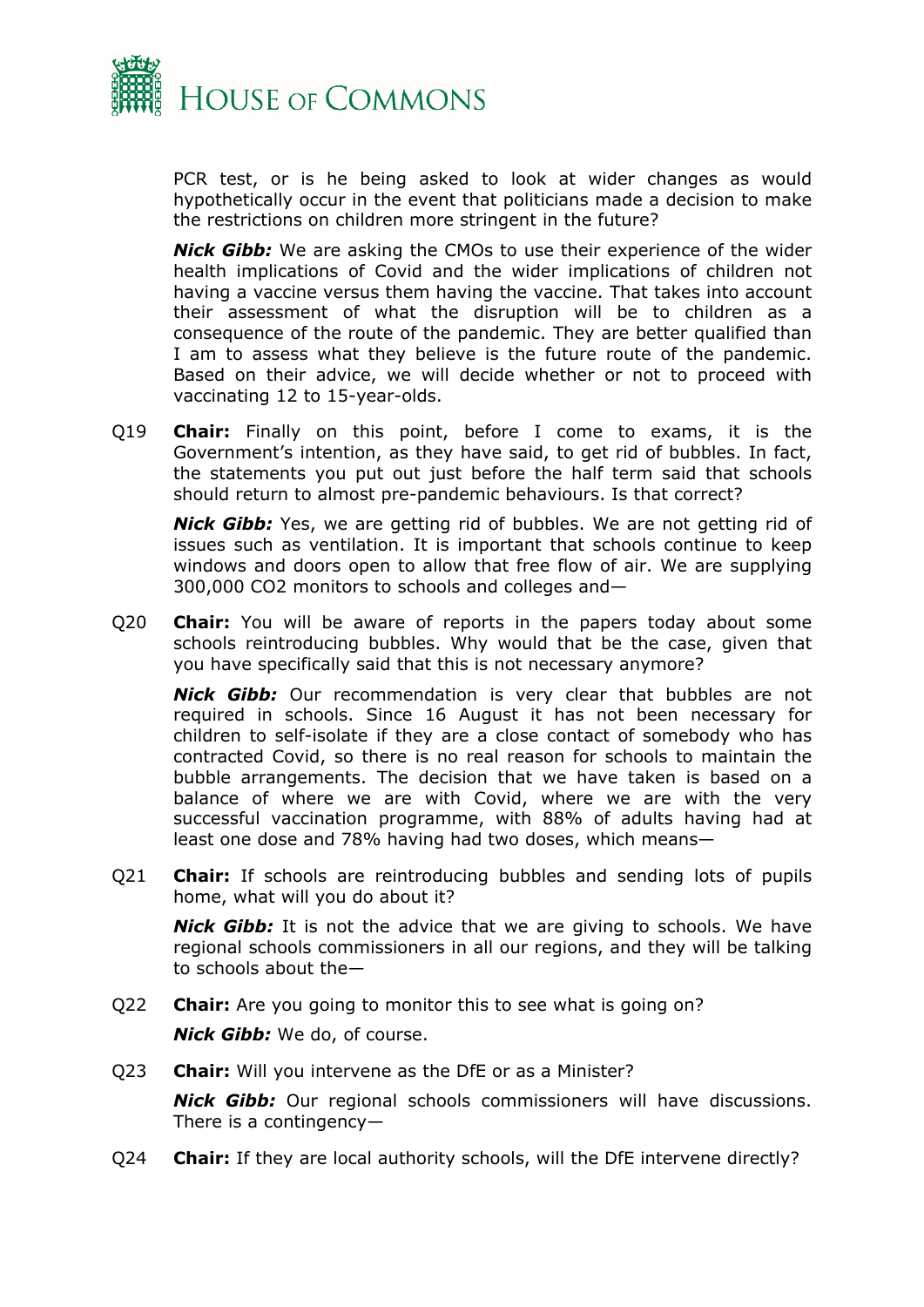

*Nick Gibb:* Our regional schools commissioners are monitoring these positions, as they have been doing since the beginning of the pandemic. We do have a contingency framework, however, for areas such as the south-west, where there are already very high infection rates in the community. In those areas, the directors of public health have given the schools the powers to re-impose some—

**Chair:** Some of this is happening elsewhere—

*Nick Gibb:* Yes, in the south-west in particular where there are high levels of infection.

Q25 **Chair:** Yes, but I am talking about other places. I just want to know if you would ring up the head teachers and ask them why this is happening.

*Nick Gibb:* We will. The regional schools commissioners—

**Chair:** Would you do it as well?

*Nick Gibb:* No, the regional schools commissioners will be phoning up, will be talking. They are in constant touch with their schools and they have been throughout the pandemic to make sure that schools are not, for example, closing unnecessarily or sending home too many children as—

Q26 **Chair:** If it comes to be much more widespread, what will you do about it then?

*Nick Gibb:* We keep these issues under review, but I am not going to give you decisions about hypothetical cases happening in the future. We keep it under review. We have very close contact with schools through the regional schools commissioner network. That will continue.

Q27 **Chair:** In a nutshell, it remains your view that schools for the most part should return to the way they were pre-pandemic?

*Nick Gibb:* Yes. I visited a primary school in Portsmouth last week and the children were very excited to be back. The school wants there to be normality, but they are maintaining all the hygiene, the handwashing, the cleaning of surfaces, the ventilation rules, the face coverings on school transport and so on. The Government advice remains to use face coverings in areas where there are confined spaces.

Q28 **Chair:** Thank you. I am going to ask you a few questions on exams now and then pass over to my colleagues.

In March 2021, when you came to our Committee and we asked you about the possibility of widespread grade inflation, you said, "I think we can be reassured that we have a good system in place, and then there are various post-18 June quality assurance processes in place as well, and on top of that are the appeals. I am not anticipating this system going wrong" in any way. We know that higher proportions of students have achieved top grades this year. We know that there has been a significant amount of grade inflation: 44.3% of A-level results achieved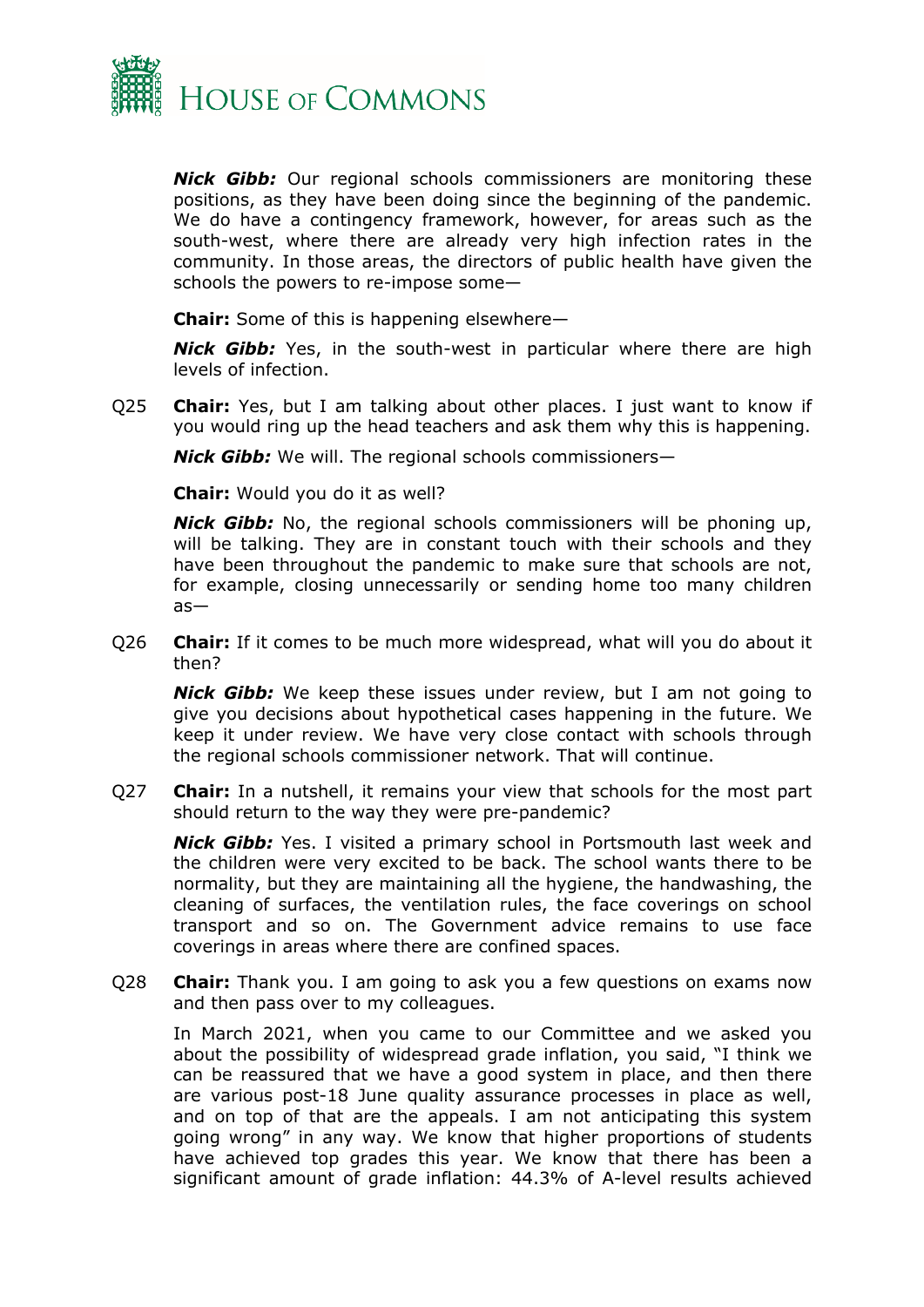

an A or an A\* compared to 25.2% in 2019. Do you accept that the Department's response to grades contributed to this hard rock cake of grade inflation? What specifically do you think were the driving factors?

*Nick Gibb:* Just as a quick reality check, you are right that the 44% of Alevel awards were at grade A or above. That is up six percentage points on 2020. At GCSE, 30% of grades were at grade 7 or above, and that is a 2.4 percentage point increase on 2020. There are high proportions of grades but bear in mind this is a teacher-assessed system. There is a very clear quality assurance process that we put in place, a lot of thought and effort. We had a huge consultation with stakeholders on this to get this as right as we could. The best system, of course, is our exams, but we could not have exams. They would not have been fair this year.

I think that we have put in place a process that is the next best thing to exams. All those grades are backed up by the evidence that teachers have produced, and it is teachers who know their pupils best. They are the best people to provide an estimate of the grades. There is a formal declaration by head teachers that the processes have properly been adhered to. There is a huge amount of guidance supplied by the exam boards about what evidence should look like for those grades.

Q29 **Chair:** But you accept that there has been significant grade inflation since 2019?

*Nick Gibb:* There has. There are higher proportions of grades at the top levels, I absolutely accept that. The biggest increase was in 2020 and there has been another increase but of a smaller scale in 2021 compared to 2020.

Q30 **Chair:** Do you not think that there is a potential for these qualifications to be devalued by employers unless you get to grips with grade inflation?

*Nick Gibb:* No. We have been very clear that those qualifications are absolutely valid and they should have the value among employers, colleges and universities as in previous years. Every grade is supported by very clear evidence that the teachers have compiled. Every school has to supply a sample of that evidence to the exam boards, and then the exam boards looked at a sample of schools to make sure that evidence was right. In 85% of cases the evidence supported the grade. In the remaining 15% there was further investigations, but a very small proportion of grades were ultimately altered. Less than 1% of grades were ultimately altered as a consequence of the process.

Q31 **Chair:** Can I ask Ofqual if it is happy about the grade inflation? You do not think it is a problem, nothing to worry about?

*Simon Lebus:* I have said pretty much from the off that we were likely to get a rise and some upward pressure on the overall pattern of outcomes. There are several reasons for that.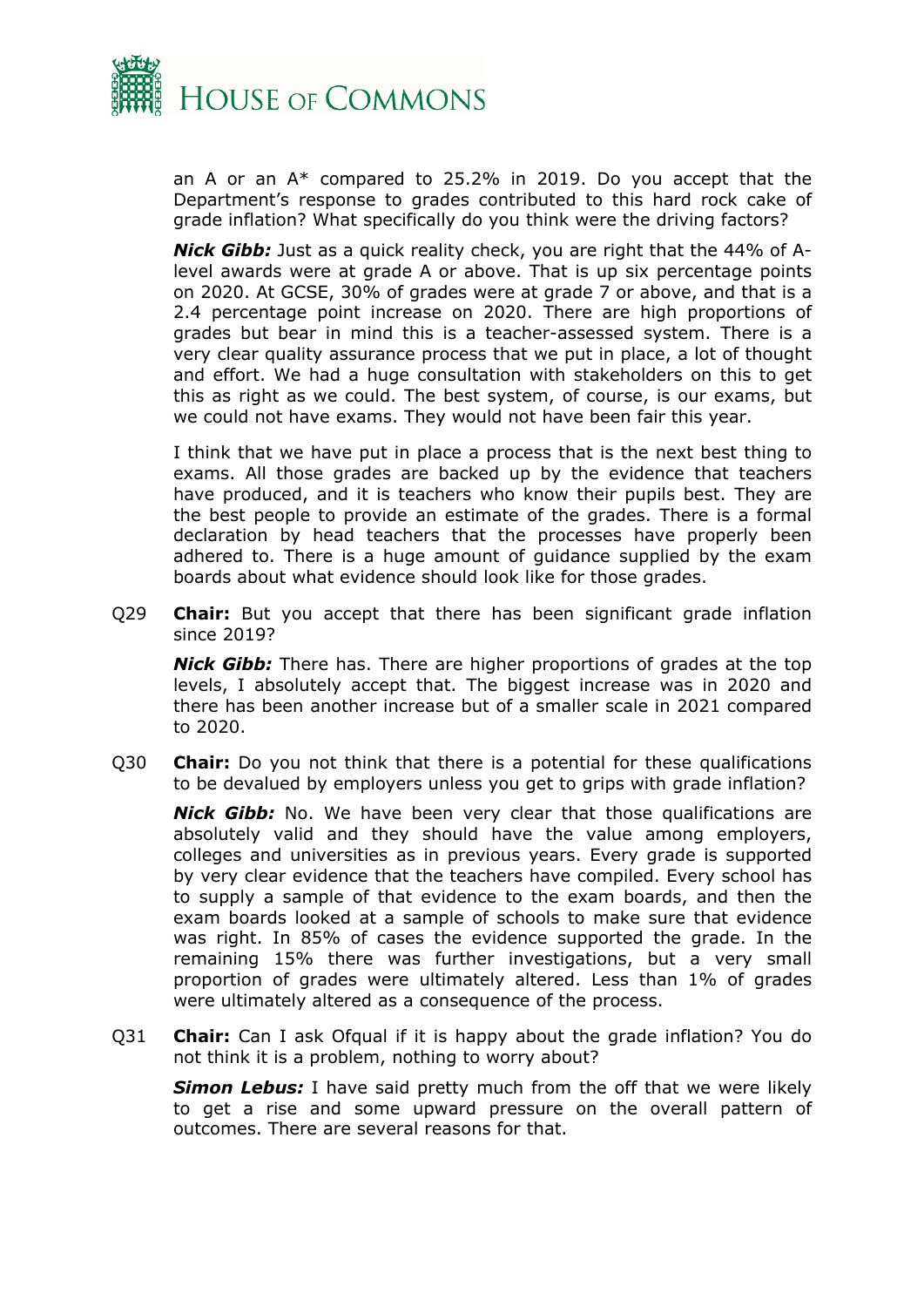

One of them is the benefit of the doubt effect, which I and colleagues have described before. You have a class of 30 students. The teacher comes in at the beginning of the year and knows that five of those students are capable of getting an A in their exams but in reality probably only three of them will because they will be subject to the hazards of the exam room. They will fail to revise properly. They will be examined on bits of the curriculum they have not covered or have not covered very effectively.

This year the construct was that students would only be assessed on what they had been taught and what they had learned, so they were being assessed on a more restricted volume of content. They were being assessed in the context of the benefit of the doubt.

Q32 **Chair:** We get all that, but the schools Minister implied that there would be nothing that went wrong with the system.

*Simon Lebus:* I think that you are talking about—

**Chair:** When we raised grade inflation with you, you seemed to say that you did not think it was going to be too much of a problem, and clearly it is a problem.

*Nick Gibb:* It has risen, as I said, by those points, six percentage points at A level and 2.4 percentage points at GCSE in the top grades.

Q33 **Chair:** Compared to 2019 a whacking great rise. You have turned the exam system into an "all must have prizes" approach, in essence.

*Simon Lebus:* They were not exams this year, were they? They were teacher-assessed grades, and I think that is the point that one needs to take into account.

**Chair:** You have turned a qualification system into an "all must have prizes" because—

**Simon Lebus:** No. All need grades in order to be able to progress to the next stage of their education or training.

Q34 **Chair:** People like Sir Jon Coles warned that this was going to happen and urged some kind of standardised assessment.

*Simon Lebus:* I think that we have to recognise also that in 2020 the effort was made to replicate the grade outcomes that you saw in 2019 and that was not well accepted because it took agency from the students. We needed a system that would accommodate the very different learning experiences that students had had. It was based on an approach using teacher-assessed grading, which is essentially different to exams. You would expect to get a rather different sort of result.

So far as employers are concerned, we have had extensive liaison with all the major employer groups. We have talked to them about the approach that has been adopted. I think that they are generally understanding and supportive of that. In terms of where we go from now, we have also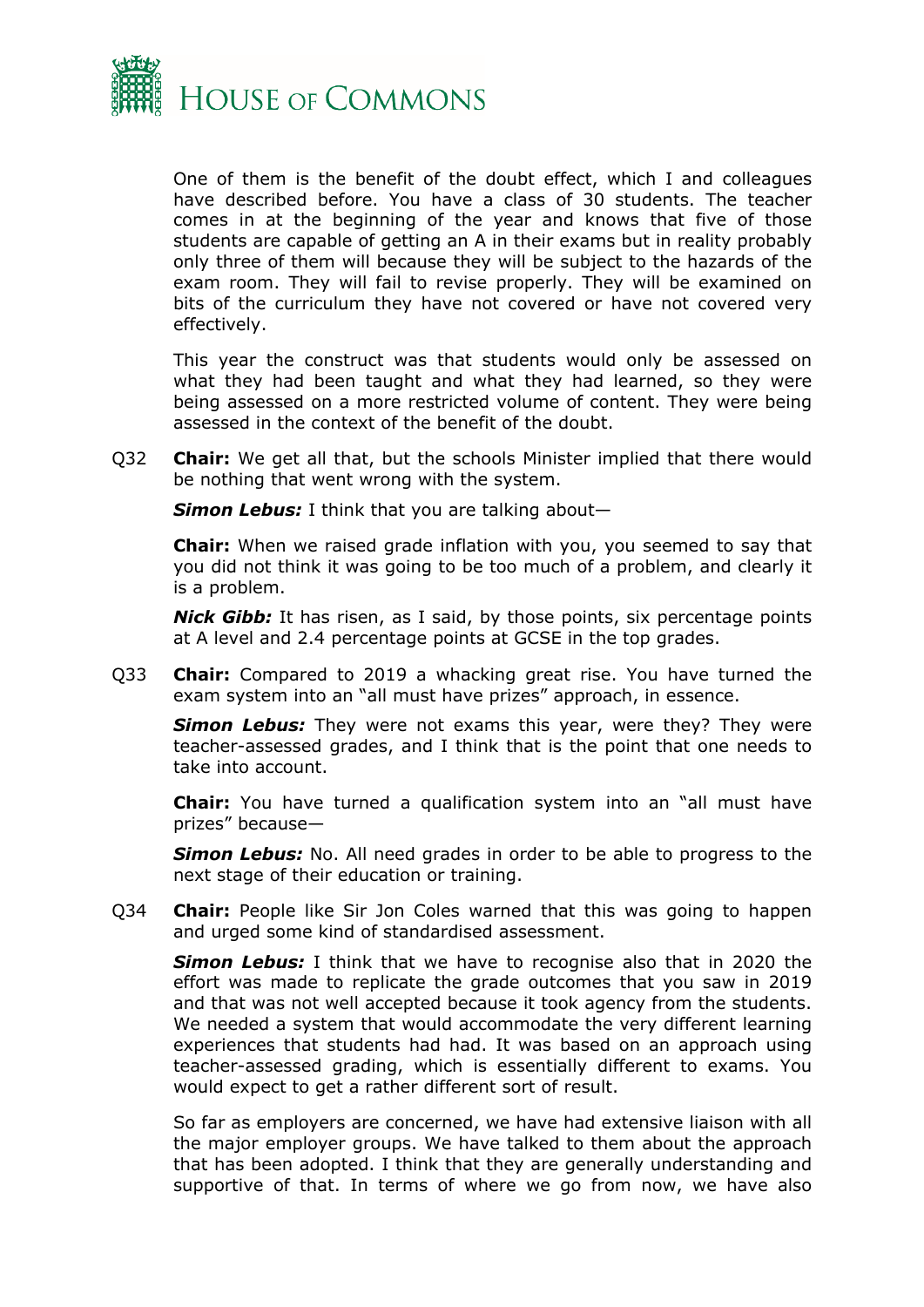

talked about that and I think they recognise that these years were highly unusual and unusual methods were required.

Q35 **Chair:** Given that you have had higher numbers of pupils achieving top grades compared with previous years and that that will mean a big increase in the number of these students going to university, have you made an assessment of the impact of the year's higher grades—and I realise that this may not be your area—on higher education dropout rates? It is likely that there will be a significant increase in dropout. What additional support will be there for disadvantaged students? If you do not want to answer, I am very happy if the Minister sends a letter to the Committee, but clearly this could be a problem.

*Nick Gibb:* We have been working very closely with the university sector throughout the year. They were very aware of the process that we were introducing for teacher-assessed grades this year, and they have worked extremely well with the Department in making sure that we can get young people who have the grades into university places. We raised the cap, as you know, on medical places from 7,571 in 2019 to over—

Q36 **Chair:** What are you going to do to help those students who drop out?

*Nick Gibb:* I will come on to that. If you look at the Student Loans Company withdrawal rates, we have not seen large numbers of withdrawals from the Student Loans Company as a consequence of the 2020 admissions. Of course, universities, colleges and sixth forms are all aware of the experience that students have had in the past year and that they will not necessarily have covered the whole curriculum. They will adapt their initial teaching to that. On top of that, of course, we have the £3 billion catch-up programme and the 16—

Q37 **Chair:** We are going to come on to that. I have a couple more questions before I pass to my colleagues.

I mentioned in the House of Commons yesterday to the Secretary of State that the attainment gap between boys and girls is widening with these latest results: 62.3% of boys receiving A to C grades at GCSE but 74% of girls receiving the same results. There are loads of other figures set out by Mary Curnock Cook, writing for HEPI, and concerns about the lower numbers of male pupils taking A-levels and an increase in A\* and A attainment since 2019 for female candidates. What are you going to do to ensure that boys are not left behind? What is your response to this? What is the plan of action to solve this problem?

*Nick Gibb:* First of all, don't forget, these are not standardised exams. This year and last year these were a different set of circumstances and we just needed to make sure we got all young people on to the next phase of their education. I think that it is wrong to draw broader conclusions from the outcome of this year and last year, which are almost certainly due to the way we have had to ensure children get grades. Since 2010, we have been concerned about attainment gaps in all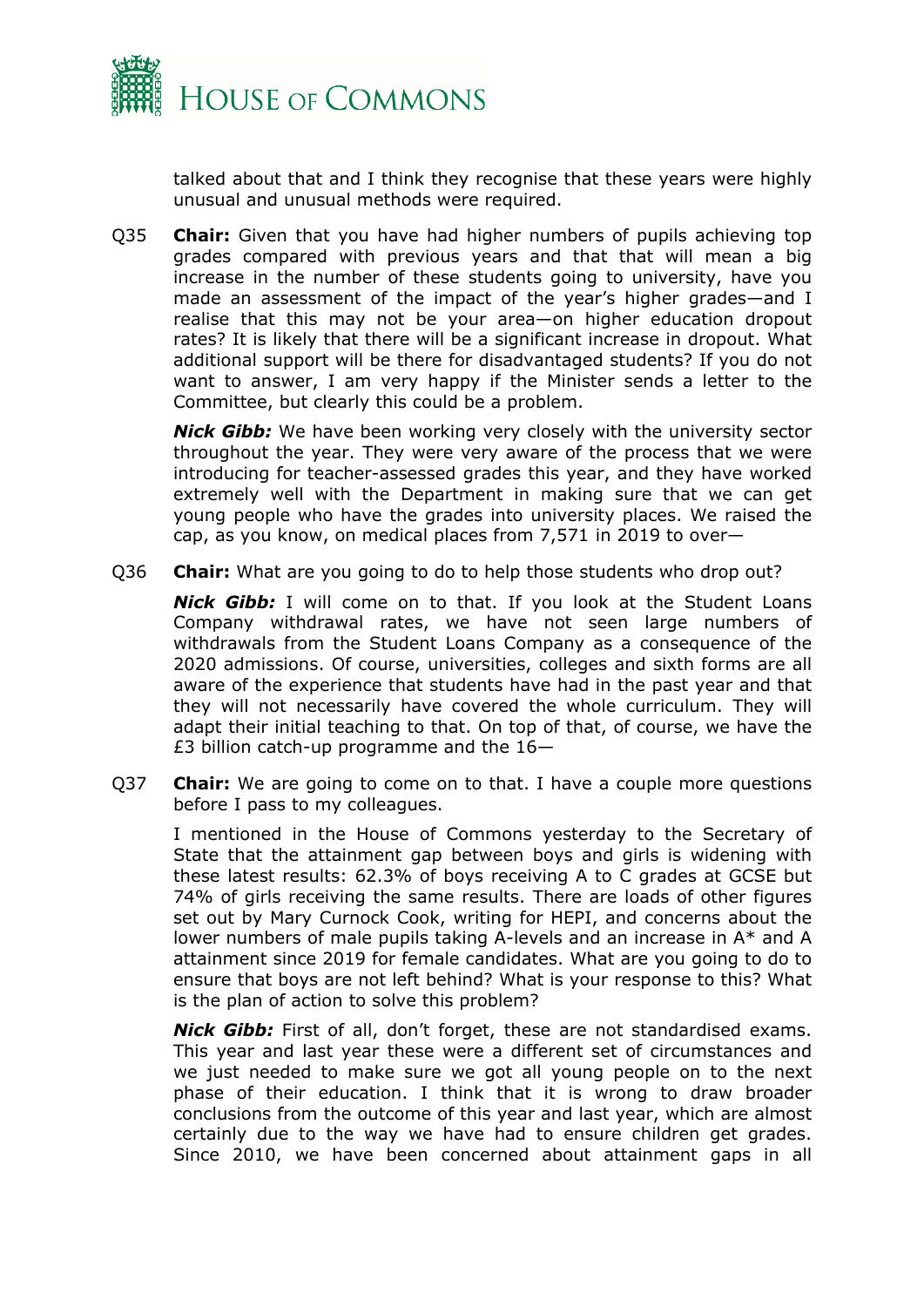

different groups and that has been the driving force of our education reform policy.

I will give you one example. After the reforms to reading, the phonics that we introduced back in 2010, the 2016 PIRLS showed that we scored our highest ever score for nine-year-olds' reading ability across that international study. One of the main drivers of that was an improvement in boys' reading. We are absolutely driven as a government to addressing these attainment gaps.

Q38 **Chair:** No one will doubt, certainly in my view, that you have done extraordinary work on literacy in education that you will be long recognised for, but the fact is there is a wide gap between boys and girls. Surely you would be looking at that specifically and thinking this is not just something that has happened under Covid, it has been growing over the past years but exacerbated by the assessment system, rather than saying this is down to the assessment system.

*Nick Gibb:* Let me give you some information. At A-level in 2020 there was a reverse in the previous trend with females now outperforming prior attainment-matched males, and compared to 2019 girls scored an average of two-tenths of a grade higher.

**Chair:** I am talking about GCSEs: 62% of boys receiving A to C grades at GCSE, 74% of girls receiving the same results.

*Nick Gibb:* It has widened. The negative gap for male candidates at grade 7 at GCSE has widened by 2.1 percentage points, though it has narrowed by 2.6 percentage points at grade 4 compared to 2019.

Q39 **Chair:** You do not think this is a problem, 62% of boys getting it, 74% of girls, I think over 10% behind?

*Nick Gibb:* Any attainment gap is something that we take extremely seriously, and we will continue to look at the reasons for the attainment gap changing in 2021 and 2020. The reasons will be different because it will almost certainly be dependent on the processes that are peculiar to this year and last year. We take the attainment gap among all different groups very seriously as a wider policy implication, but I don't think you can draw too many conclusions about the wider education policy issues from this year and last year. You have to look at those figures in a normal year when we have exams, and those issues we are addressing.

Everything about our reform programme, whether it is a knowledgebased curriculum, whether it is reform to GCSEs and A-levels, whether it is all the school improvements we are doing, we are proud of the fact that when we came to office 68% of schools were good or outstanding; now it is 86%. We are continuing to push to get the remaining 14% of schools—

Q40 **Chair:** The attainment gap and these kinds of problems were stalling and getting worse. Despite having gone up since 2010, it then started to slip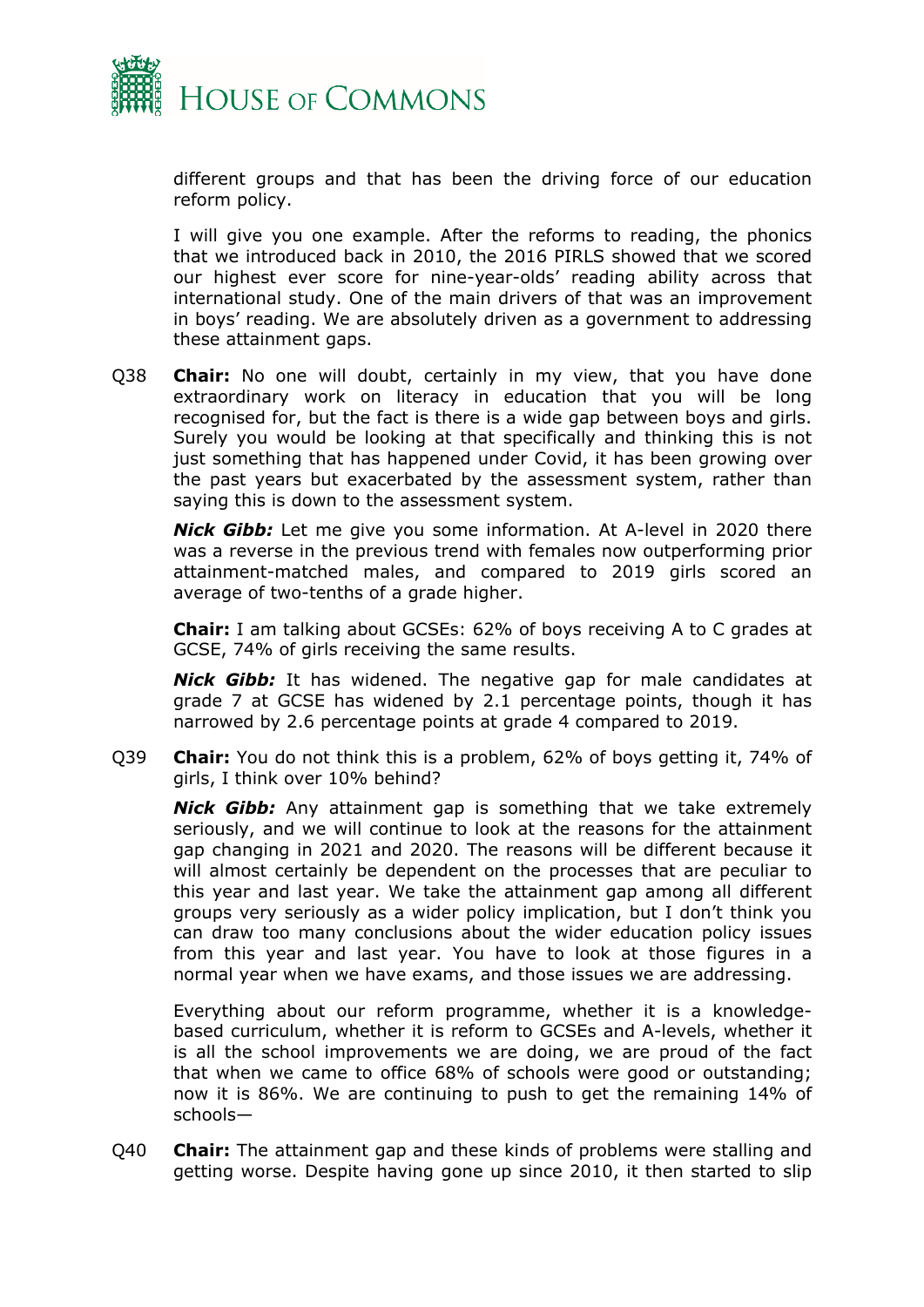

and get worse pre-Covid.

*Nick Gibb:* We look at all those issues. For example, on the attainment gap between disadvantaged pupils and non-disadvantaged, we closed that by 13% up to Covid in primary.

**Chair:** No, it stalled in 2019.

*Nick Gibb:* It is still around 13% and secondary school 9%. Even if it has plateaued for a couple of years, it is still significantly better than it was in 2010. We are looking at the reasons for why it has not continued to close, and that is why it is so important that we continue the reform programme that we have put in place in the years ahead, not stall the reform programme but drive it further forward. That is why we are engaged at the moment in major reforms in initial teacher training.

Q41 **Chair:** As my final question at this stage, on the arrangements for next year, just before the summer you and the Secretary of State set out how you think exams should go ahead next year. I said that in essence what you are doing is reducing a 100-metre race to a 50-metre race while keeping all pupils at the same starting point, whatever their disadvantage. You are not going to help those people who have learned the least because you are levelling down, basically, for everyone but not taking into account the individual circumstances. Your response was that the catch-up fund would support those disadvantaged pupils to help them to catch up.

The issue is that still 44% of students receiving the pupil premium have been missed thus far in the catch-up fund. There is significant regional disparity. For my colleagues in the north-east, there has only been 58% of catch-up in the north-east, whereas it is almost 100% in the southwest. As I say, all you are doing is turning a 100-metre race into a 50 metre race but you will not help those who start the race who have had significant disadvantages.

*Nick Gibb:* First of all, the catch-up programme is extensive, and I know that you are going to talk about that later, the £3 billion catch-up programme and a tutoring revolution. We also know that children being back in school is probably the biggest catch-up programme that there is. We see from the Renaissance Learning evidence that just being in school will help to close that lost education due to Covid.

I think the adaptations that we are introducing for 2022 are important and they will help address that differential experience that children have had. If the differences are too big and if we continue to see disruption to children's education in this academic year, then that is a different issue. We have a contingency plan that we will be publishing very shortly about that.

For example, all the adaptations in advance information, optionality, and exam aids will give confidence and will help children. They will help disproportionately those children who have had a higher level of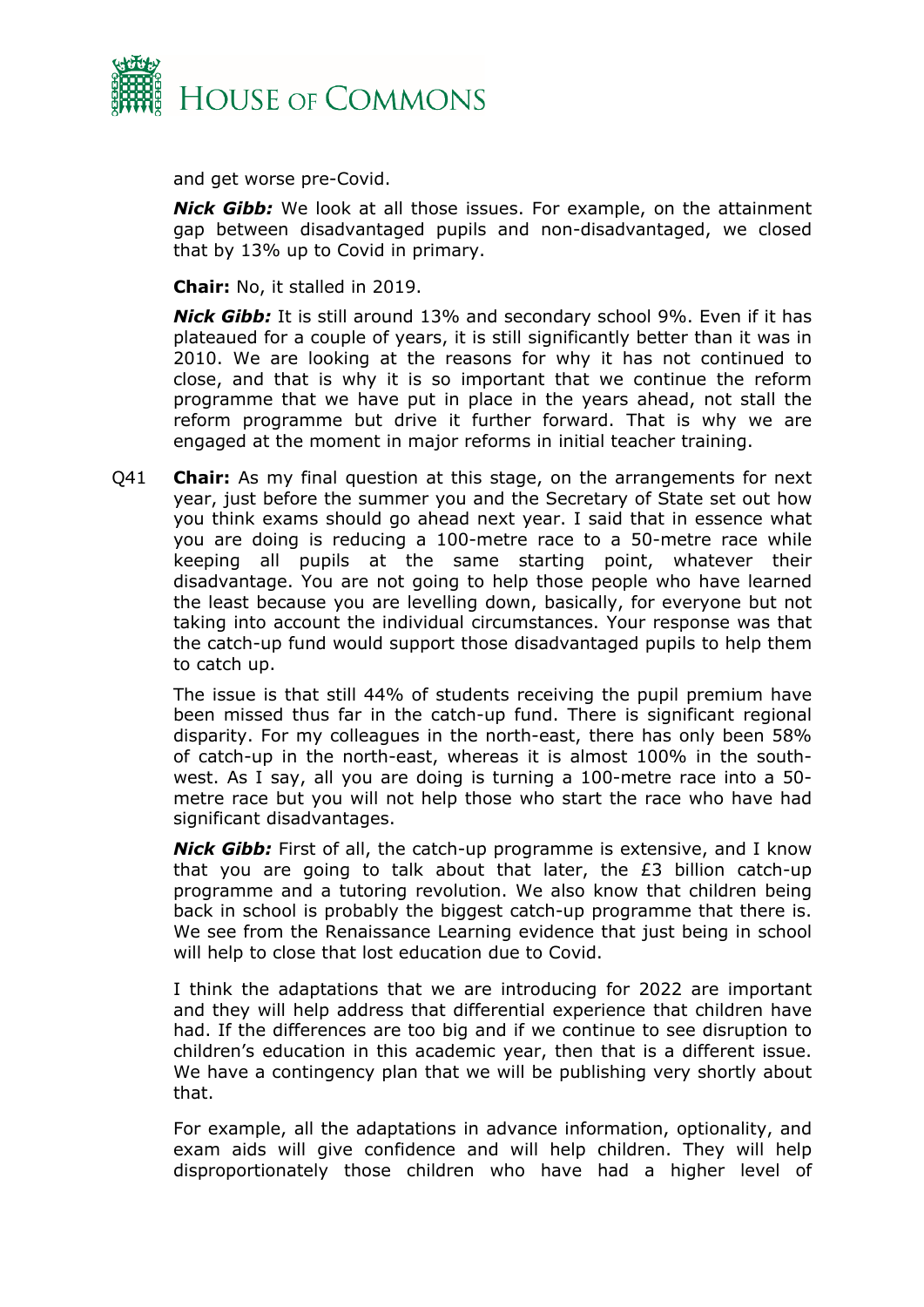

disruption in the last academic year. If, for example, you have already covered the whole curriculum and you are well versed in the whole curriculum, you will have some advantage in having advanced notice. If you have only covered a portion of the curriculum, the advantage to you will be greater proportionately in that the teachers can focus the revision on the areas that they know will come up in the exam. These are important adaptations to reflect the disruption that young people have faced over the last 18 months.

Q42 **Christian Wakeford:** In regards to the published information saying that over 1,100 centres were scrutinised by awarding bodies, what was the actual composition of the random sample? Was it representative of the wider exam centres?

*Simon Lebus:* Yes, it was. There were two elements of the sample. One was high-risk centres, things like new risk centres or centres where there had been a problem. The awarding bodies were also looking at centres where there was a big disjunct between their historic grades and the grades they were putting in. I think that the threshold they set there was 10%. Then the other bucket of centres that was looked at was a representative "random" sample; in other words, the sample was divided according to school types and then there was a random generation within particular school types. Yes, all centre types were looked at.

Q43 **Christian Wakeford:** In regards to all centre types, was there also a regional variance in that as well? I am thinking that obviously the northwest, the north-east and so on were hardest hit in terms of missed education.

**Simon Lebus:** That was why I said "random" was in inverted commas. Yes, what we tried to do was get a sample that was representative but mixed up all types of centres. We wanted to make sure that there was proper regional and centre-type representation so that we were looking at a good, reliable and accurate cross-section.

Q44 **Christian Wakeford:** Given that roughly 15% of centres that were scrutinised did not satisfy the subject experts that their evidence supported the TAGs, what consideration did you give to introducing more widespread quality assurance checks?

*Simon Lebus:* Well, 15% of the 20% that were scrutinised, it was not that they did not satisfy the scrutineers, it was that they looked at it further because of some of the things that needed explaining. Either they had not followed the policy properly or there was some disjunct between the evidence that was submitted and the grades that were arrived at.

We were under a heavy time constraint. The assessed grades were put in on 16 June to the exam boards and we wanted to make sure that the bulk of the work was done by the end of the summer term so further demands were not made on teachers and centres. That was one of the constraints we had. The other was that we wanted to make sure that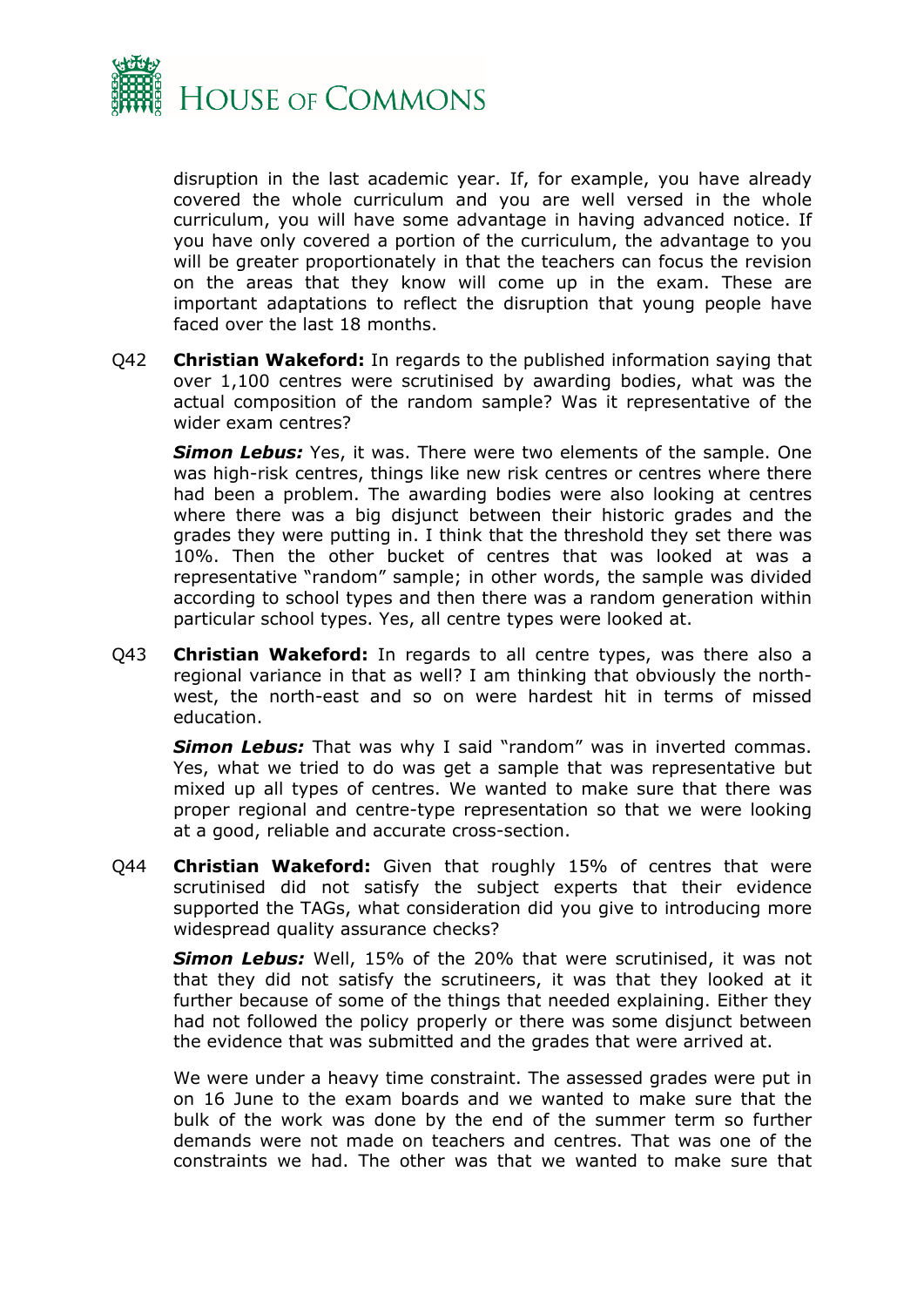

there were proper, well-qualified expert examiners to look at the material.

Trying to contextualise the results of that quality assurance process, the results are rather in line with the historic experience last year in terms of where there were issues. That gives me some comfort that this was an appropriate level of scrutiny and that the process, in fact, worked quite well. All the evidence and the feedback that we had from exam boards and the senior examiners was that the evidence that was looked at supported the grades that were being recommended.

Q45 **Christian Wakeford:** In regards to the detailed analysis that Ofqual normally makes available each year for the week that exam results are released, why was this information not released for this year at the same time?

*Simon Lebus:* I think that we make the detailed analysis of quality assurance available in December because what we try to do is make sure that all the information about malpractice, appeals and so on is put there together. Obviously, the appeals process is still going on, so we will be publishing final information in December. I am not aware of what gets published in a normal year about quality assurance on results day.

Q46 **David Johnston:** I have a couple of questions for the Minister first. One of the things that concerned people about the results was the gap between private schools and state schools. The first results we got were A-levels saying that whereas top grades had gone up 6% in the state sector, they had gone up 9% in the independent sector. It seems to me one thing to suggest that private schools minimised learning loss during the pandemic but quite another to suggest that it improved their performance.

There is a lot of focus now on a widened attainment gap. I wonder whether you feel that those grades actually represent the gap between the independent and state sectors because of the differential learning loss that happened, or whether you feel that if we had a normal year of exams now you would immediately see a closing of the gap—not totally because the gap is a longstanding problem—because perhaps the grades given in the independent sector might have been even more inflated than they were in some state schools.

*Nick Gibb:* The independent sector starts from a higher base. Take a normal exam year, 2019. The independent sector, which is largely selective—they select their pupils by ability—achieved 44% of A and A\* grades at a time when in the secondary comprehensive sector it was 20%, which is not selective. If you then look at the 2020 or 2021 figures, if you look at the percentage increase of that proportion, you see that for the independent sector the increase in the proportion of A grades goes up by 15.2% between 2020 and 2021 and by 18% among comprehensive schools. I do not think there is anything in the TAG system that has done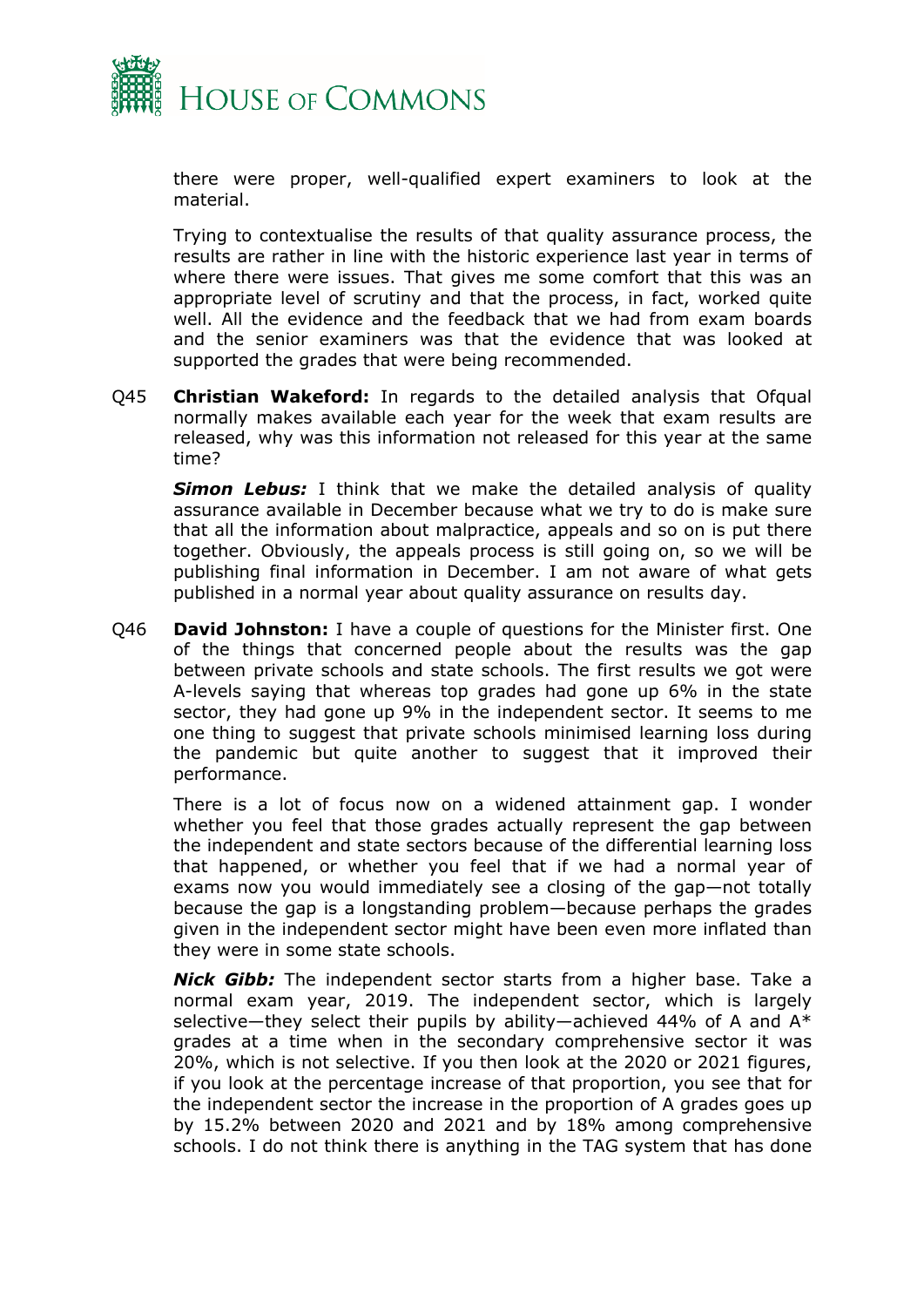

anything other than reflect the system that we had when we had ordinary exams.

Q47 **David Johnston:** Okay, so conceivably it could be that sort of gap when we return to normal exam years?

*Nick Gibb:* Everything we have been trying to do in all our reforms has been to make the state sector competitive with the independent sector. Until we had Covid, you saw that gap between the top grades achieved in the independent sector and the top grades achieved in the state sector narrowing each year. Of course, we have had a different matter with these last two years, but I intend us to get back to that system where we are continually improving the state sector through our school improvement programme, the academies programme, the free schools programme, all the things that we are doing about behaviour in schools and so on, so that we can continue that process of narrowing the gap between the independent sector and the state sector.

If you look at the proportion of applicants now from the state sector getting into Russell Group universities, Oxford and Cambridge, and you see schools like Brampton Manor in East London sending more young people to Oxford and Cambridge than Eton, that never used to happen before this Government came into office. We will continue that remorseless approach to raising standards and aspiration in our state schools that we had before Covid.

Q48 **David Johnston:** This is a final question on that point before I ask Ian and Simon something.

One of the things that has been widely reported is parents thinking they need to move their children into the independent sector. There have been all sorts of stories, people saying they have kept a full timetable and so on. When you see top grades, which I think is A\*, A and B, go up from 61% to 70%—no one has done exams but 61% to 70% in the independent sector—that might push more people to think that if they send their child there, they are going to get much better grades. I personally think that it is questionable that there would be that sort of increase in a normal exam year, more than questionable actually, and I wondered what you thought about that. Obviously, parents are making decisions based on that data that we are seeing.

*Nick Gibb:* I would say look at the data in normal times and the way in which we are closing the gap between the independent sector and the state sector with those top grades. The proportionate increase, as I said earlier, is higher in comprehensive schools and FE colleges than it is in the independent sector between 2021 and 2020 and, indeed, between 2021 and 2019.

I would say to people to obviously choose whichever school they want to send their child to, it is up to the parents, but the changes that we have introduced since 2010, driving up standards in our state system, the higher proportion now of good and outstanding schools that we have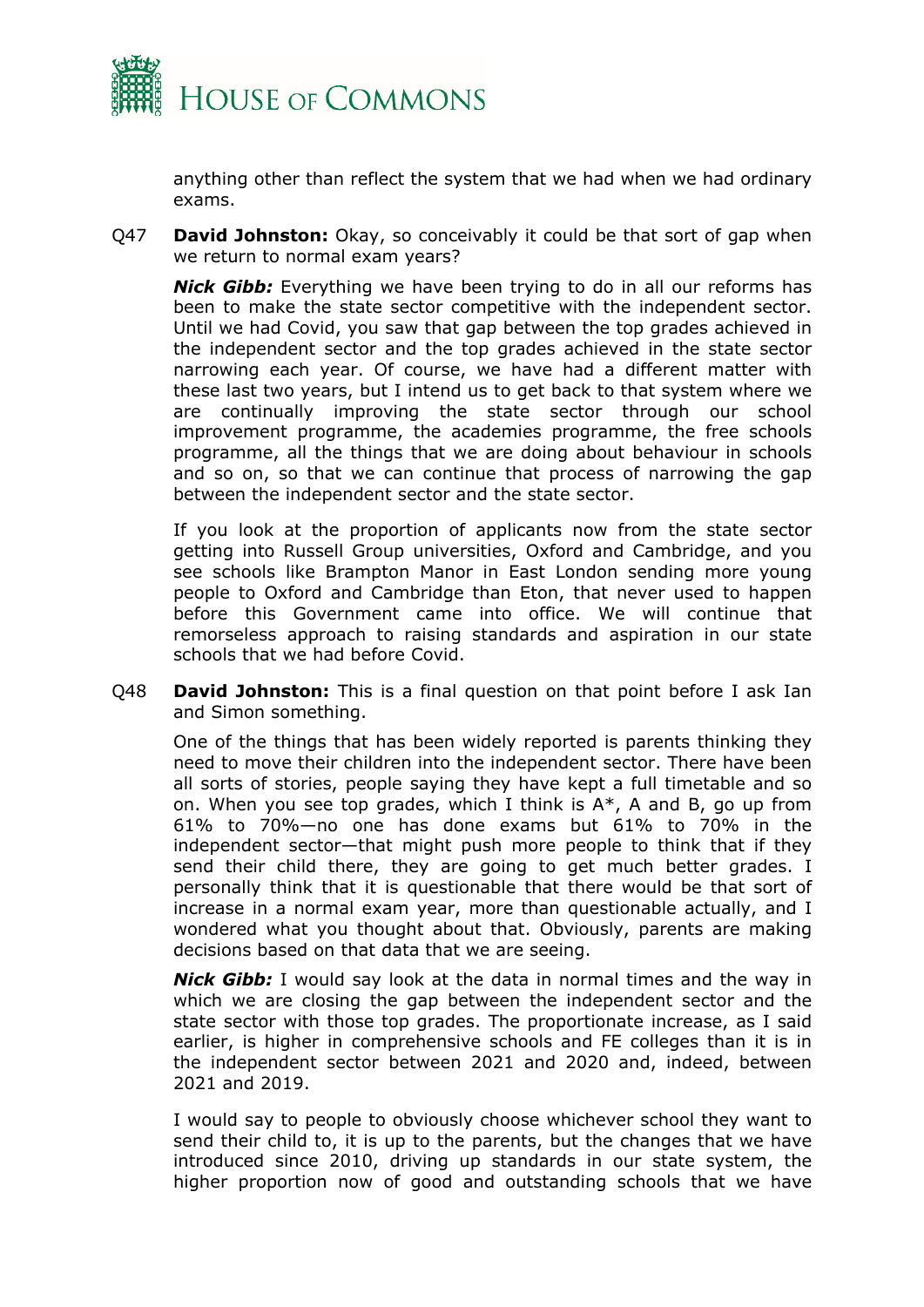

today, 86%, compared with where we were in 2010, all the changes to the curriculum and the way we teach reading and maths, adopting the approach from south-east Asia in how we teach maths in primary schools, these are all driving up standards in our state sector. The lesson that I think comes from Covid is we have to get back to that reform programme and drive it even faster and even further when we return to normal education policy in the future.

Q49 **David Johnston:** Thank you. This question is to Ian and Simon now. You have to try to balance your statutory duty to maintain standards and public confidence in exams with the need to be fair to past and future cohorts. What is the process you are going to go through to balance those two things?

*Ian Bauckham:* When we consider the decisions that need to be taken for 2022, it is a slightly different situation to that that we faced in 2021, where we were operating specifically under a direction from the Secretary of State to prioritise the awarding of grades based on teacher judgment over maintaining the grade profile in previous years. Clearly, going forward, for decisions that we have to take in 2022, there is a range of interests, considerations and risks to consider.

One of those is the risks associated with baking in the significant rise in high grades that we have seen in previous years, but there are also interests of fairness to students who are going through the examination system during the Covid period, but also those who went through examinations before and will go through examinations afterwards. We have to reach a view that balances all of those interests and make sure that we do something that is fair to all students but is acutely cognisant of the risks associated with baking in the grade inflation that has already been alluded to today.

We are going through a process on grading specifically of engagement with stakeholders and hope to announce a decision on this very shortly. As it happens, yesterday we met representatives of employers' organisations, who interestingly held a range of views. There was no strong consensus. There was certainly one view that spoke of the advantages of getting back to 2019 grading standards sooner rather than later. There were other views that said depending on the way in which the pandemic pans out it might be that a staged return to 2019 standards would be a better approach. All of them were united on the importance of clear communication to employers on the grading standard chosen and, therefore, what the grades actually mean to the users of them.

Q50 **David Johnston:** On your baking-in point, I know that one of the things that concerns people is, as you suggest, that you could end up making adjustments every single year based on trying to be fair to those who have had very different assessments done on them. Do you consider 2022 as the year when you make whatever adjustments you are going to make and then you end that process and in 2023 we would revert to 2019?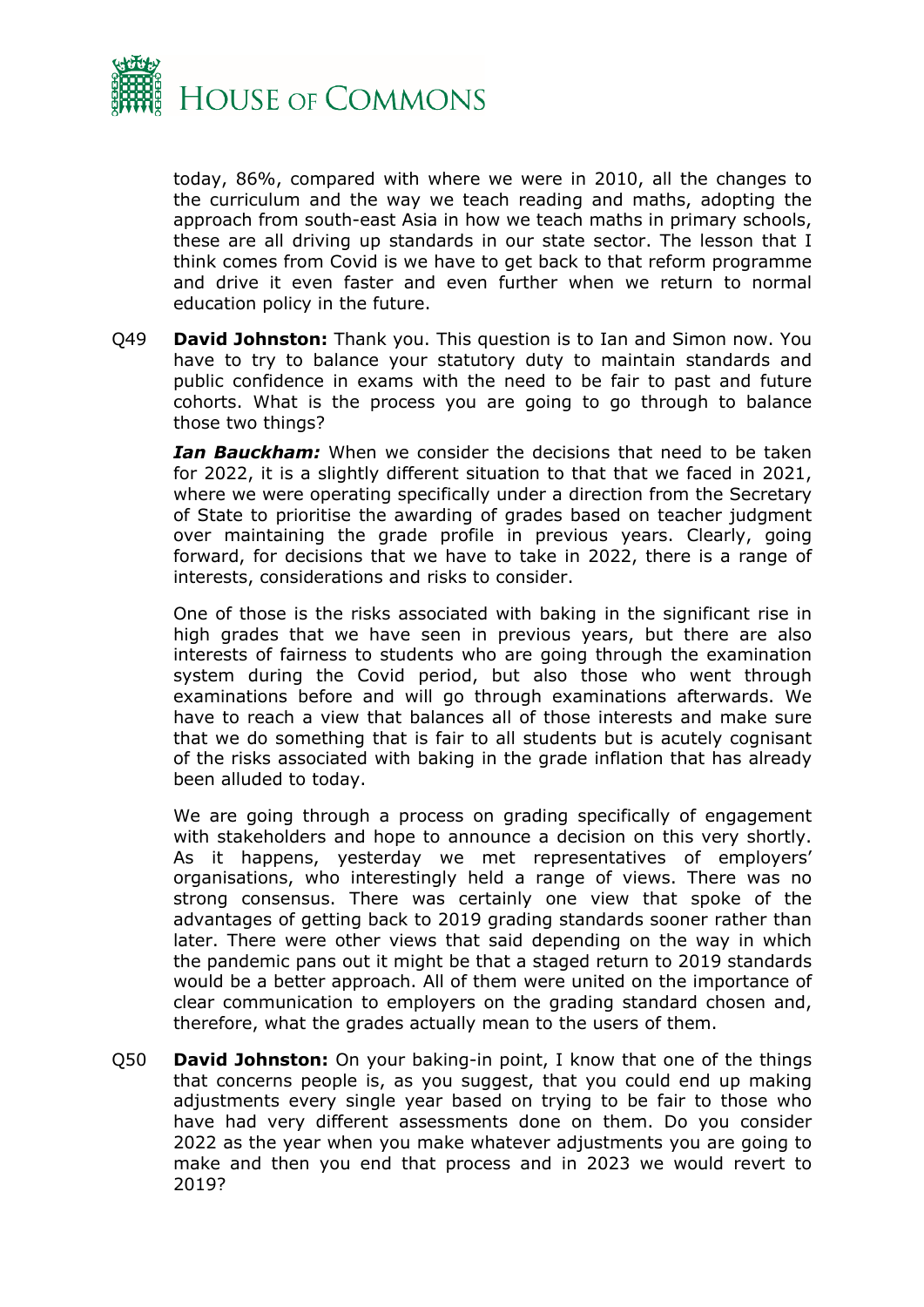

*Ian Bauckham:* The important task that we have ahead of us is reestablishing a firm, objective link between grades awarded and underlying standards achieved, and getting to the point where that can be done consistently into the future. I think that underpinning your previous question to the Minister was a question on whether or not the underlying trends in achievements this year were precisely reflected by the grade profile that we ended up with. I do not think that we can say that firmly this year. We need formal exams to get to that point, which is standardised across the country. Everybody does the same paper on the same day and it is centrally marked and relates to the actual standards achieved. That is the point we need to get back to. Whether we do that finally in 2022 and reach that point of stability then or whether we take a bit longer to do that will be the subject of the decision that we will be announcing later this autumn.

Q51 **David Johnston:** I am going to ask now a question I was going to ask later while we were on this topic: what is your data for assessing the differential learning loss that different groups have experienced in the pandemic in order to make these decisions? Because there you say you need standardised exams to understand it. You do not have those; what are you using?

*Ian Bauckham:* Absolutely. There is a lot of research being done on differential learning loss over the last year or so, and we are reviewing all the relevant research. We run something called the National Reference Test every year, which assesses the actual underlying standards achieved by the examination cohorts of the year 11, effectively, before their examinations in English and maths. We were able to carry out this assessment this year, albeit with a reduced number of schools participating. We do have some objective indication on what real underlying trends are.

Normally the National Reference Test is carried out in order to reflect any rises in actual underlying achievements in grading passes in any given year following examination. But clearly we did not have any examinations this year so we are not using it for that purpose. Once the data have been fully analysed we will be publishing that later in the autumn. That will give us some objective reference points on actual underlying standards.

*Simon Lebus:* We did also publish a literature review on learning loss in July, which is worth looking at and quite interesting because it is a fairly comprehensive review of the literature on learning loss. What is interesting about it, and perhaps not surprising, is it does reveal there is a highly disparate pattern across social groups and across localities, and it is very difficult to generalise even at a level as small as a region. It says you have to look at the local pattern on the ground, and even within different schools you can get different experiences. It makes the point that it is a complex problem. One has to be very mindful about the complexity and difficulty of designing a pathway back to normal.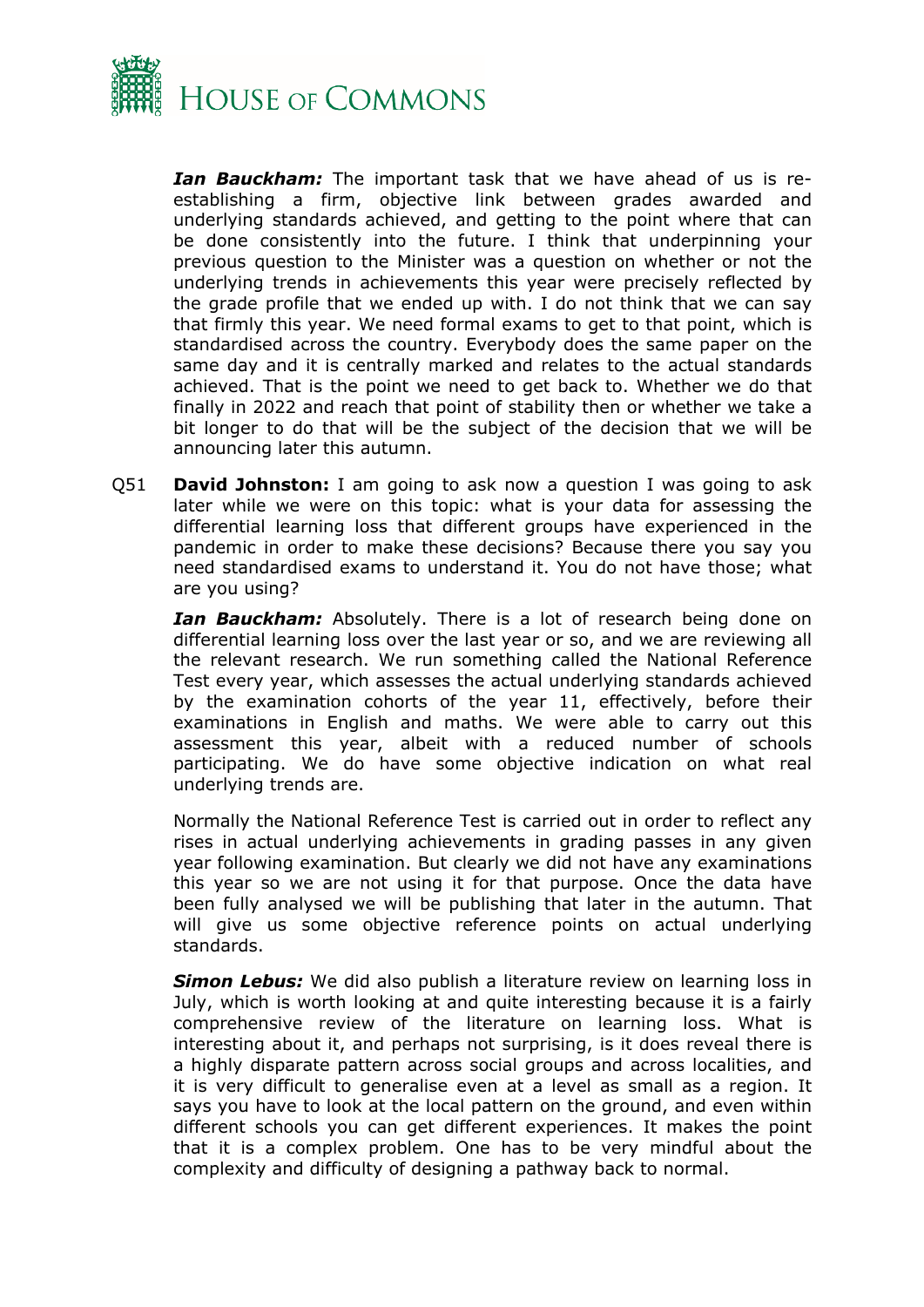

Q52 **David Johnston:** Final two quick questions from me. When can we expect your decisions on what is going to happen in 2022? I think you said "shortly".

#### *Ian Bauckham:* October.

Q53 **David Johnston:** Last question, what exactly are higher education and business reps saying to you about how they interpret these grades because we also had a shift to the 1-9 and some people want to see 1-9 pushed further. I always wondered whether business, in particular, would be able to interpret that, given that few in business have done those assessments. What are they saying about whether they can interpret the exam system today at all?

*Ian Bauckham:* Before I pass to Simon, I will say that interestingly our engagements exercise with business representatives yesterday singled out for praise the work we had done at communicating the change from the lettered scale to the numbered scale, and said that whatever decision is reached about grading for 2022 and going forward they would like to see a public information campaign of that sort because they felt that had been successful. We do think it is possible to communicate these changes, clearly providing we have enough lead-in time to do so, which is why there are no plans for a changing grading scale for 2022 because there simply would not be a long enough lead-in time to do that. Any change in grading scale is a long-term project and requires significant lead-in time to secure that confident knowledge.

*Simon Lebus:* We also conducted a YouGov survey of employers earlier in the year, who generally seemed fairly understanding of the fact that the grades this year are somewhat different. But the pattern with employers now is that they use a battery of measures in order to manage their recruitment, so they are generally not just relying on the public exam system. They are doing aptitude tests, they are looking at CVs, they do interviews obviously. They are recruiting in quite a complex way and employers groups have not expressed any great degree of discomfort about an ability to understand and get to grips with what has happened with the grading system this year. There is awareness of the fact there has been inflation but there is also awareness of the fact that the students this year and last year have had a particularly rough time and had to deal with some very challenging circumstances.

Similarly in HE, again there has been understanding of what has happened. They have had to develop their admissions offer strategy in order to accommodate the levels of grade inflation this year after last year.

Q54 **Ian Mearns:** Will you publish the result of that consultation with business groups? I would be interested to see what sort of businesses responded to that.

**Simon Lebus:** We can write you a note describing the interaction we have had. The consultation has been a series of stakeholder meetings so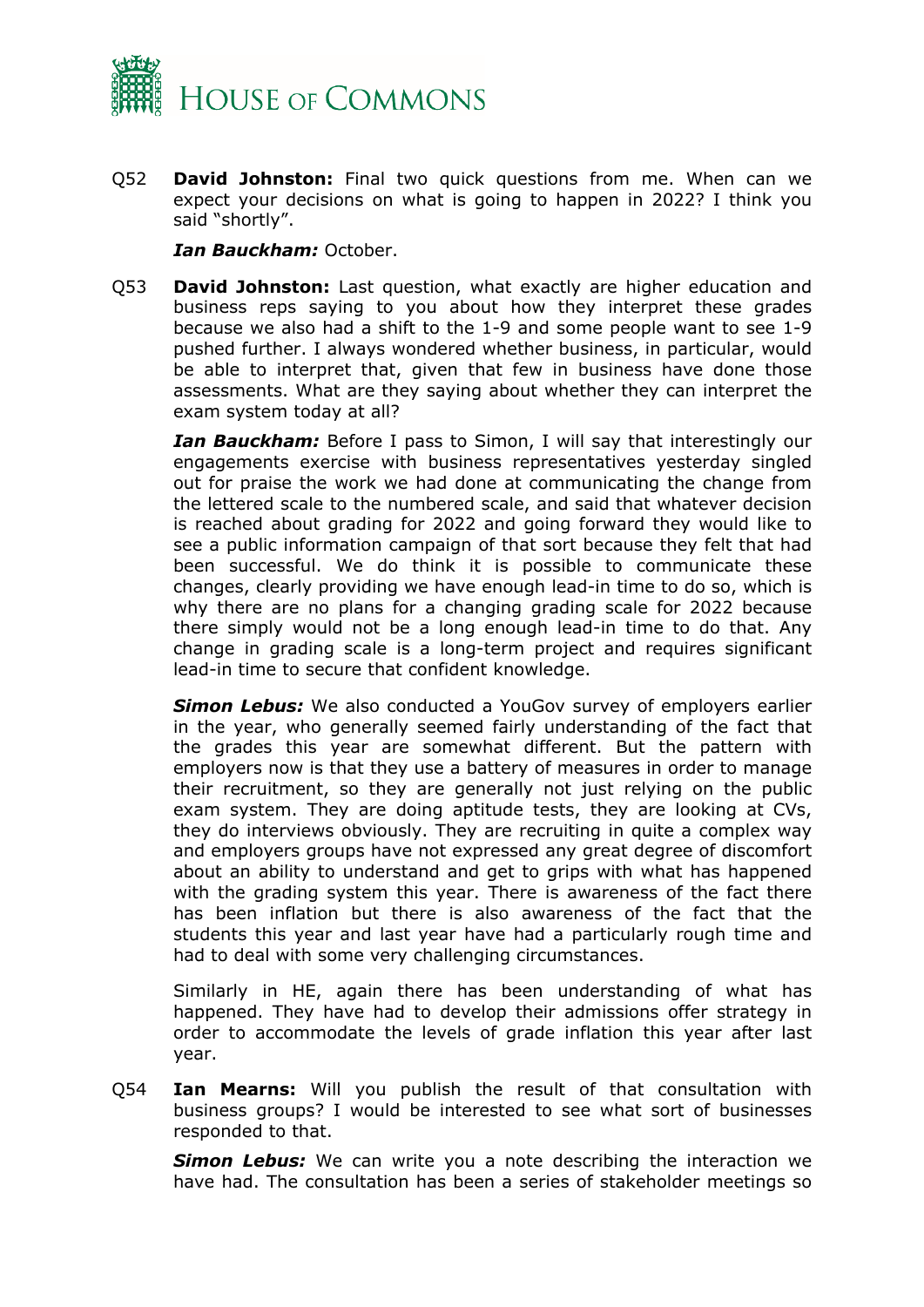

it has not been a formal consultation where people have been on the record. But I am perfectly happy to send you details about some of the engagement we have had with employers and the sort of feedback we have on grading.

Q55 **Ian Mearns:** When you talk about engagement with meetings of that nature, stakeholder groups, are we talking about representative groups of employers as opposed to employers themselves or was it businesses?

*Simon Lebus:* No, it has mainly been representative groups of employers.

Q56 **Chair:** Just before I pass over to Kim and Tom, perhaps both of you— Ofqual and the Minister—can answer. I am just reinforcing David Johnston's question that 39.5% of private school entrants achieved an A\* grade, and that was compared to 16.1% when exams were last sat in 2019. We know there was a huge differentiation between private schools and state schools, particularly in relation to A grades. Why has there been such a massive jump of 16% to 39.5% in A\* grades with private schools during the exams?

*Simon Lebus:* If you look at the 2019 outcome, 70% of independent school pupils got B, A or A\*. Fast forward two years, what has happened is most everybody moved up in that direction along the X axis, so there has been a general rise in grade standards. Of course because independent schools were already scoring a disproportionate number of the higher grades, there is nowhere for them to go up. There has been all this talk of  $A^{**}$ , but there is no  $A^{**}$  at the moment so they just get compressed up that end, but that movement along the right would—

**Chair:** It has gone from an escalated to a superpowered lift.

*Simon Lebus:* The movement has been common. We made a comment about a generally rising tide and again if you look at the relative increases, the largest increases for other centres, which were up 22.5%, secondary comprehensive 18.7%, the relative rise at independent centres and academies at grade A and above is 15.2% and 15.8%, so there has been a general floating upwards. The independents are because they started at a higher point.

Q57 **Chair:** The Minister has told me to look at research from the Sutton Trust in the past, which we hugely respect. Peter Lampl says that, "The Covid pandemic has widened the gulf between state and private schools and our research shows how much harder state schools, particularly those in less-affluent areas, have been hit by the pandemic and it has compounded the existing inequalities." What would you say about that?

*Nick Gibb:* As Simon says, in terms of the grading all ships have floated and all types of centres—

**Chair:** They have had a superfast lift at the top of the skyscraper—

*Nick Gibb:* No, they have not.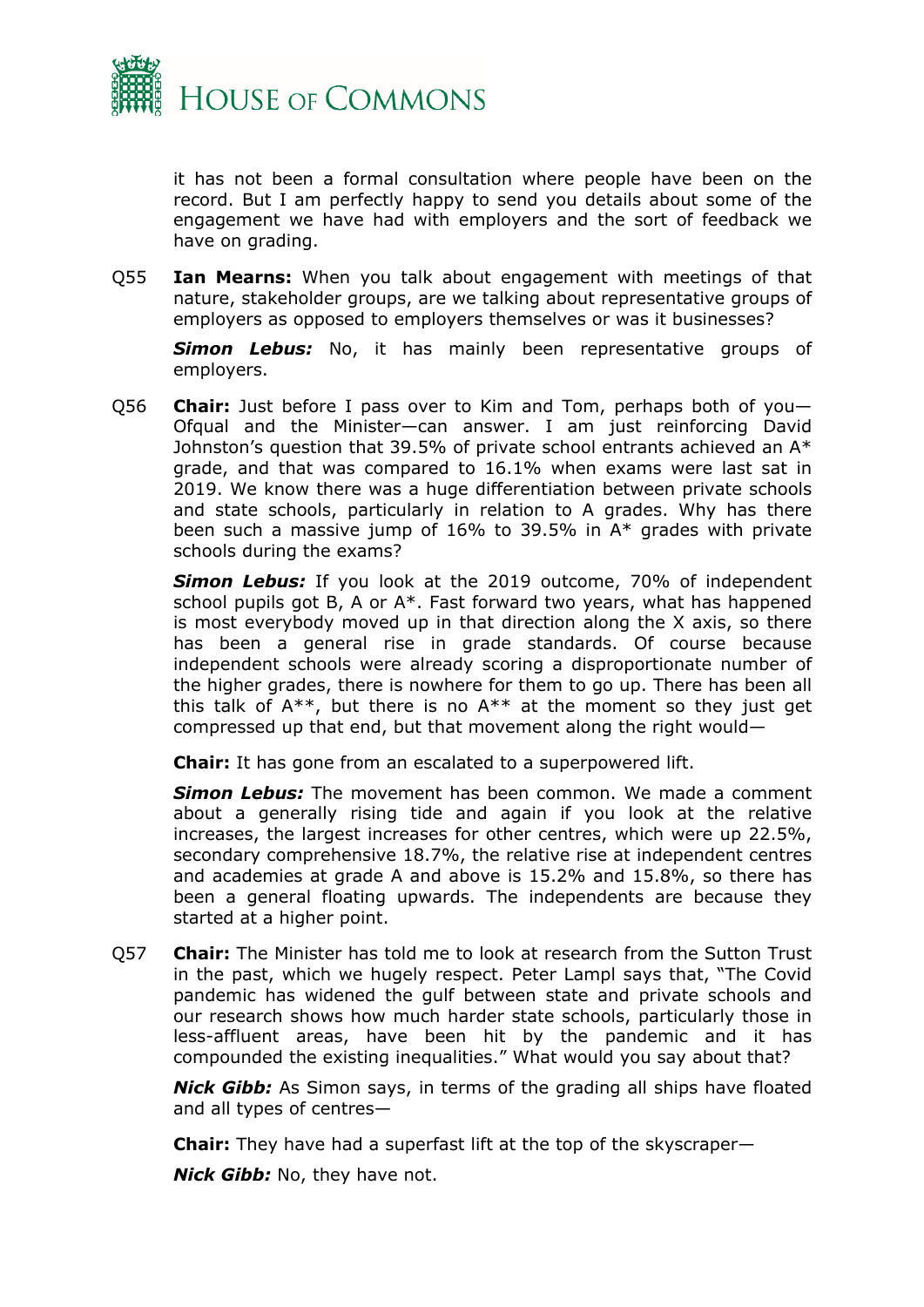

**Chair:** —and the state schools have been on a fast escalator.

*Nick Gibb:* Comparing this year with last year, all types of schools have seen a higher proportion of top grades at both GCSE and A-level. The proportionate increase is less in the independent sector than it is in comprehensive schools and in FE colleges. That is the point that Simon was trying to make.

Q58 **Chair:** Their increase has been huge compared to As. The independent sector got huge amounts, and this is not to knock the independent sector in any shape or form, but there is a massive disparity between higher grades in private schools compared to state schools. I just quoted you some of them at the beginning of my question.

*Nick Gibb:* Yes, but they started from a higher base because they are selective. If you look at—

**Chair:** But they have gone from a higher base to a supersonic base.

*Nick Gibb:* No, not supersonic. They have gone up by the proportionate increase—the rate of change is 15% between 2020 and 2021.

**Chair:** But they have gone up more than double: 16.1% gaining A\* in 2019 and 39.5% A\* grade now.

*Nick Gibb:* Even between 2019 and 2021 the proportionate increase in the independent sector is lower than it is in the state sector. It is 38% between 2019 and 2021.

**Chair:** But you are looking at grades as a whole, I am talking about As  $and -$ 

*Nick Gibb:* No, I am talking about top grades. It is a proportionate increase. The rate of change has been less in the independent sector than it has in comprehensive schools and all state sector schools. It is just that the independent sector, because it is selective, started from a higher base. Even in a normal exam year they achieve a higher proportion of top grades than the state sector, which is not selective, broadly speaking, across its range.

Q59 **Chair:** You disagree with Sir Peter Lampl saying there is a widening gap between—

*Nick Gibb:* I do agree that the consequence of the pandemic, rather than this awarding system, of course has hit children from more disadvantaged backgrounds harder than it has for children from more affluent backgrounds. If they have difficult home conditions, of course it is going to be harder to study at home. It is one of the reasons we put so much money into making sure that children have computers. Some 1.35 million computers were bought on the world market, built to order, shipped in and distributed to children and disadvantaged families in order to help address that.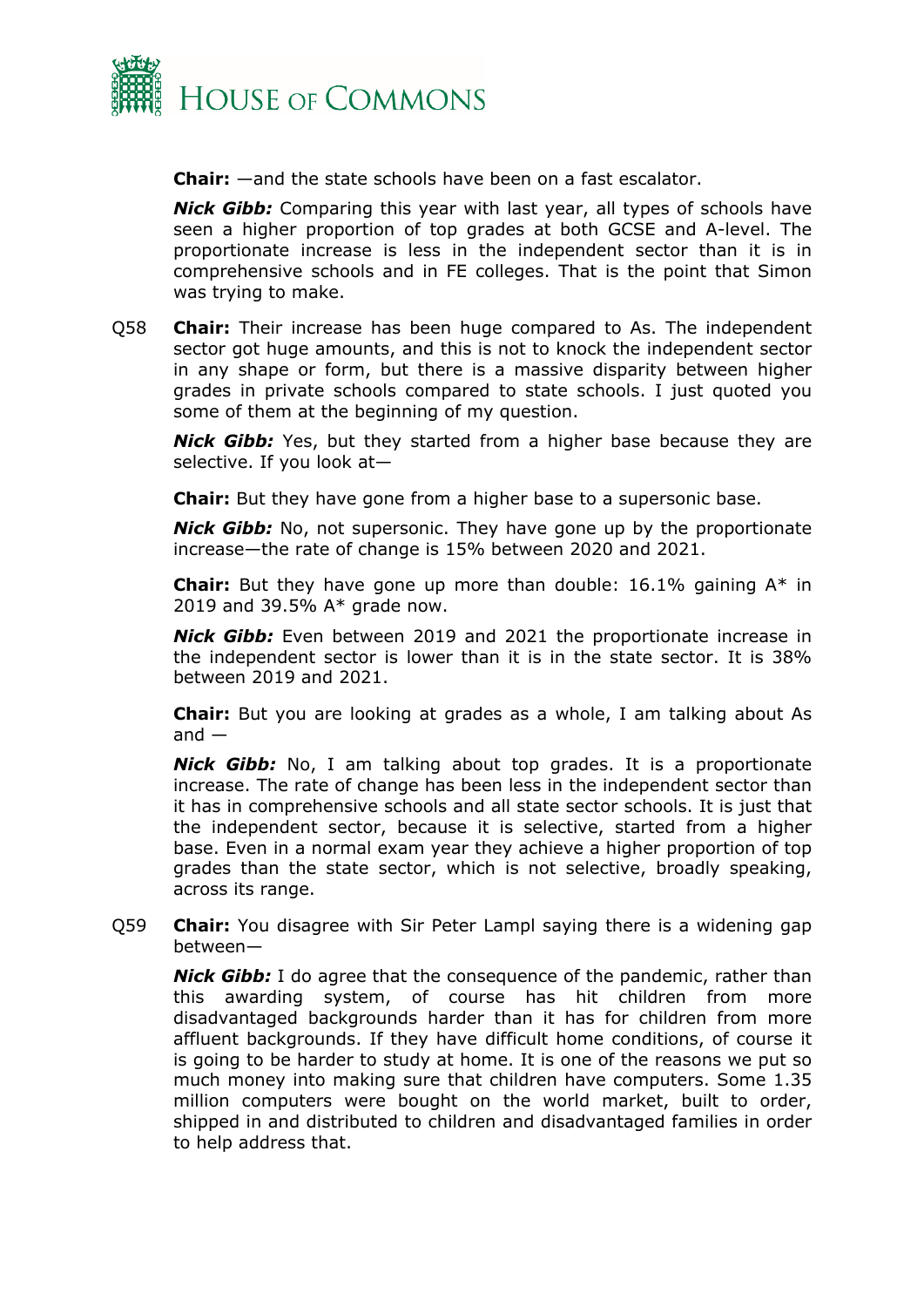

But even with all that support, and everything we have been doing with the National Academy and so on, children from disadvantaged backgrounds have suffered. You see it from the research we have been doing with Renaissance Learning.

**Chair:** The situation is all that is very good—I will pass over to Caroline who wants a question on this—but 70% of A-level results for private schools are A\* compared with 39% for comprehensive pupils, so what was that figure in 2019?

*Nick Gibb:* It was 44% for the independent sector and 20% for comprehensives.

**Chair:** So quite a big jump.

*Nick Gibb:* It is but if you calculate the percentage of that jump you will see that it is less in the independent sector than it is in the—

**Chair:** You are not worried about it all?

*Nick Gibb:* I do not think that fact reflects anything that is fundamentally wrong with the way we awarded grades this year. What I am always worried about is the difference between the independent sector and the state sector generally.

Q60 **Chair:** Are you not worried that the independent sector can get 70% of A\* A-levels and 39% in the state sector? Would you not want to improve that?

*Nick Gibb:* Yes, I absolutely do.

**Chair:** Why cannot the state sector also get 70%?

*Nick Gibb:* Right from 2010 our drive has been to make the state sector as good as the independent sector, and that is what all our reforms are about. If you look at the way we have closed the gap between the independent sector's proportion of top grades and the state sector's proportion of top grades, that was closing up to Covid. We need to get back to that. All the reforms, all the controversy of our reforms, have been about driving up standards in the state sector. Our objective is to say to a parent, "You do not need to send your child to an independent school because the state school in your area is as good, if not better, than the independent schools." That has always been our drive. I can take you to schools around the country, free schools, academies, maintained schools that are as good as or better than.

**Chair:** There are remarkable state schools and I see them in my own constituency doing incredible things, sending people to Oxbridge. I absolutely accept that but the overall figure is something to be concerned about.

Q61 **Dr Johnson:** You have commented on the fact that independent sector schools do get better results in their exams and also that they are selective. Given that many children will enter the independent sector at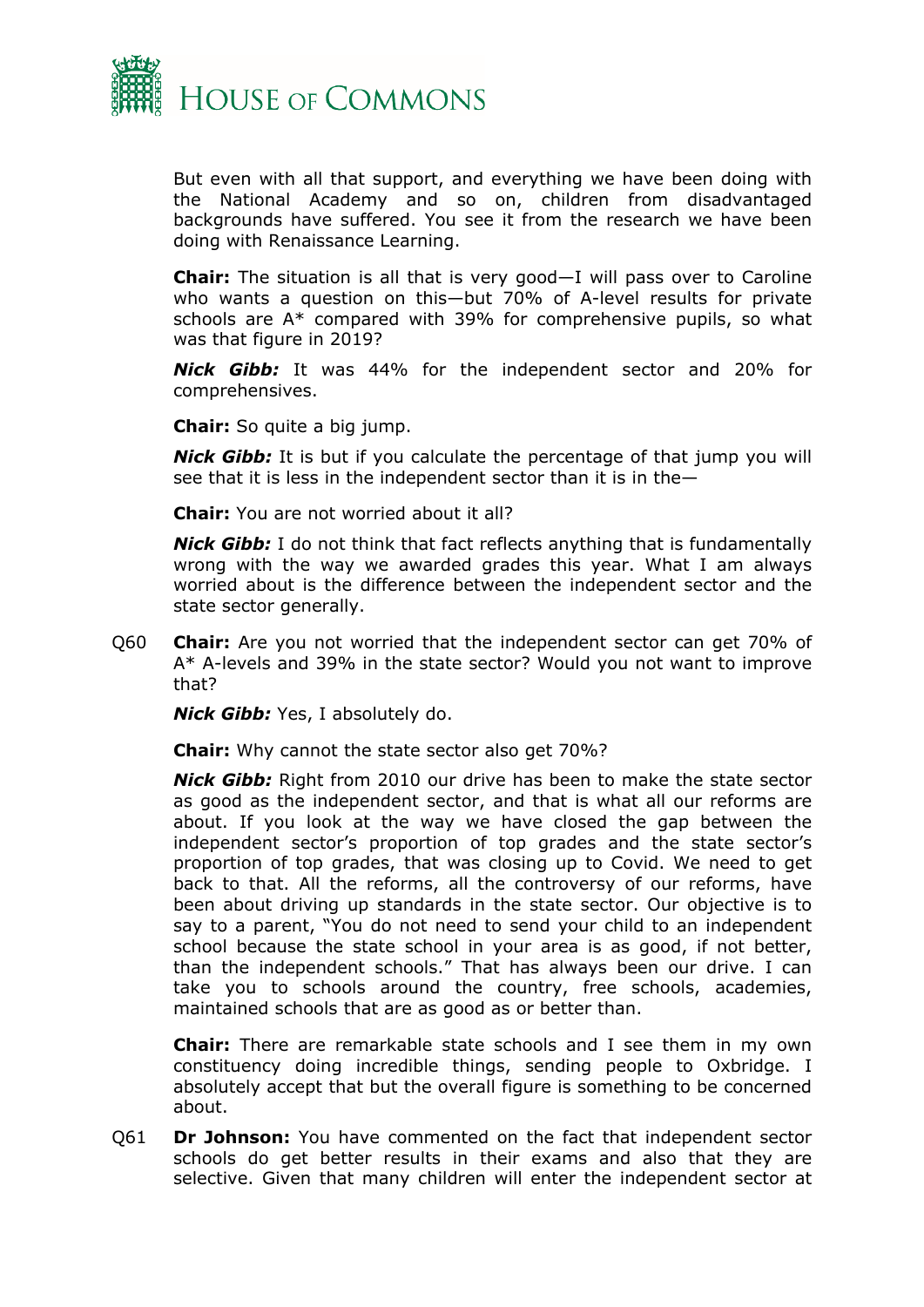

senior school, do you have any research or information on the children who have done key stage 2 SATs at the end of primary school and their comparable results at the end of their senior school in the independent and state sectors? If you do, and you can see that gap, what can you do to help state schools level up rather than hold the private schools back?

*Nick Gibb:* I do not know whether we have that particular data, we will write to you if we do. We will have a look at that to see what—

**Dr Johnson:** It is easy to say that it is due to selection, but if you look at comparable children at 11 going into the independent sector, you will be able to tell what is different.

*Nick Gibb:* It worries me particularly that there is evidence that very able children from disadvantaged backgrounds do not do as well at key stage 3 and 4 as similarly abled children from a more advantaged background. That has been a driving force for everything we have been doing since 2010. We want to close that attainment gap. It should not be the case that a bright child does not do as well as another bright child just because of their background. Or indeed whatever ability they are they should not do less well than a similar child from a different background.

As I said, we closed that attainment gap by 13% at primary and 9% at secondary but we have more to do. We have to close it further. All the reforms that we are introducing, all the things we are doing about the behaviour, all the issues with the EBacc, making sure that the opportunities that children from affluent backgrounds take for granted in the choice of subjects that they take at GCSE, making sure that we drive the uptake of the EBacc combination—maths, English, science, history, geography and a foreign language—that that continues to be the focus of the state sector.

Then all we are doing about making sure that 14% of schools that are not good or outstanding, we want to get that 14% down to zero. We just have to improve those remaining schools that are not performing as well as the rest. We are doing that.

Then all the reforms that we are now introducing at the moment in initial teacher training, just making sure that we are giving the best CPD, the best training to our very able graduates that come into teaching, making sure they have the best start in our school system. That is also a very important part of closing that attainment gap.

Q62 **Dr Johnson:** Do you think key stage 3 is where that gap starts to drift?

*Nick Gibb:* I do worry about key stage 3. Ofsted reported a couple of years ago about their concerns about key stage 3, and that is also a focus of the reform work that we are doing; making sure that the curriculum in key stage 3 is as demanding as it needs to be. That those years are not simply preparation for GCSE but there is a curriculum for key stage 3 in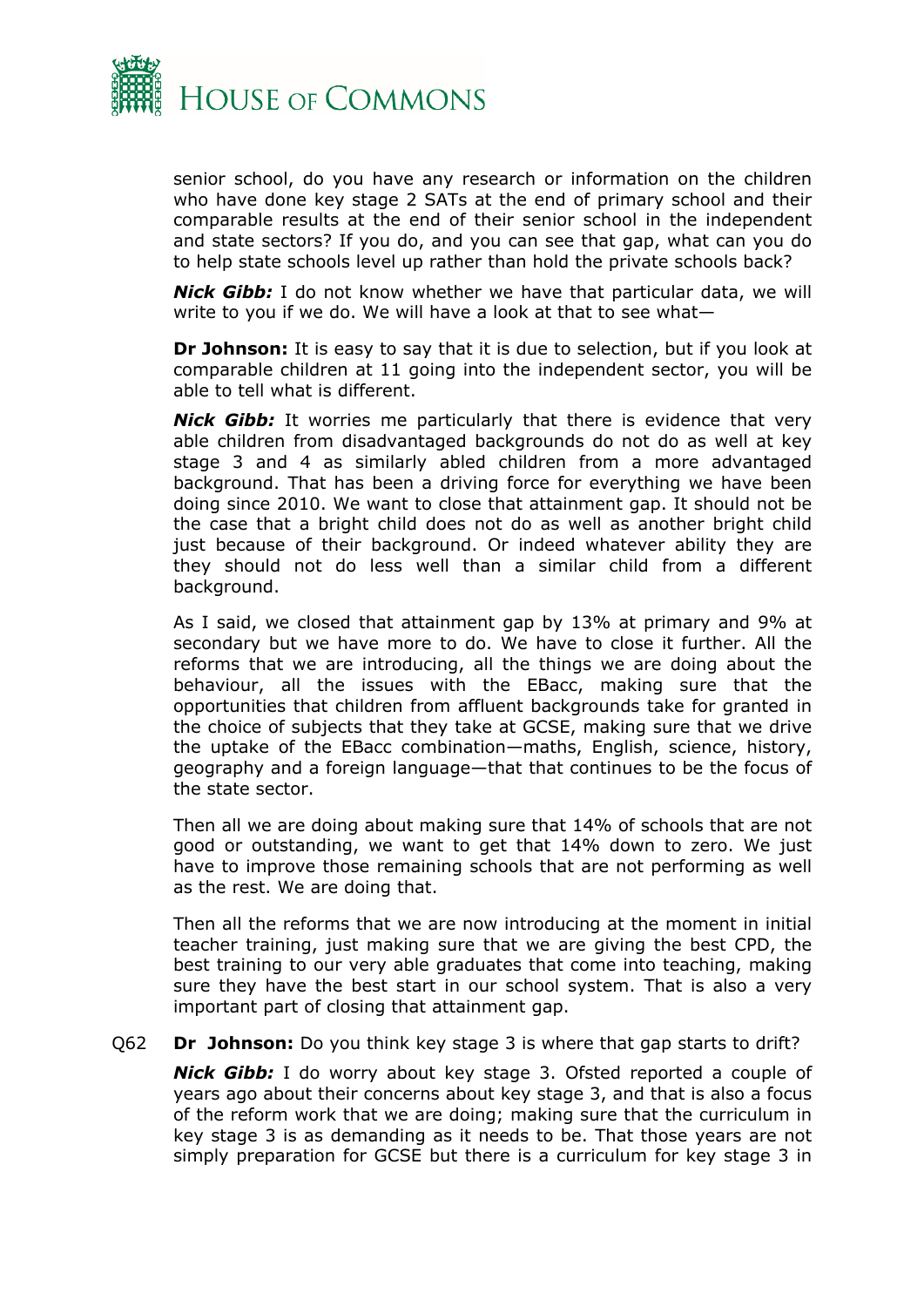

its own right to help children to develop the knowledge and the reading skills and the mathematic skills that they need to succeed.

Q63 **Kim Johnson:** The teacher-assessed grades have disproportionately impacted some groups, and the Chair mentioned earlier the gap between boys and girls, but the attainment gap has also widened for black and poorer students. I just wanted for you to say what you intend to do to reduce that gap going forward, particularly next year?

*Nick Gibb:* It is an important question. At A-level, if you are looking at pupils with different characteristics, the picture has been one of stability generally and there is no evidence of bias in favour of any groups of students. Ofqual has conducted quite serious equalities research into that. Simon and Ian may want to say something about that.

There are some small changes. For example, compared to 2020 we saw 1.9 to 3 percentage point widening in the gaps between black Caribbean, black African and mixed white, and black Caribbean pupils and white British pupils in achieving top grades at A and A\*. But no statistically significant difference at the C grade. That is something that concerns us. We are looking at what the reasons are for that.

I said earlier, it is important not to draw wider education policy implications from disparities such as those that appear in 2021, possibly because of the approach we have taken to awarding grades in 2021. But speaking more generally, I am always concerned about disparities between different groups of pupils in our society. I said earlier, this is absolutely what we are—all our reforms are designed to try to close and eliminate those gaps. Whatever ethnic background a child comes from or whatever socioeconomic background those children come from, we have to make sure we are doing everything we can to close that attainment gap.

Q64 **Kim Johnson:** Can you disassociate in terms of the learning loss that has been brought forward because of the digital divide that has been experienced by a number of those students over the past 18 months? Will the research that has been undertaken by Ofqual look at some of those issues as well?

*Simon Lebus:* We published a fairly extensive equalities impact analysis on results day this year, as we did last year, and they do show some site variations. When we were making the arrangements for the teacherassessment grading, as part of the process of looking at centre policies and recommending procedures and practice that centre should adopt, we did provide guidance on how to avoid bias and discrimination in making the teacher-assessed grades. Also the centre heads were required, in returning their recommended grades, to attest that there had been proper instruction given to teachers on how to avoid that. So fairly extensive measures were undertaken to avoid any bias and discrimination surfacing in the process.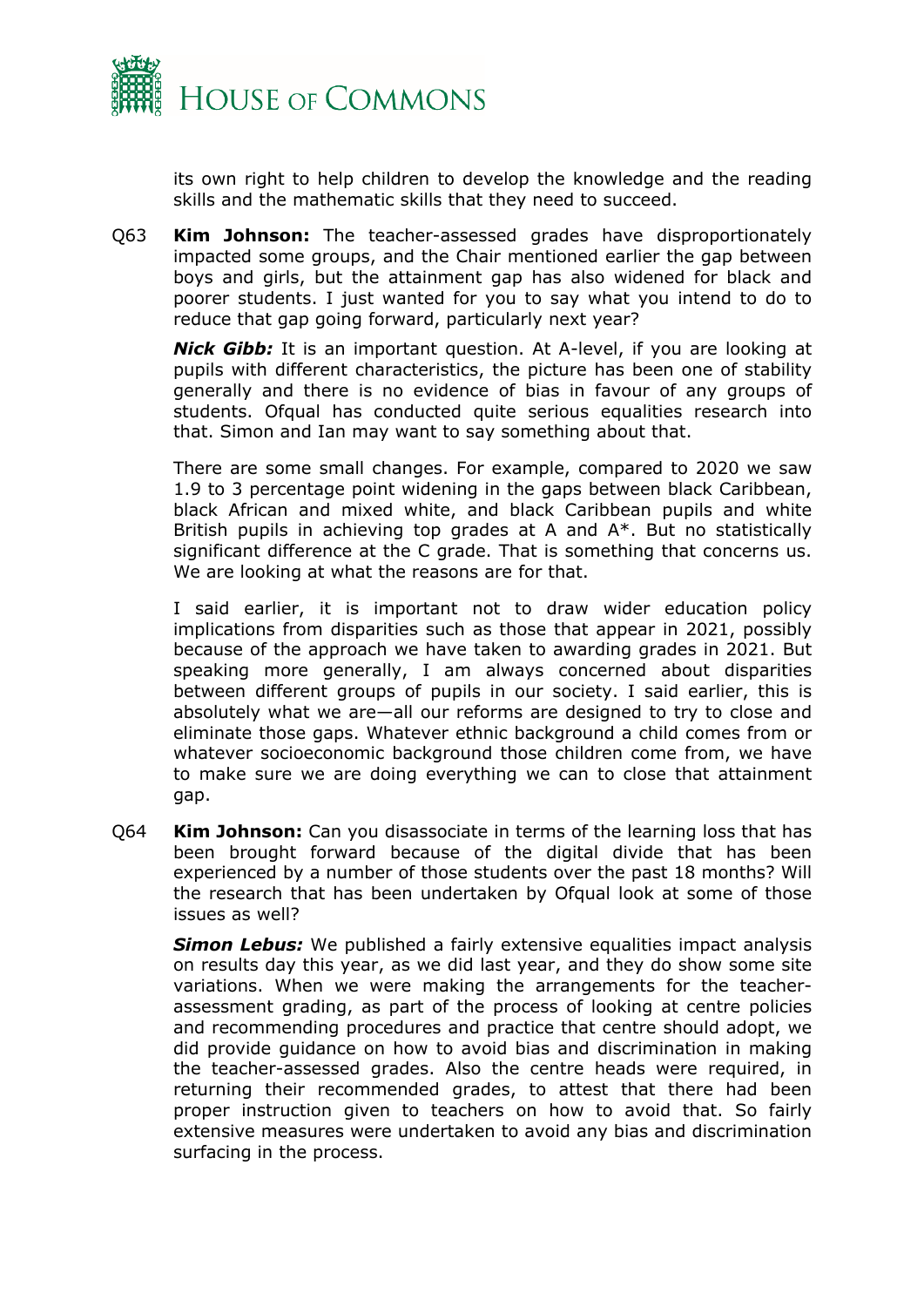

As I say, the whole overall pictures were stable but there were some differences. I know it is very difficult to differentiate the extent to which those bear on the assessment construct that was used or they reflect more general disparities in learning. So far as your point about differential learning loss is concerned, obviously the principle behind the design of the arrangements was that they should be flexible and permissive so that they would accommodate differential learning loss in different centres. The idea is that teachers doing the assessment would have the best idea of what pupils had taught and been learnt because it did vary according to centre, according to the experience and according to what had happened with the pandemic, and so on. The arrangements were designed to provide some degree of compensation.

The stability of outcome suggest they were relatively successful. Of course it is a reasonably blunt instrument and you could not expect it to it operated in aggregate fairly effectively but obviously it was not the perfect way of doing it, hence our enthusiasm to get back to exams, which deal with some of these issues in a more satisfactory way.

Q65 **Tom Hunt:** I want to ask some questions about young people with special educational needs. I would be grateful in your responses if you could cover both those who have EHC plans but also those who have not; dyslexic or dyspraxic, who might not have a plan but still have learning disabilities. From the data that I have seen it seems that since 2019 in relation to GCSEs, grade 7 and above, the attainment gap has risen by two points between those who have learning disabilities and those who do not. That is what I have seen. Since 2019 2% attainment gap increase between them and those who do not have learning disabilities, grade 7 and above GCSE. How does that increase compare with other years, say 2017 to 2019? Is that an alarming increase to you? Is that consistent with two-year periods before the one we have just seen?

*Nick Gibb:* For children with special educational needs, the teacherassessed grade system does take into account those needs. In a normal exam year, a child with special needs can have adaptations to the exam; longer time, a scribe, and so on. Because we do not have exams this year and teachers are looking at the evidence of the work that the children have done in class, whether it is a mock exam or so on, if those arrangements have not been put in place for a mock—for example, because they took the mock thinking it does not matter so there is no point in having extra time or those arrangements—if that mock had not been conducted with those arrangements in place, the teachers have the flexibility to adjust their assessment of what the grade will be for that child in the full knowledge that there were no special arrangements put in place for that child when they did the mock.

The system is designed to be as flexible as possible to ensure fairness for children with special educational needs and disabilities, as it would be in a normal exam year.

Q66 **Tom Hunt:** We know that those with special educational needs are all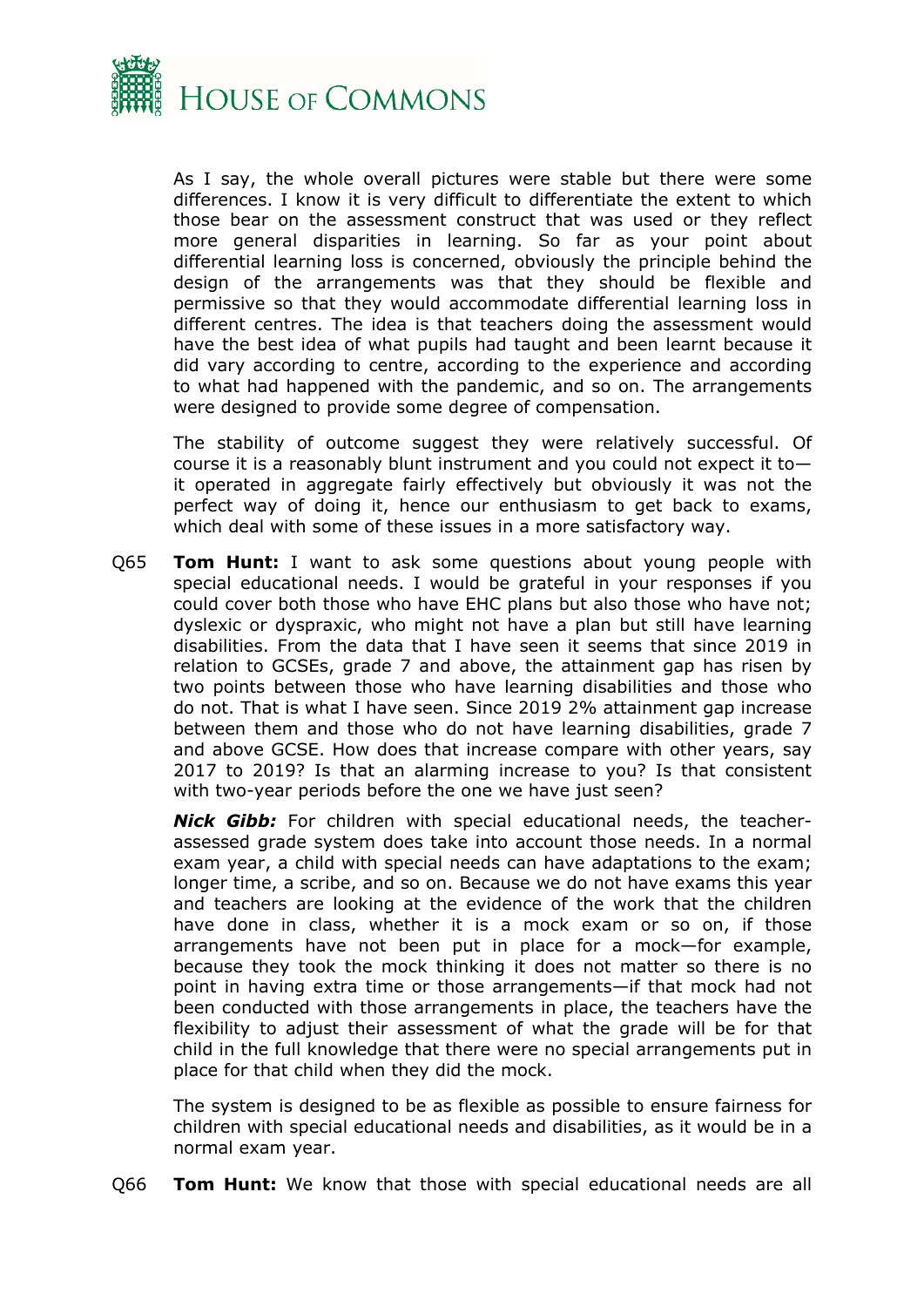

different. Often they process information in a different way. Often they are unconventional thinkers. Obviously we have seen big changes in assessment level over the last couple of years. What is your sense and are there any plans, probably from the Department or Ofqual, to do a report, do some serious research, reflecting on the different ways on which the last two years have had perhaps a unique impact on those with special educational needs within that sphere, different types of disability?

*Nick Gibb:* These two years—2020 and 2021—are not typical years and I hope we never go back to this approach to assessing young people. We do need to get back to a system that is fairer and more objective. Having said that, we will learn lessons from these two years, there is no question about that. We will look at all the processes that schools have been through. One thing we have learnt is that there is a huge workload implication for teacher assessed grades, and that is something that has concerned the school system.

But we do always reflect on how we can improve the assessment system for children and young people that do have special educational needs. We will continue to review that to make sure that the assessment system, the grading system, in a normal year is as fair as possible. I do not know whether Ofqual want to comment.

*Ian Bauckham:* Speaking as a teacher, many children with cognisant special educational needs struggle particularly with unpredictability and some of the unpredictabilities created by the pandemic have been particularly difficult for those children to manage. If we can get back to examinations that we can carefully prepare such children for, if the special considerations that those children benefit from in examination, particularly extra time, scribe support in the examination room, and so on, can be put back into place and children can have that calm practice at using those additional special considerations that they get, we are going to make a lot of progress. That is what those children need.

Q67 **Tom Hunt:** It is a very good point and often young people who have various needs do struggle with transitions between different things and it takes a certain amount of time to process. Often young people with learning disabilities do not mind having exams. They quite like exams because it gives time for them to consolidate their knowledge in their own way. I speak as a dyslexic and a dyspraxic, I had my own weird ways of consolidating my knowledge before exams and I often did better than my teachers were expecting.

I stress this point: when we are talking about young people with special educational needs, let us think about all of them because my slight concern sometimes is I hear a lot about EHC plans and those young people but let us not let the others fall through the net. That is those with dyslexia and dyspraxia who might not have those plans, they still may have been impacted quite uniquely in the different ways.

A final question—this is for Simon and Ian—it is to do with the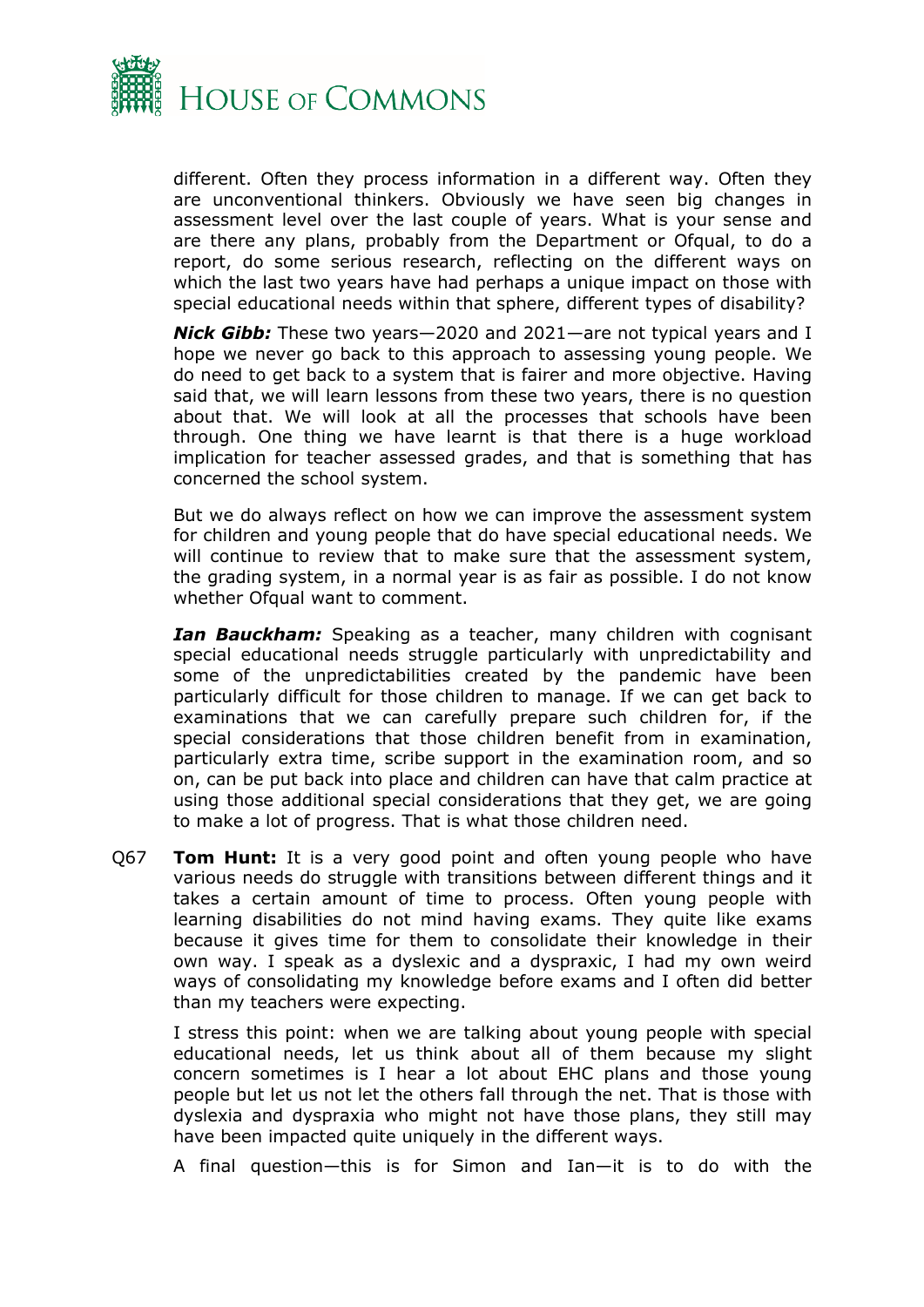

disadvantage gaps, it is building on this them and how it may have widened. There is a note from Ofqual that stated that it is impossible to disentangle the impact of the TAG-based awarding process and the impact of the pandemic of pandemic-induced disruption to education. Why is it impossible to disentangle? I understand how they are connected but I also can see how they are slightly different and how they may have impacted things differently. Why would you say it is impossible to disentangle those two different things?

*Ian Bauckham:* The only way we are going to know for certain what the underlying changes in trends and attainments have been during the course of the pandemic is when we have a national standardised test across the country because that will reveal those changes in performance.

Obviously this year and last year we have had a couple of different variables factored in. One of them is the disruption to learning caused by the pandemic, causing differential learning loss. The other variable is a completely novel way of assessing the entire GCSE and A-level cohort. Both of those variables have been imposed on the cohorts this year. There have clearly been changes in patterns of attainment and outcomes as a result, but maybe not of attainment. Which aspects of those changes were caused specifically by the change in grading approach and which were caused by disruption caused by the pandemic? It is, without some very targeted and large-scale research, going to be very difficult to be precise about. We are interested in that research, we are interested in doing it, we are a very research-focused organisation and will be commissioning further research in that area but it is impossible to say at the moment that the changes that we have seen are simply due to the pandemic or simply due to the approach we have taken in grading.

My final rider is that the large-scale research over a long period of time that we do have tells us that an approach for awarding qualifications based on examinations in the majority of cases benefits the leastadvantaged contrary to many of the stereotypes that are abroad in that space.

*Simon Lebus:* There have also been extraneous variables that it is going to be hard to quantify—the impact of speed of switchover to online learning, access to technology, access to private space, study conditions and so on, where you can reasonably deduce they would have an impact. But you cannot model the precise nature of that impact or set it off against the permissiveness and flexibility of the arrangement. It is an intractable but important problem.

Q68 **Tom Hunt:** As a final question, and it picks up on what Ian said. Is your sense, reflecting over the last two years, therefore that those with special educational needs have sadly, as a result of what we have seen, much of it unavoidable, have fallen behind further as a result of the unique circumstances we have seen over the last two years?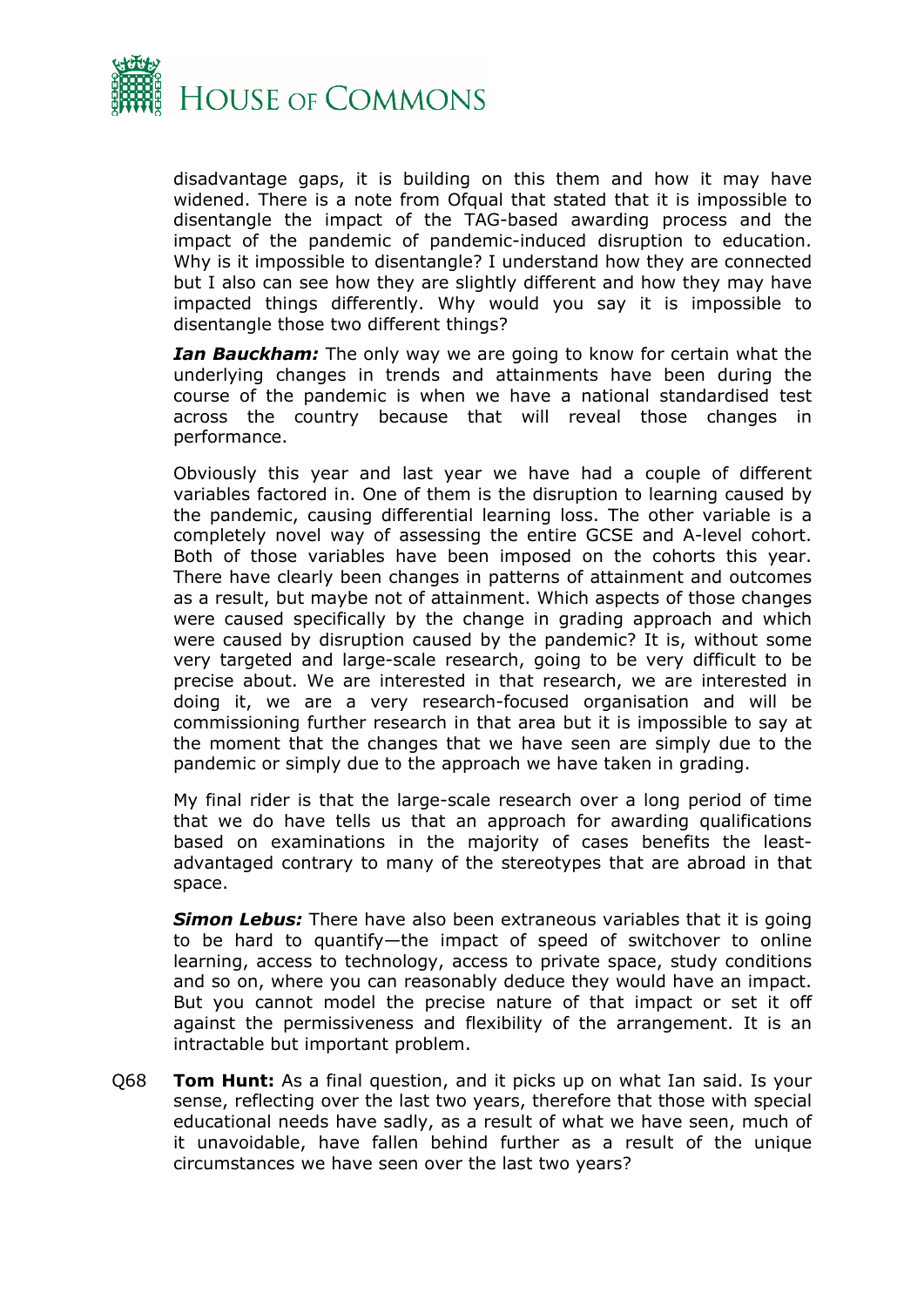

*Ian Bauckham:* As the Minister has said, there is no doubt that the pandemic will have had a particularly marked impact on the least advantaged. The extent to which that overlaps with pupils with additional educational needs is a factor to consider as well.

Q69 **Tom Hunt:** You think with regards to special educational needs a certain amount of that might be to do with this uncertainty and/or flux?

*Ian Bauckham:* I do not have research to back that up, that is my hunch as a teacher. That is likely to have been the case because I know children with SEND, particularly those with cognitive needs, benefit from stability and predictability on the whole.

*Simon Lebus:* Our equalities analysis summarises in relation to GCSE that results were broadly stable, and in relation to A-levels that gaps between SEND and non-SEND reversed. Non-SEND students now have slightly higher outcomes when controlling for prior attainments. So the picture of GCSE is stable, slight deterioration at A-level. I cannot give you more detail but I am sure colleagues can write—

**Tom Hunt:** So A-level there has been a slight—

*Simon Lebus:* A slight reversal but it was fairly slight from memory, but we can provide more information if that would be helpful.

**Tom Hunt:** So SEND pupils are falling a little bit further behind at Alevel?

*Simon Lebus:* At A-level there was a reversal, so there was a slight deterioration at A-level, there was stability at GCSE but we can provide more detail.

Q70 **Kate Osborne:** My question is for Simon and Ian predominantly. The Education Datalab call for external research teams to be given access to the underlying data that Ofqual used in their assessment of results to test the sensitivity of the results to other modelling choices and give greater public confidence in the analysis. The 2020 data are available for researchers to allow wider scrutiny of your conclusions in relation to equalities and the disadvantage gap. It may well be that the conclusions are the same. But do you think that this approach could give greater public confidence in the analysis, the fact that it is being shared? Is it your intention to do the same for the 2021 results?

**Simon Lebus:** I hope it will give greater public confidence. There has been quite an issue getting this data made available because the project was ambitious inasmuch as we are seeking to link data from UCAS and from ourselves and from another entity, and then make it available in the Office of National Statistics database for external researchers.

My predecessor, Glenys Stacey, talked about this project in October and had indicated that the data would be available by January. Mr Mearns asked me about this when I appeared in February, and I indicated it would be available by May. Both my predecessor and I were wrong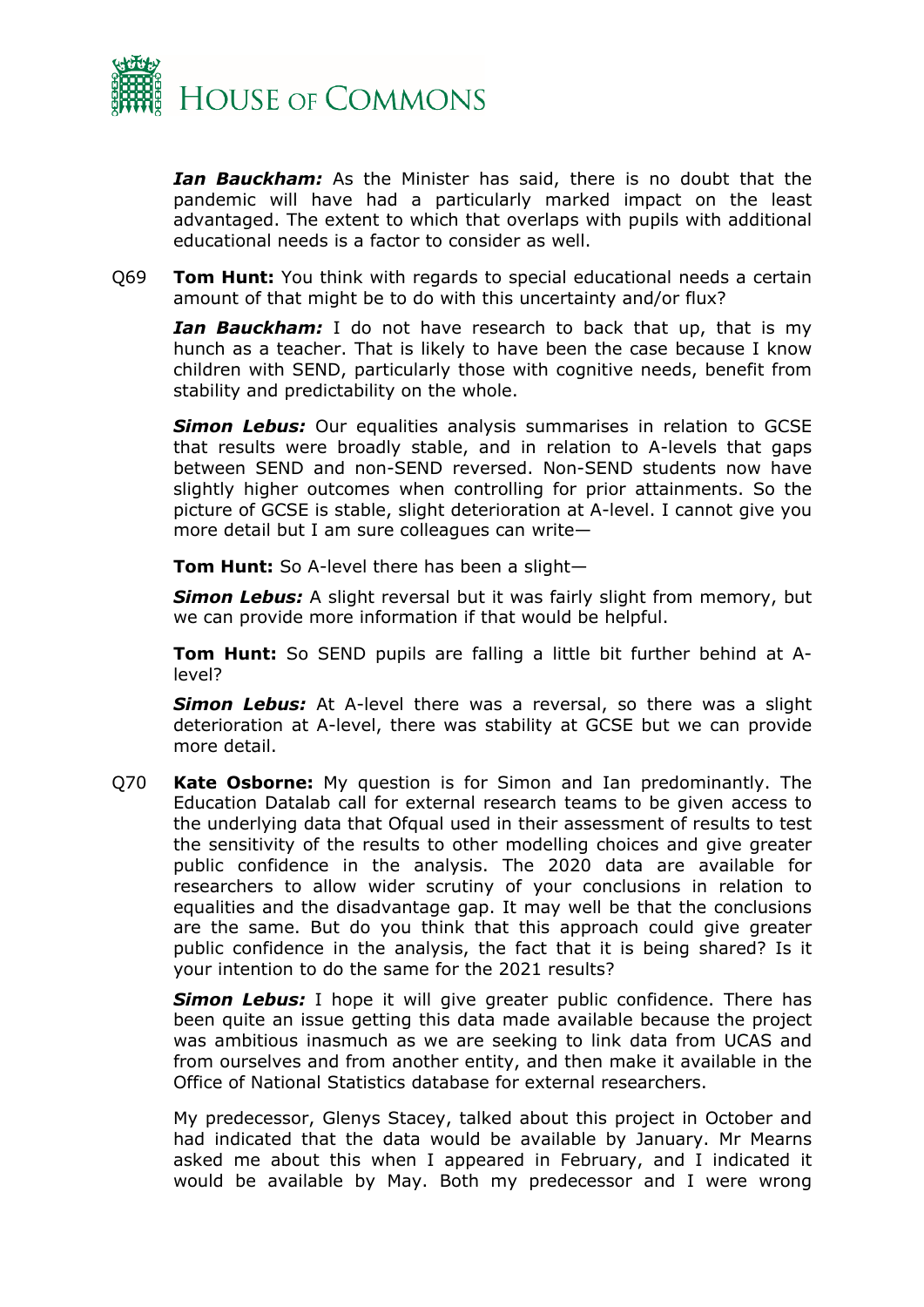

because it proved an incredibly complicated business negotiating the various legals of the data sharing between the entities involved.

However, that data are now available and in the public domain. It was published on 6 August for 2020, and it will certainly be made available with the data from this year. I apologise that it has taken such a long time to get this together. It has proved exceedingly complicated but it is now available.

Q71 **Ian Mearns:** Did you let people know that it was available on 6 August?

*Simon Lebus:* I have no idea what PR was used to support its launch. I am sure there would have been information available.

**Ian Mearns:** I am led to believe that people are not aware that it is available.

*Simon Lebus:* I apologise.

Q72 **Ian Mearns:** If it has been available since 6 August thanks for letting us know. I think it was 2 September last year that we were initially given a commitment that the source data would become available, so it is over 12 months ago. I understand there have been technical difficulties but it does seem to me that if we are going to learn lessons from analysing the source data many horses may already have bolted before those lessons can be learned. We do need to get that data available to people out there who are interested—Education Datalab, NFER, universities, and so on just so people can analyse what is being done, how it is being done, why it is being done, and have confidence that what is being done is absolutely top class and in everybody's best interests.

*Simon Lebus:* I totally agree. I was troubled when you asked me about it in February, that it was taking so long. I took a personal interest in trying to pursue the matter. I would have hoped that my personal interest would have led to a more expeditious result than there was but unfortunately it took longer because of some of the complexities of sharing a lot of this data. So much is personal data between different bodies. There are some quite complex legal constraints. It was not out of any desire to deny access or make it more difficult for people to get, it was simply a question of getting the—

**Ian Mearns:** Given those lessons have now been learnt I would trust that the 2021 source data would become available much more quickly and in a timely fashion because you now know what the pitfalls are.

**Simon Lebus:** I would trust that too. The agreements now in place will make it a much smoother process. I am unfortunately only in office for another 10 days and I will not guarantee it will be before I go, but I am sure it will be much earlier this year.

**Ian Mearns:** Please pull out the crystal ball and tell us what date your successor might publish this data on.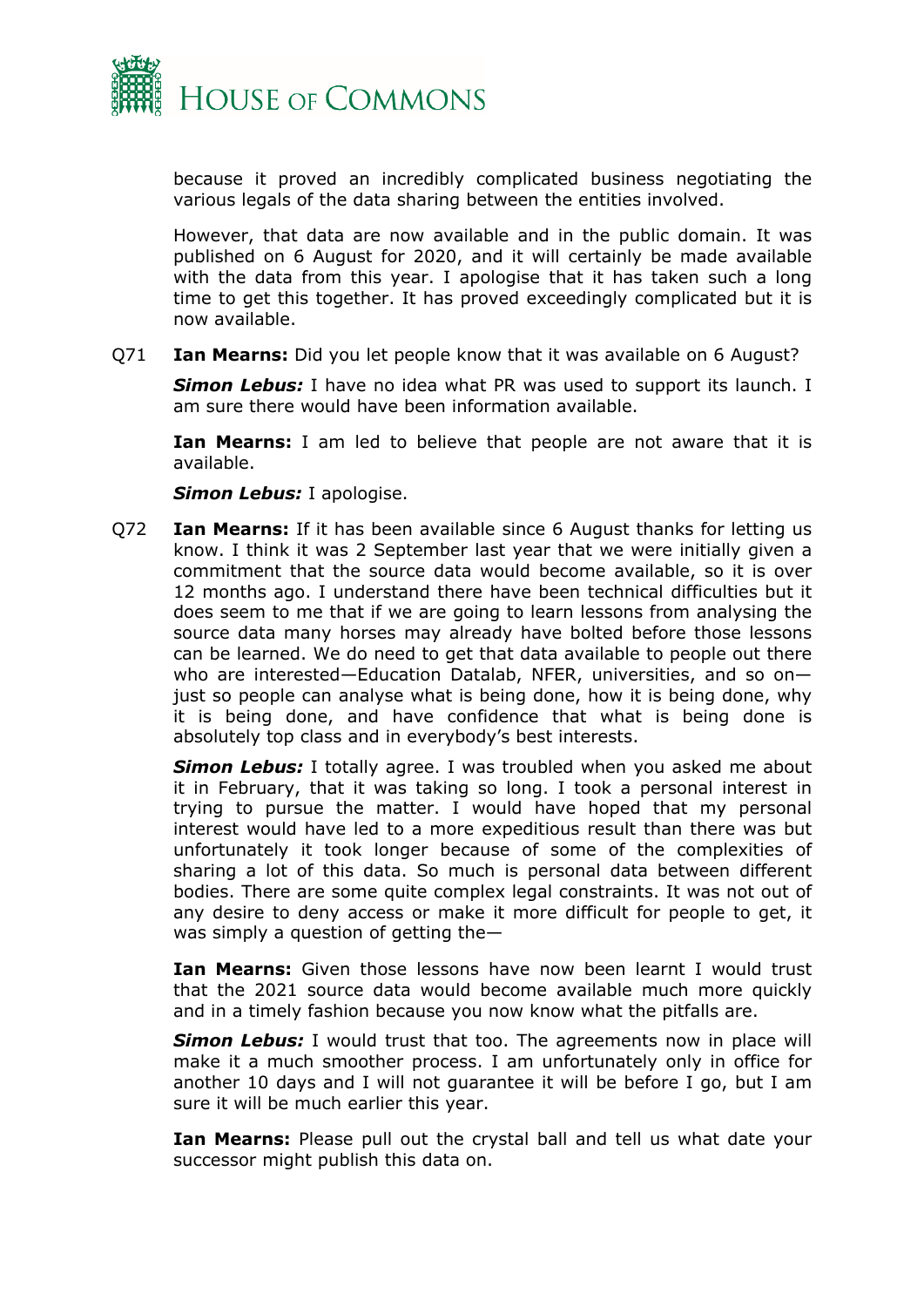

*Simon Lebus:* I will get the crystal ball out after this meeting and we will write to you with some indications.

**Ian Mearns:** Very grateful, thank you very much.

**Kate Osborne:** I was just going to ask the crystal ball question in terms of when we can expect the 2021 data, so thank you.

Q73 **Chair:** Just before I come to Christian, you consider protective characteristics obviously when you are working out all these issues, can you just define "protected characteristics"? What groups are in so-called protected characteristics?

*Nick Gibb:* Do you want me to relay the Equality Act 2010?

**Chair:** Does it include those disadvantaged from low incomes—protected characteristics—or not?

*Simon Lebus:* The equality impact looks at the IDACI indices in terms of relative deprivation. It looks at free school meals, eligibility, gender and ethnicity. It looks at language and at SEND. Those are the main categories that we look at. That was all in the equalities impacts that we published on results day. There is a lot of information that we have been putting out and responding again to Mr Mearns' and Ms Osborne's questions about the data. We have been very aware. For me coming in, one of the key lessons from last year was the need to be transparent.

**Chair:** Is disadvantaged a protected characteristic?

*Simon Lebus:* "Disadvantaged" is defined in multiple different ways. It can be income, it can be region, it can be access to services and so forth.

Q74 **Christian Wakeford:** Obviously when it came to results day there was a wide amount of coverage given to A-levels and GCSEs, with unfortunately very little attention given to technical qualifications. What can Ofqual and the Department do, hopefully working together, to raise the profile of vocational and technical qualifications so that we get more children undertaking them?

*Nick Gibb:* We have a skills Minister, Gillian Keegan, who is passionate about raising the profile and the status of vocational qualifications. We have the skills Bill; we have had the White Paper. We have had all the reforms that stem from the Sainsbury review of vocational qualifications. We want there to be a clear pathway. It was always clear on the academic pathway what the route is; GCSE, A-levels, college, university. It is less clear with the thousands of different options available for the vocational group what those routes would be. The intention with T-levels and the improvement of the apprenticeship programmes is to make that a little clearer for young people. That is what we are seeking to do.

**Simon Lebus:** You are quite right, there is a difference in the degree of interest that it attracts on results day. The other thing is the reality that people get technical qualifications or there is not a results day in quite the same way because people are getting results at various different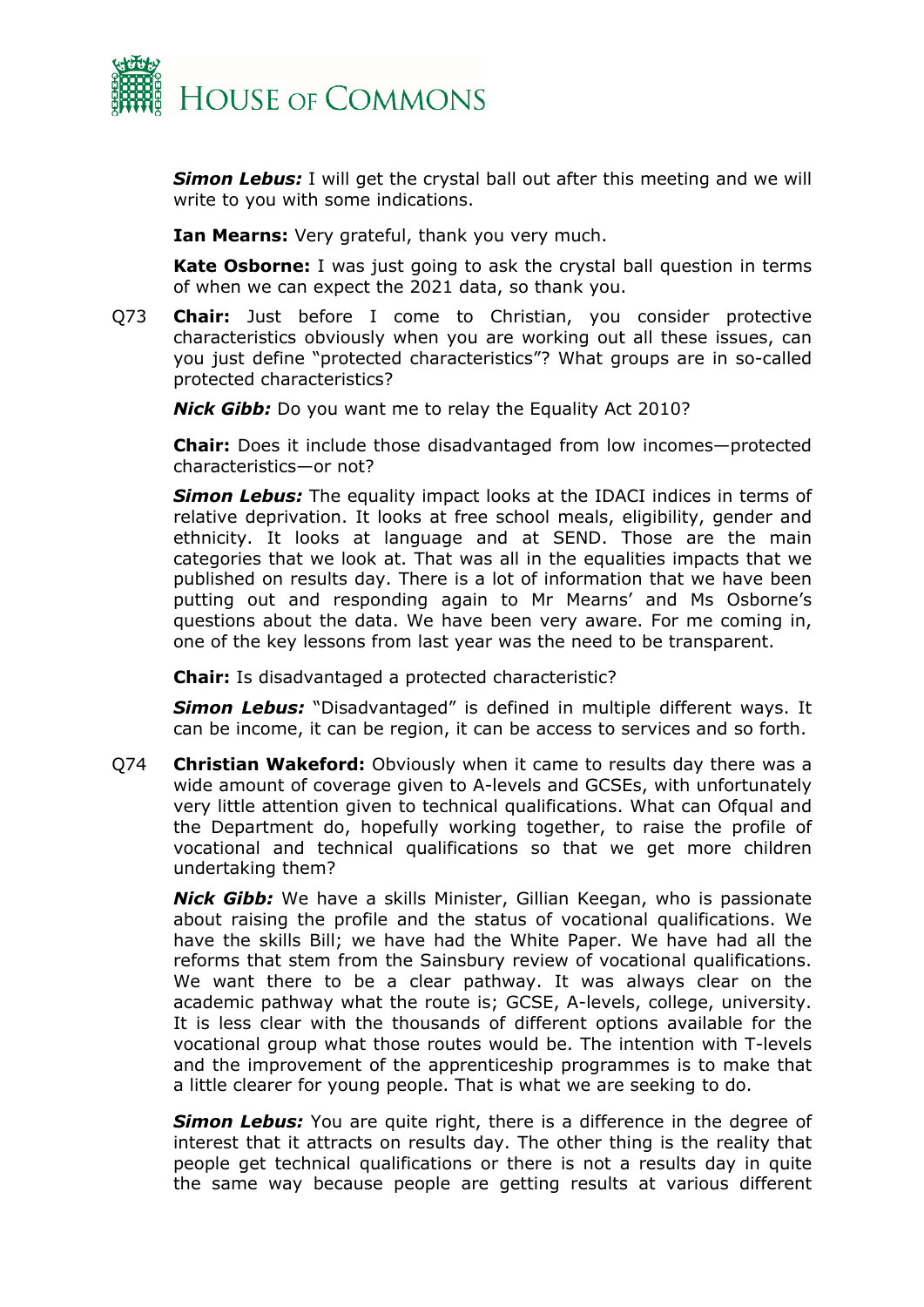

points across the year. Also not all the people taking technical qualifications are school leavers, in a sense, so they are not necessarily all gathered in the same place. It is a rather different and more diverse population that is getting those results. As a general matter, I agree it is regrettable that it attracts rather less interest in the press.

Q75 **Christian Wakeford:** The Minister highlighted a lot of the projects we are working on in terms of the skills Bill, obviously we are one year on now from T-levels being introduced. Part of my concern, and we have mentioned it in this Committee many times before, is the career guidance being given by schools, which seems to be lacking in terms of directing people to apprenticeships. There does still seem to be a level of stigma around apprenticeships that if you are predominantly not as academically gifted, for example, which as we all know is clearly not the case.

In regards to that, what can we be doing to improve the career guidance in line with the Baker clause but also possibly try to find a different way into teaching because when we speak to teachers that are predominantly from A-level, university, PGCE, there has been no route into teaching via an apprenticeship? Obviously teachers' experience of apprenticeship is lacking because they have not gone through that route. Is perhaps a way to look at the route into teaching to overcome the stigma of apprenticeships as well?

*Nick Gibb:* We do look at all these issues as well. I do not know whether the Permanent Secretary wants to say anything about the apprenticeship approach that we are taking but we take these issues very seriously. You mentioned the Baker clause, and we do require schools to allow external organisations to make the case for apprenticeships, for other routes into high-skilled employment. We continue to look at what more we can do to make sure that young people are aware of all the options beyond the school's own sixth form, just to make sure there is fairness in the advice that young people are getting.

Q76 **David Johnston:** My question is to Susan. There is a feeling—certainly in the schools in Wantage and Didcot and I imagine in everybody's constituency—that students doing vocational and technical qualifications are an afterthought. That they were an afterthought throughout the pandemic, that we announce what we are going to do in GCSEs and Alevels and so on before we get to what is going to happen with BTECs, and so on. I wonder whether part of the problem is that very few of the Department staff have done these qualifications. I am asking the question, I do not know the answer, but how many people for example who helped to shape the policy in these areas have done those qualifications or have most of them, I am guessing, done a very traditional GCSE, A-level, university route and that is naturally what they gravitate to sorting first?

*Nick Gibb:* This sounds like a question for the Permanent Secretary but I would say this one thing before Susan comes in. They are not an afterthought. They are very much absolutely front and centre in our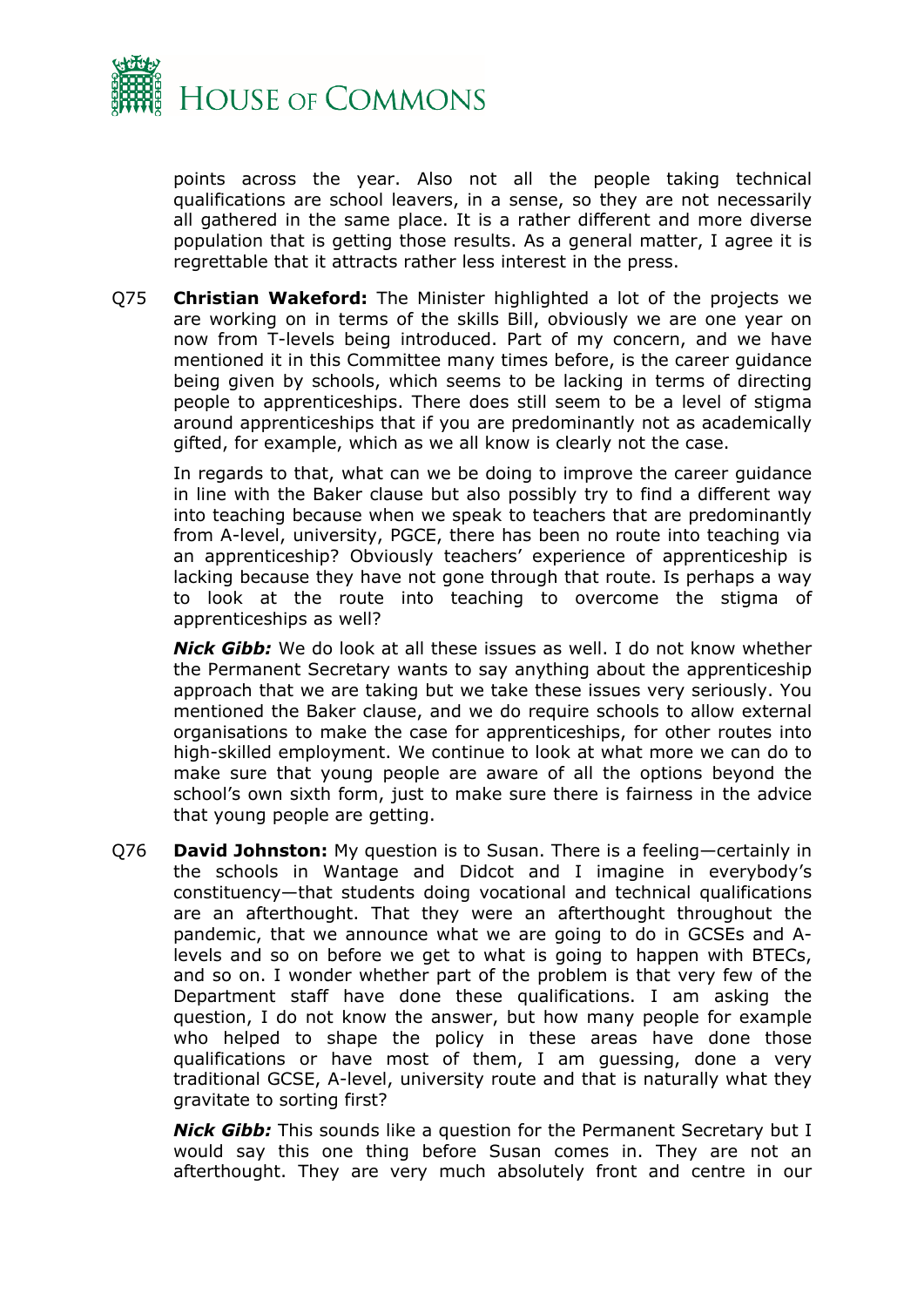

thinking about what we do in a year when we cannot have exams. The difficulty is that the vocational and technical qualifications take varying types of assessment. They are not a consistent qualification like GCSEs and A-levels, which is very simple to understand. Here is an A-level, here is GCSE.

With vocational qualifications there are thousands of different qualifications. They have different assessment approach. Some are modular, some are assessed during the course, some are on-demand qualifications, some are online on-demand qualifications, some are competence-based qualifications that no matter what happens they have to take those exams because it would not be safe for them to go into an employment route without them having achieved that level of competence. That is the complexity.

What was front and centre is that whatever adaptations we make to the academic qualifications they have to be the same then for vocational qualifications that are used as a similar route into the same progression. If they have an exam in the vocational route then we have to make sure we apply the same principles to adaptation to those qualifications as we are applying to the academic qualifications. I will hand over now to Susan.

**Simon Lebus:** Sorry, I was just going to make a very practical point. Quite often we publish the results on consultations and decisions on VTQ before general qualifications. That is largely because we get fewer responses. At the consultation at the beginning of this year we had over 100,000 responses on the GQ consultation. We had in the region of 5,000 on the VTQ consultation. Similarly we published the arrangements for 2022 in June on terms of the vocational qualifications, and we are still expecting to do that shortly for general qualifications. So the volume of comment that has to be processed is that much smaller. Just from a practical matter, they are not an afterthought. They often come beforehand.

Q77 **David Johnston:** In terms of your staff, Susan, in the Department, and I accept what these guys are saying, but in terms of your staff do you have enough people with experience of doing these qualifications or teaching these qualifications to help shape the policy for them?

*Susan Acland-Hood:* The first thing I was going to say is I do not think it is an afterthought. As Simon has said, if you look at the history of where we have put out advice on vocational qualifications over the course of the year it would be right to say we have more often done it in advance of the GQ than behind the GQ.

I am proud that my Department is diverse and has a lot of staff who have different experiences and backgrounds and that includes lots of staff who have come to us or experienced apprenticeship, in particular, but I do have staff who, for example, have taught in FE, who have taught vocational qualifications and who have been through them.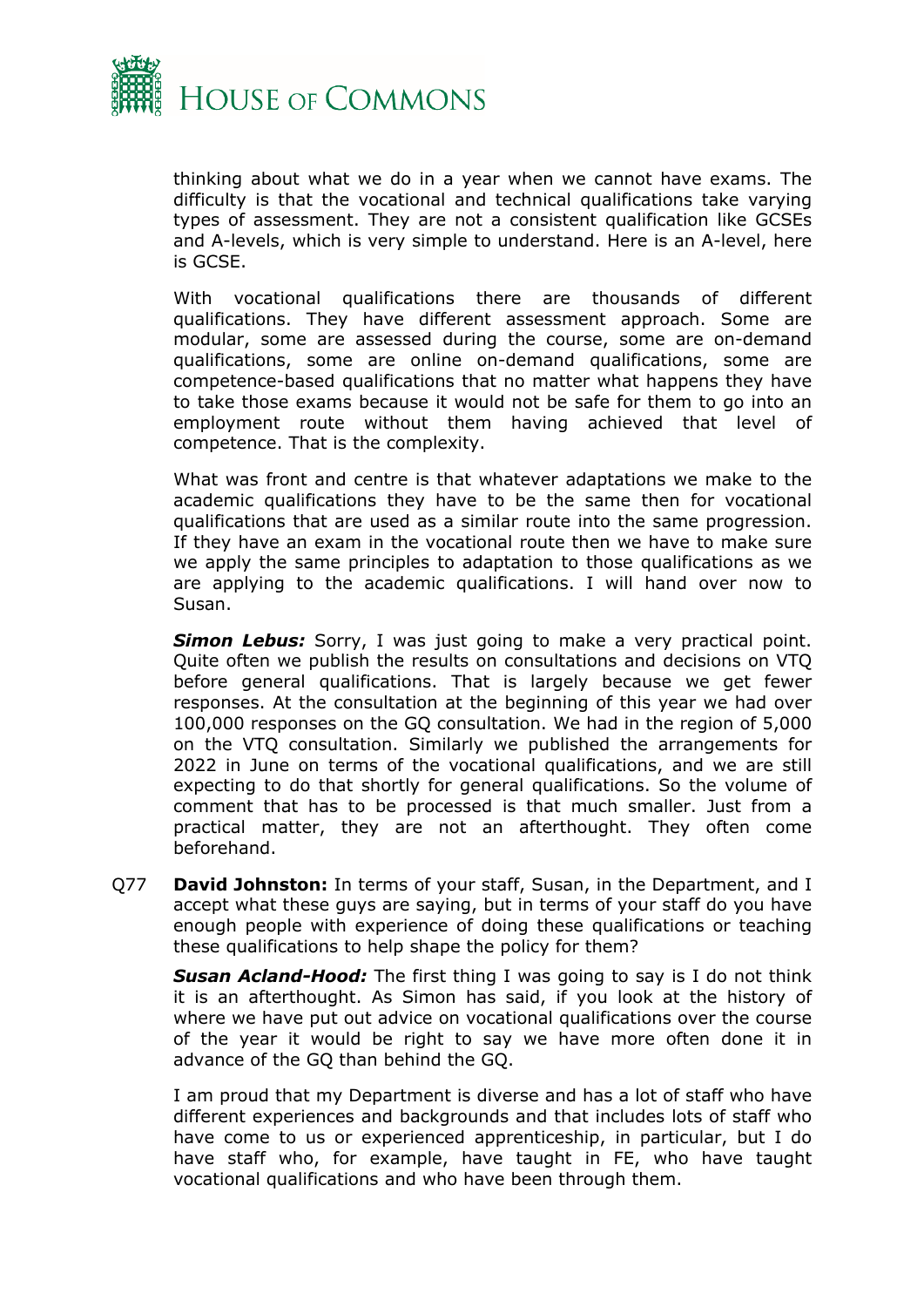

I do think there is a challenge, as the Minister describes, that the vocational and technical qualifications landscape is both more complicated and has changed more frequently than the general qualifications landscape so whether you have an individual who has experienced the exact regime that is currently in place, because we have seen a much more rapidly changing system it is highly likely that there are fewer people who have experienced the exact regime that is currently in place.

I think it is also important that my staff are professional, dedicated and passionate and they do their jobs to the best of their ability. As a good quality policy civil servant, you do not have to take your policy development from life. Indeed, it can be dangerous to take your policy development experience from your own life experience because it is a sample size of one.

Q78 **David Johnston:** Of course, but does anybody who helps to shape the policy in this area have the experience of these qualifications?

*Susan Acland-Hood:* Certainly. There are plenty of people in the Department who have experience with these qualifications.

Q79 **David Johnston:** In the shaping of policy? I accept, I used to work with a lot of these Departments before, I know there are people in all sorts of roles and backgrounds, but often in the development of policy there is quite a narrow, and this is no criticism of it, A-level Russell Group graduates and I wonder if that might be a limitation at times on how policy is made.

*Susan Acland-Hood:* I am also deputy head of the Policy Profession for the Civil Service and it is certainly true that in the Policy Profession we have tended to recruit people within academic backgrounds, because that fits the demands of the policy work that we ask them to do. It is one of the things we have pushed to shift over recent years, both in the composition of the fast stream as they come in, but also in looking at, for example, the development of policy apprenticeships. We have more and more people coming into the Policy Profession who are working through a policy apprenticeship or who take apprenticeship routes to develop their skills. I think that is important.

*Nick Gibb:* I would add one thing. The chief policy person in our skills side, the vocational qualifications side, Gillian Keegan, who is brilliant, is an apprentice graduate, and she has studied a BTech as well, so she is in charge of policy, and she has that experience.

Q80 **Chair:** I have proposed to Michael Gove that every new recruit to the Civil Service should be offered to an apprenticeship as well as to a degree person, unless there are specific circumstances. I think that would change the culture of Whitehall considerably.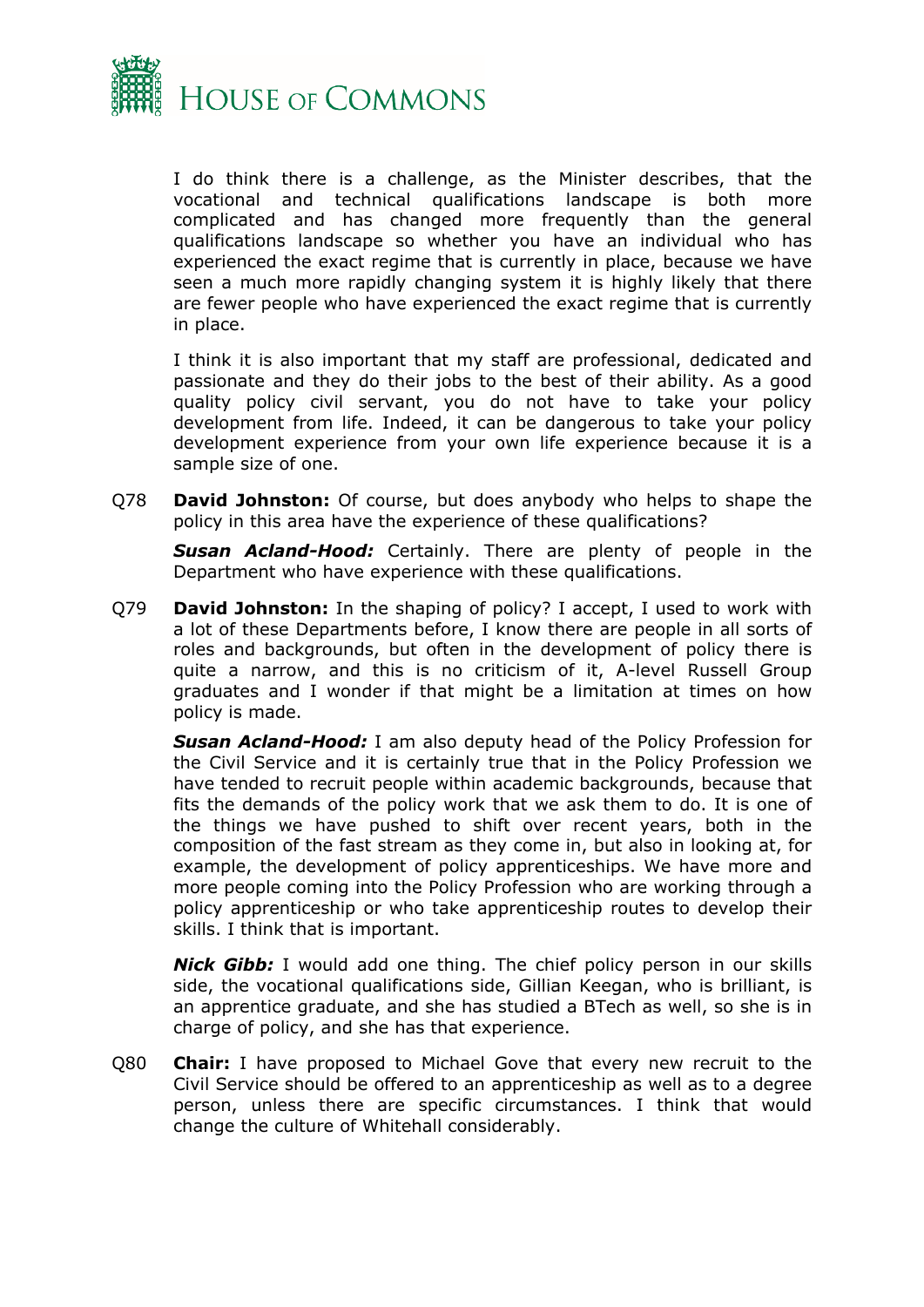

*Susan Acland-Hood:* We have already changed what is described as the EO entrance, which is the standard graduate entry grade to the Civil Service. That is now an entirely apprenticeship entry in our Department.

#### Q81 **Chair:** In the Department for Education?

#### *Susan Acland-Hood:* Yes.

**Chair:** That is very good. I shall be interested to see any details that you have on that.

Q82 **Ian Mearns:** Going back to a previous subject, the press release on 6 August I have had highlighted to me, and it says the DfE and the UCAS data is already available but thanks to this agreement the Ofqual data will soon be available to accredited researchers. So, has "soon" come to pass?

**Simon Lebus:** I could not tell you, but we will revert shortly after this meeting. I had understood it had come to pass and I would like to confirm that. I do not wish to mislead.

Q83 **Ian Mearns:** I think some clarification on that would be rather useful.

#### *Simon Lebus:* Certainly.

Q84 **Ian Mearns:** Thank you very much. What is your sense at this point as to how well the appeals system is working, and are all students able to appeal their results if they wish to do so?

*Simon Lebus:* All students are able to appeal their results if they wish to do so. It is always a curious question as to how well the appeal system is working. Does that mean you are getting lots of appeals, or does it mean the appeals are being processed efficaciously? The volume of appeals is rather in line with what it was last year, so it is much less than it would be in a normal year, and we prefigured throughout the year that we expected that to be the case. In the nature of the thing the appeals are against teacher judgment, they are not against grades. In a normal year what you get is people who are two or three marks below a grade boundary, so they appeal and it is a relatively mechanistic exercise. This is not like that.

Where people have put in priority appeals, the deadline for those to be returned is tomorrow. Where exam boards have been provided with the information they need from centres, those priority appeals will be determined in time. There have been one or two centres where that has not happened and one or two of the appeals are quite complex in their nature, because in challenging a teacher judgment you are unpicking a holistic judgment; it is not quite straightforward.

The deadline for all appeals to be received is 17 September, so that is still ongoing, but at the moment the volumes are relatively low. They have been processed in a timely fashion. There are one or two where the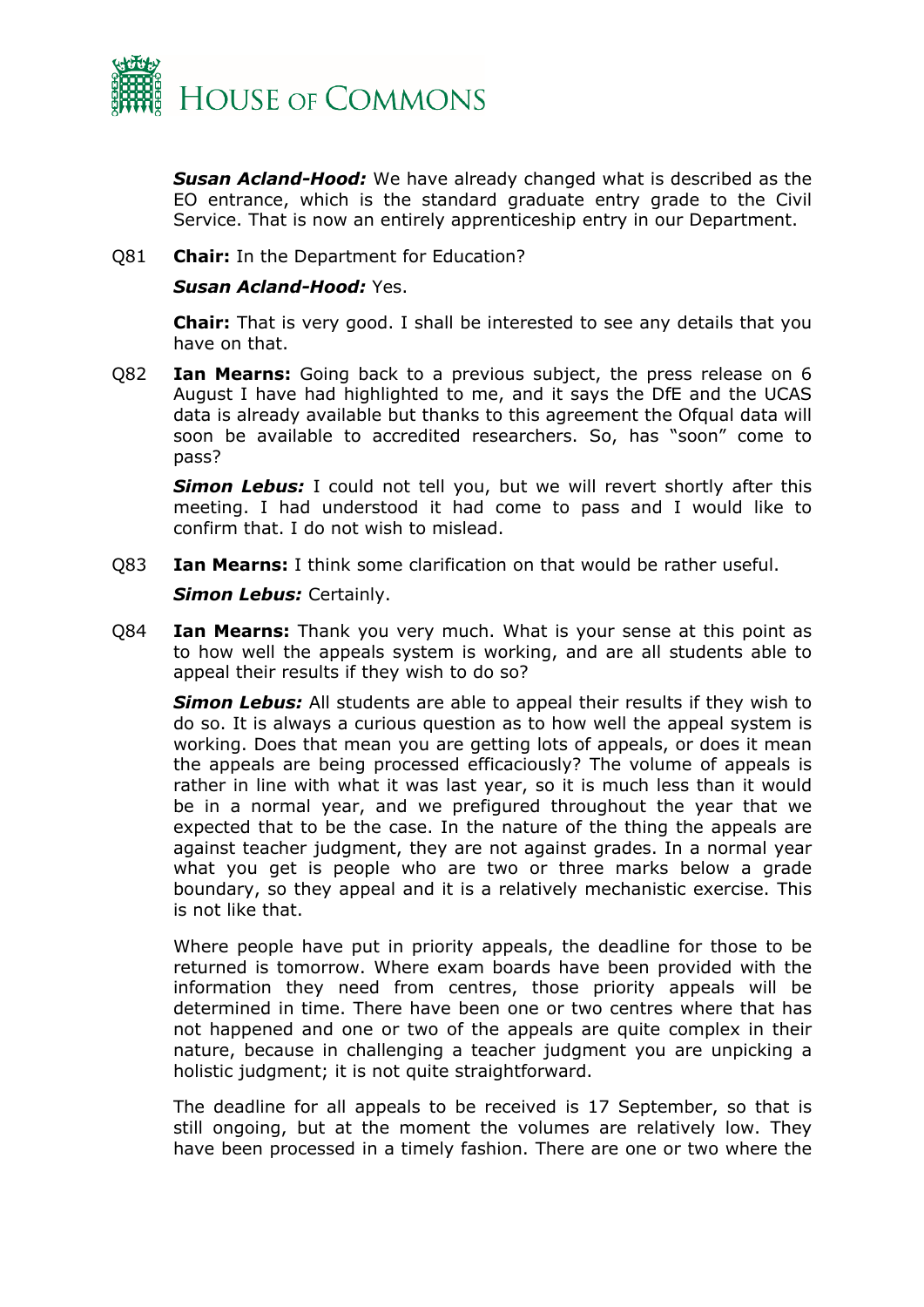

centres have not been efficient in getting some of the information that exam boards will need to determine.

In terms of the access, which I think you are also asking about, we did go to great lengths ourselves to publish guidance for students, also the exam boards publish guidance for students, and this even went as far as templates that students could use to couch their appeal. There is lots of talk about getting lawyers involved, but I think that would not have been a good investment on anybody's part because the process for appeal was made very accessible, and ultimately lawyers are not in a very good position to unpick teachers' academic judgment, so I do not think they would be adding any value to a process that is well set out and welldefined, pretty accessible and which people have been using.

Q85 **Ian Mearns:** There are still quite a few parents and former pupils, in many cases, who are still disgruntled by what happened to them in 2020 and I am sure we might see a replication of that in 2021. Is Ofqual doing anything to address those ongoing and long-term concerns?

*Simon Lebus:* There are some aggrieved parents from 2020 and I still myself receive some correspondence and I know others receive some correspondence. There was a process for appeals that most of those have gone through and they clearly feel unsatisfied with the outcome, but there is no evidence that the appeals process itself was deficient. Where there has been a failure to follow procedure there is access for appellants to go to the Ofqual EPRS, which is the Exams Procedure Review Service. We had a certain number of cases which have gone through the normal processes. The EPRS will also be available to appellants this year, but it is a procedure review; it is not determining the academic substance of the case.

Even in a normal year where you have a much less complex process in relation to grades you do have appeals that go on and some of them can be quite complex to determine, but I think that as a broad principle the system has worked effectively this year. There has been access, they are being dealt with and I am confident that where the information has been provided the exam boards are in a good position.

Q86 **Ian Mearns:** We have been in a fairly strange situation, unprecedented almost, in terms of what has been happening out there. Given those extraordinary circumstances, do you think that you have enough resources that you can deal with these concerns in a timely way?

*Simon Lebus:* The exam boards geared up very significantly. We had a lot of discussions as exam boards, as regulator, as the Department, in terms of the programme board running up to the exams modelling the likely volumes of appeals. The provision that was made was calculated on a much greater level of appeals than in fact materialised.

*Ian Bauckham:* It may be worth reminding ourselves also that we have required exam boards to run an autumn series of examinations again this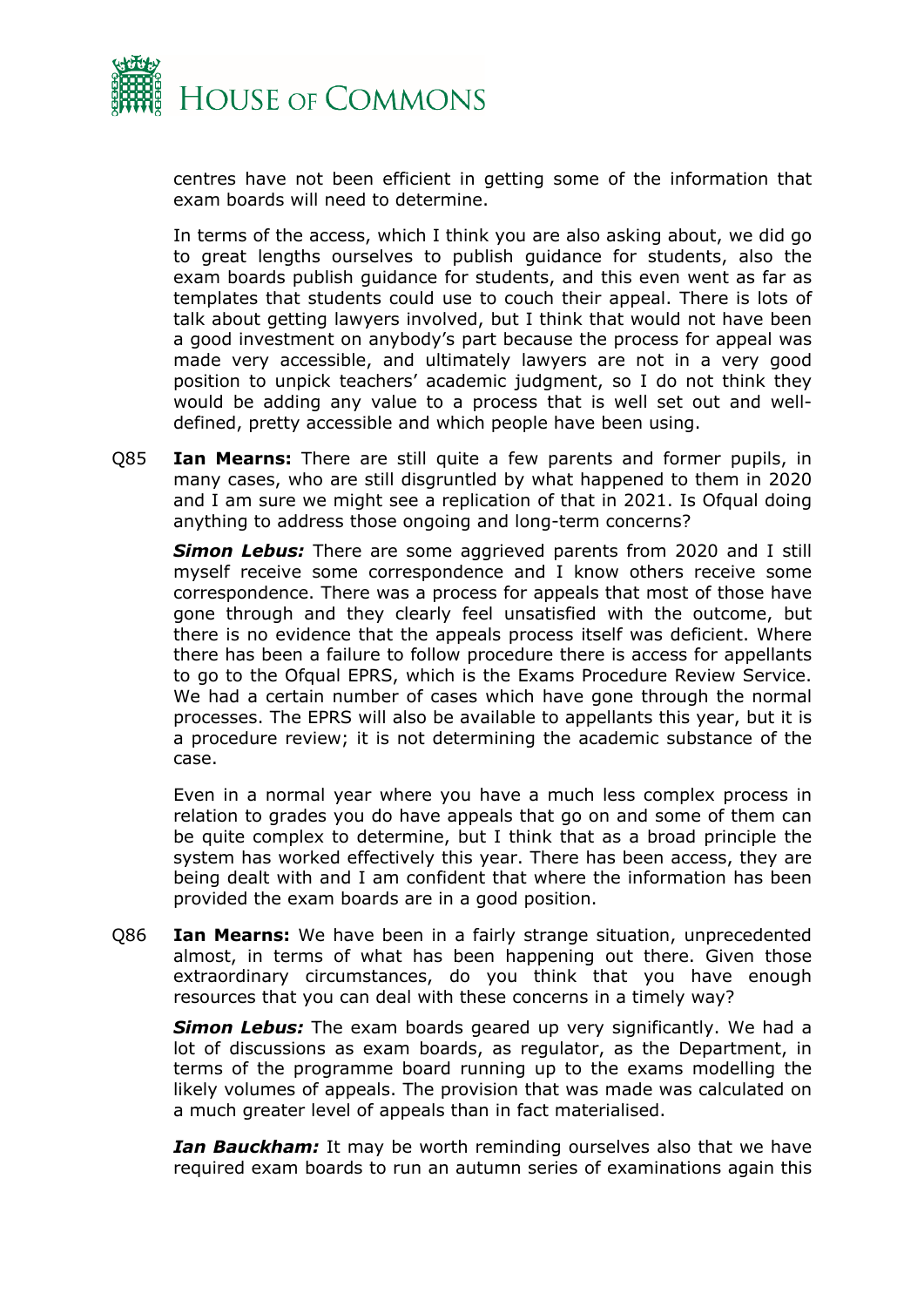

year, as last year, which gives an opportunity for anybody who feels the TAG process has not served them well to undertake an examination.

Q87 **Ian Mearns:** Could you let us know how many appeals have been lodged so far from the 2021 cycle?

*Simon Lebus:* It is in thousands, but not tens of thousands. I cannot remember the precise figure, but it is very much in line with last year, which I think was around 5,000.

Q88 **Ian Mearns:** It would be interesting to know if there are particular profiles or particular areas where there is a prevalence within the number of appeals lodged. That would be useful to know.

*Simon Lebus:* Again this will be part of the data that we publish in December covering the totality of the quality assurance arrangements.

Q89 **Ian Mearns:** Are you confident that every student who wants to will be able to take an exam in the autumn term?

*Simon Lebus:* Every student who wants to will be able to take an exam in the subjects that have been made available. There are one or two subjects that are not being made available, but I think it will cover the bulk of the demand. It was a small session I think from last year, but it is there as a safety net.

*Nick Gibb:* In all subjects at GCSE and A-level and in maths and science at AS-level.

Q90 **Ian Mearns:** Are you confident that these will be a fair measure when compared to teacher assessments, which have been done previously?

**Simon Lebus:** Yes, they will. The awarding will be more difficult because the numbers are going to be small and it will be a rather specialist cohort, but we are aware of that. I think the autumn session last year worked effectively and we would expect it to be able to do so this year.

Q91 **Tom Hunt:** It is difficult to predict what is going to happen over the next year with Covid and the way it might disrupt education, but really with the vaccine I think we are pretty close to having a degree of certainty that there is not simply going to be the level of disruption of this academic year. There might be some, but I struggle to see how it could be anywhere near on the level that it has been over the last couple of years. When do you think you will be in that position to be able to publish what are the plans for assessment in this academic year? I guess it goes back to the importance of providing that certainty and predictability and how by doing that we can benefit some of the most disadvantaged pupils.

*Ian Bauckham:* There are two kinds of information that is still to be published. One is the decision following the consultation on adaptations, the qualifications, so that is things like advance notice, examination aids, and so on. The other piece of information is the approach that we are going to be taking to grading, so what grading approach we are going to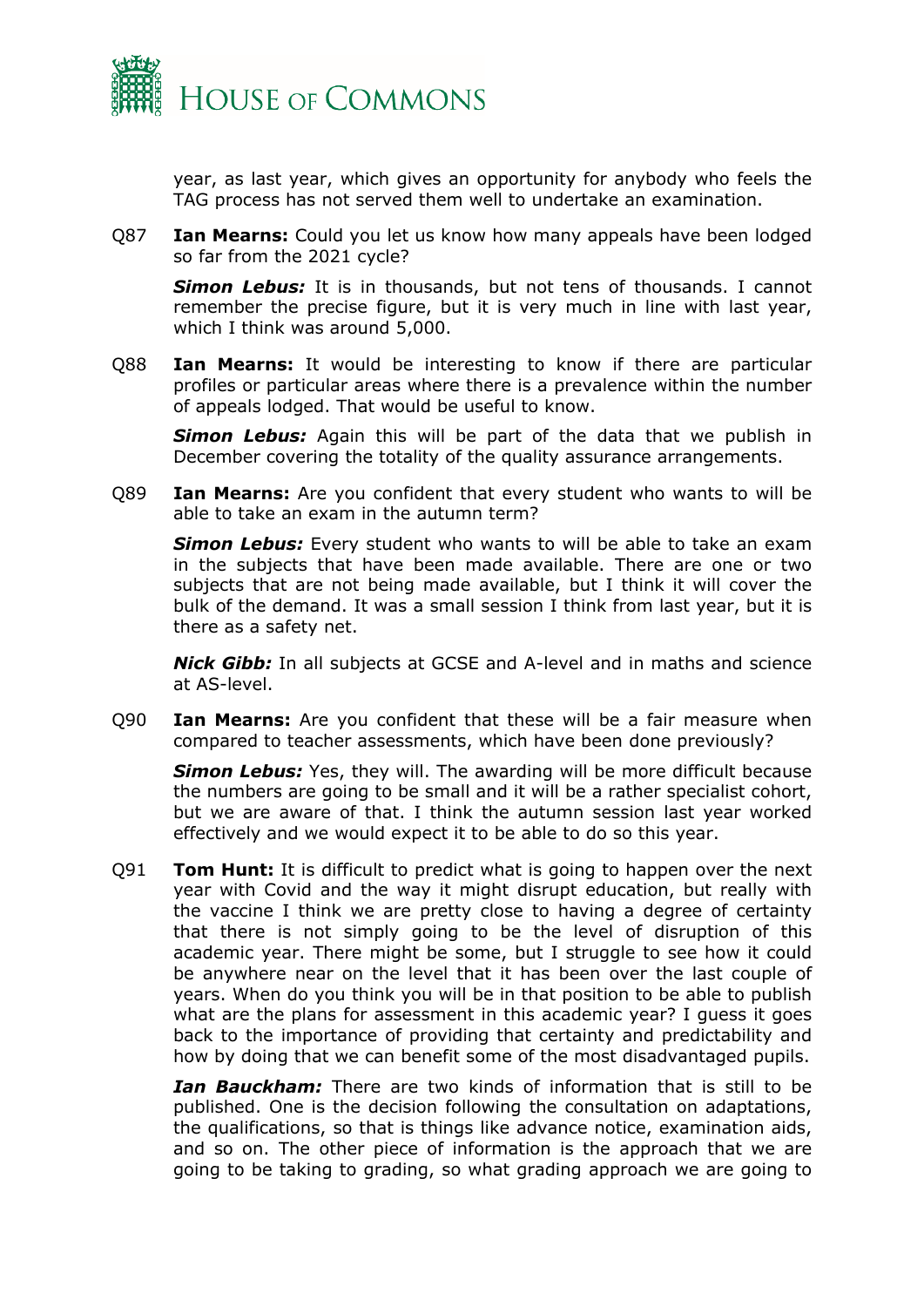

follow. Both of those sets of decisions will be published very shortly this autumn.

Q92 **Tom Hunt:** Do you anticipate that this academic year will be largely back to normal?

*Ian Bauckham:* We very much hope so, as I think everybody does, but there is a need to have a contingency plan and we are working on that at the moment. Work is quite advanced on that, and we are planning a joint consultation with the Department for Education again later this autumn to propose a contingency plan, should the unthinkable happen and examinations again are disrupted.

Q93 **Tom Hunt:** Realistically that unthinkable would have to be a mutant variant that totally evades vaccination?

*Ian Bauckham:* A decision to cancel examinations would be a government decision, so we would then swing into action with the contingency plan should that happen, but we very much hope it will not, because we know examinations are the fairest way to assess students and deal with all the other issues we have been talking about this morning.

Q94 **Chair:** You are not going to cancel examinations?

*Nick Gibb:* We do not want to cancel exams. On the contingency, we do know that teachers and the school sector do want details of the contingency because they want to know what data they might or might not need to collect, should the worst happen, and we end up having to cancel exams. That is why it is important that we are publishing the consultation on contingencies very shortly, which we will be.

Q95 **Tom Hunt:** I guess in a sense it is right to have a contingency plan and I think that is the responsible thing to do, and I can understand why teachers would welcome that, but I think perhaps the messaging could be, "This is extremely unlikely. We are being responsible so there is a contingency plan but absolutely you should expect that there are going to be exams and it is going to be back to normal, so do not think that this contingency plan—"

*Nick Gibb:* My view has been throughout the pandemic that you have to plan for the worst. My experience so far in the pandemic is that that has generally happened. I genuinely hope from now on it will not be, but we still must plan for the worst.

Q96 **Tom Hunt:** I think when you look at the polling of general population when it comes to Covid a lot of them are pretty pessimistic about how things might go, I happen to think probably over-pessimistic, so I guess we do not want anyone to think in the back of their minds that there are probably not going to be exams.

*Nick Gibb:* No, they should assume that exams are going to go ahead, and the teaching should reflect the whole curriculum.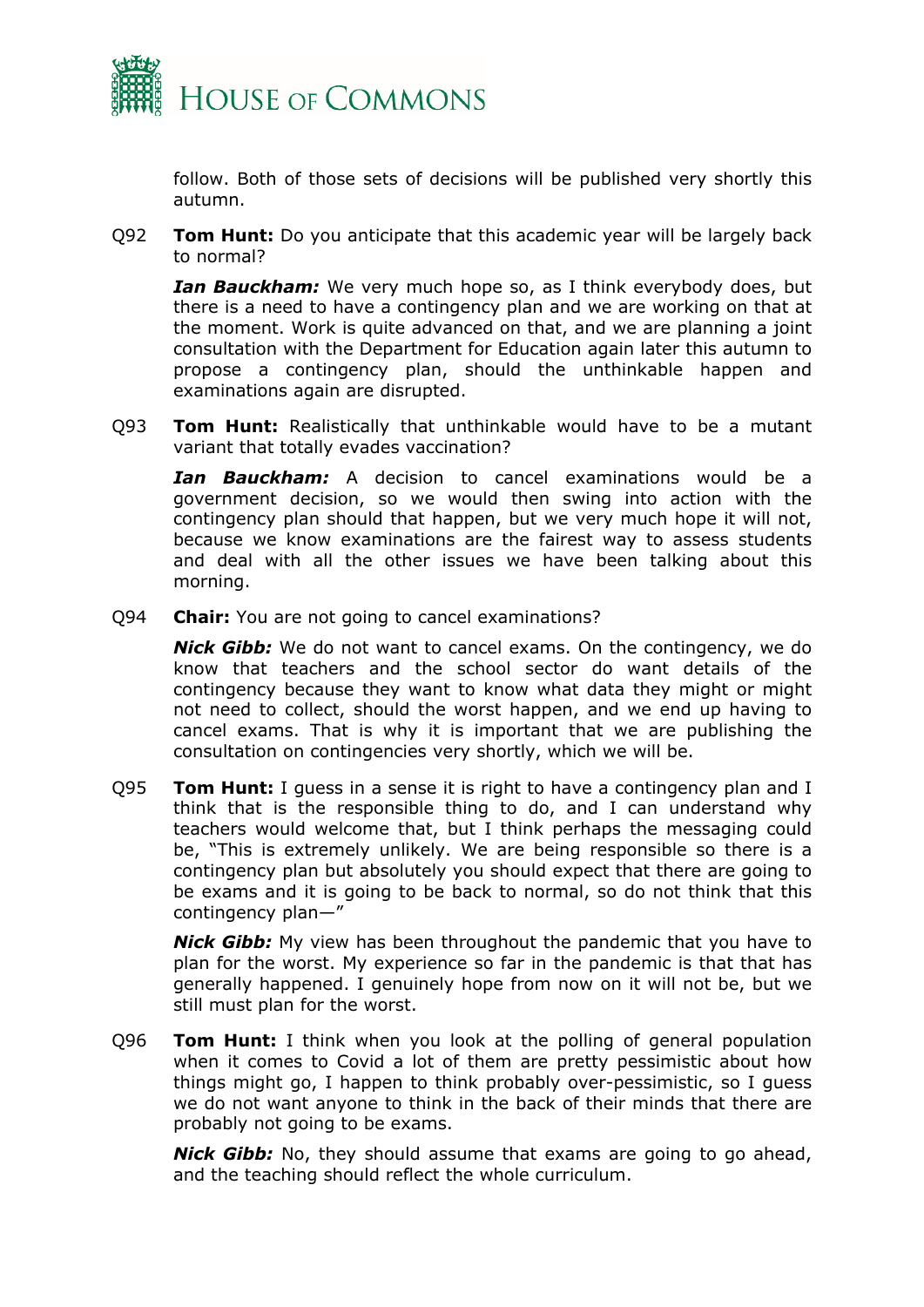

**Chair:** If there is one thing we know about the Minister of State for School Standards, it is he wants exams to take place.

Q97 **Ian Mearns:** Rob, on that, I think only about a month before exams for 2021 were cancelled there did not appear to be any contingency plan in existence. Is the plan to have a plan or is there a plan in existence that is a contingency plan should there be anything untoward happen for 2022 exams?

*Nick Gibb:* We were planning even in the autumn of 2020 for the prospect of exams being cancelled. We did not want them to be cancelled; there was a lot of work happening in the autumn for what the adaptations would be for the 2021 exam season. While that work was going on we were also thinking and working with Ofqual, and Ofqual were doing the same about what would happen if the worst came to the worst and we had to cancel exams. That work had happened and that is why when the announcement was made by the Secretary of State on 6 January, we were able to publish a very detailed consultation document on 15 January, nine days later, setting out—

Q98 **Chair:** You are saying there is a contingency plan if, God forbid, the worst comes to the worst?

*Nick Gibb:* Yes, and we will be publishing that very shortly.

**Ian Mearns:** I am looking very closely at the Permanent Secretary nodding her head so I will take that on trust.

Q99 **Chair:** Have you been able to assess how many pupils in exam years have not been in school and how many learning days they have lost? The figure I have seen is that those in the GCSE years have lost one in four days of face-to-face teaching.

*Nick Gibb:* It has been very difficult. We kept schools open of course for vulnerable children and the children of critical workers. In fact across the developed world we have kept our schools open longer for more children. We also, if you recall in 2020, brought back the exam years for a quarter of the time when the schools were already closed for the rest of pupils, in order to address this issue.

Undoubtedly, we know that both this academic year and the last academic year exam years have suffered the same lockdown—

Q100 **Chair:** The reason I ask the question is once you know how many days have been lost and how much lost learning there has been then you can surely adjust the exam system accordingly?

*Nick Gibb:* Not in that finessed way. As my Ofqual colleagues will say the experience is different in different parts of the country. It is different in different regions and within regions. It is different within a school, because a certain child may be in a bubble that is sent home and different children may not be. It is hard to say that they have lost 44% of time, therefore reduce the curriculum by 44%. It is not as simple as that.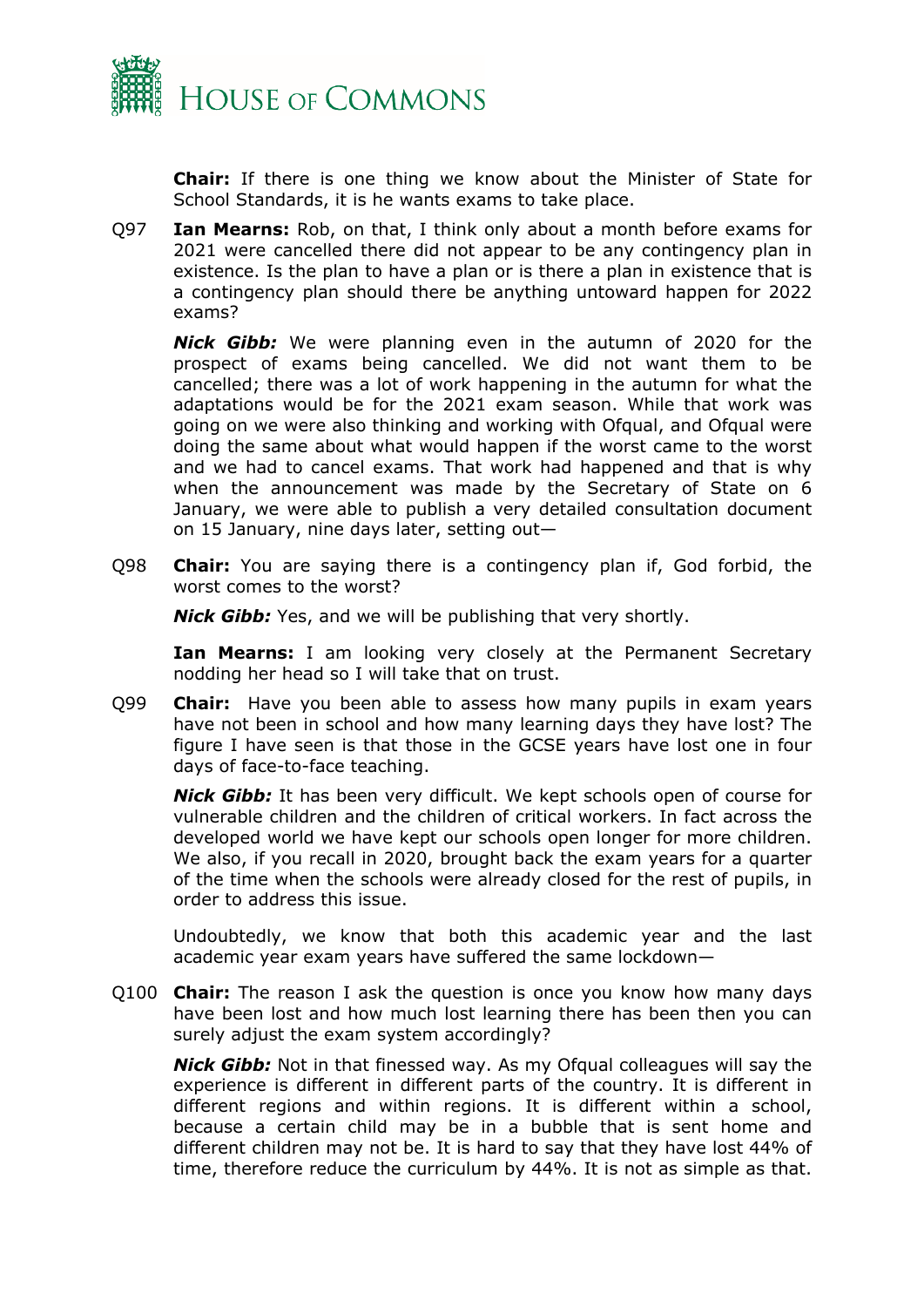

The adaptations that we consulted on in July I think are the right approach to ensure fairness that you have more optionality in history, geography and English literature, which is what we consulted on. In those other subjects where optionality is not possible we are announcing advanced information, so that young people can then focus their revision from the spring on the areas of the curriculum that they know will come up in the exam. I think that is the best way of reflecting the differential experiences young people have had.

Q101 **Chair:** Can I pick up on something you said about the lost days? According to the House of Commons Library analysis of data from Oxford University between January 2020 and July 2021 British children were out of the classroom for nearly 44% of days, longer than anywhere in Europe except for Italy.

*Nick Gibb:* I am sure those figures are right, if they come from the House of Commons Library. I do not know whether the Permanent Secretary has any more detail of those numbers, but we know there has been disruption. That is not a fact that is in dispute. In 2021 our objective was to make sure young people could move on to the next phase of their careers and their education, notwithstanding the fact that we have cancelled exams. I think that has been successful, in achieving that aim. In 2022 we need to get back to exams; they are the fairest approach but we need to reflect in the way those exams are being conducted the fact that they have lost—

Q102 **Chair:** To go back you need to assess the lost days, particularly those in exam years, and then how much catch-up is needed, and what catch-up, and then you can work out what kind of exams take place next year, which I am in favour of, by the way.

*Susan Acland-Hood:* I think there are two things that we need to do. We need to make sure that we are looking at lost learning, and that we are thinking carefully about making sure we understand what has happened during the course of the past year. Although I think the figures that you quote are technically correct in looking at the days on which children were not in school, all schools were closed to most children, the first thing is they do not necessarily take into account the children who were in school, because we had the policy around the disadvantaged and vulnerable. Secondly, they make no distinction between a day on which good quality remote learning was being provided to children and a day on which it was not.

What we have seen through Renaissance Learning and other lost learning research is that for example the impact of the second lockdown was significantly different from the impact of the first lockdown, because of the quality of the remote learning that was being provided. I am not saying it was perfect; it certainly was not and I am not saying it is as good as a face-to-face experience, but it is a bit more nuanced than counting the number of days during which a school was not fully open. That is why we prefer to focus on the evidence of lost learning.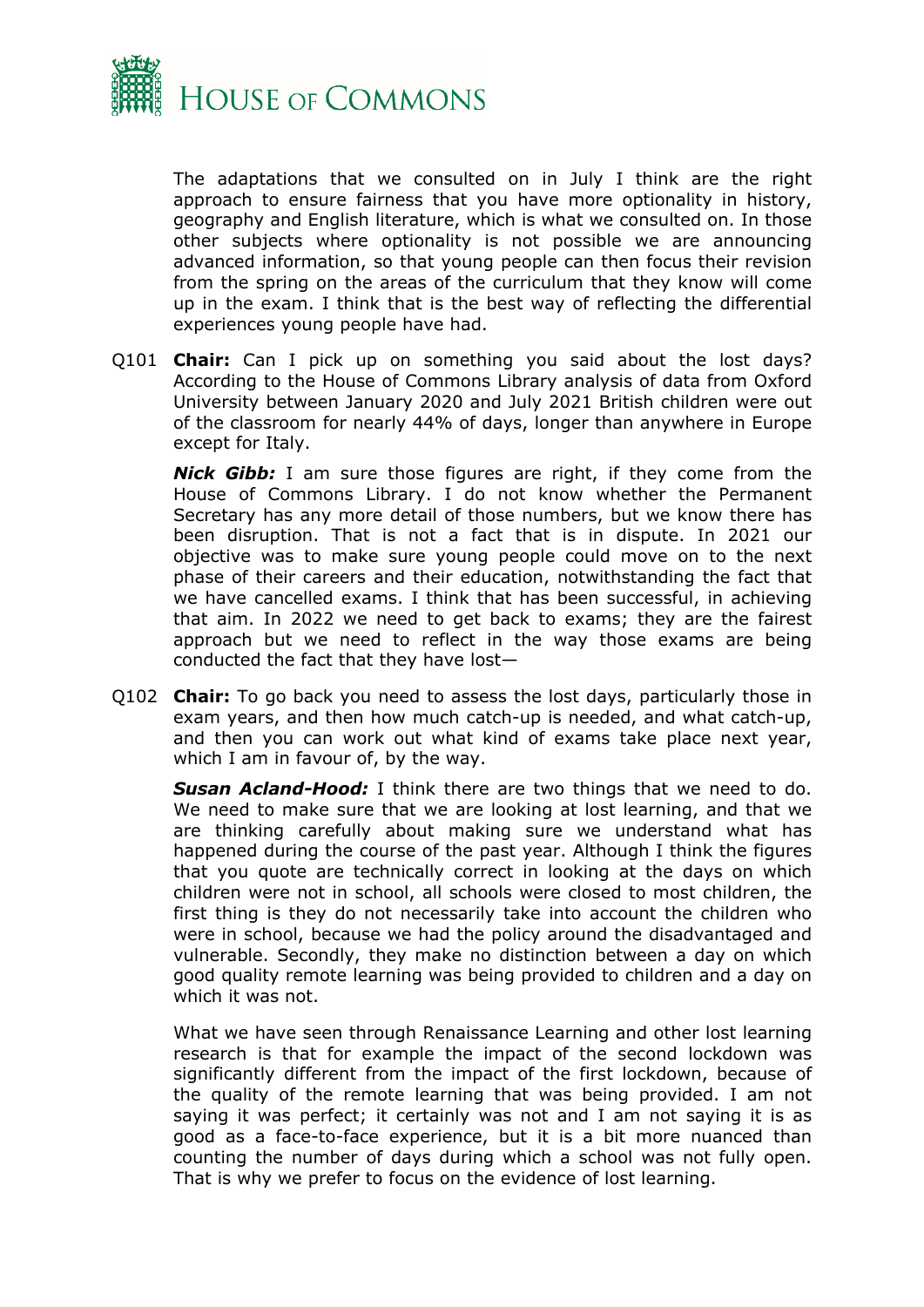

The second thing is that the thing that comes to mind—

Q103 **Chair:** You say you have not assessed the amount of lost learning in exam years?

*Susan Acland-Hood:* We have used as many instruments as we have available to us, including the reference test that we described to look at lost learning across as many cohorts as possible. The Renaissance Learning and the typical reference instruments used in schools that were able to do that at larger scale were more concentrated in primary and lower secondary years, but we are looking at as much as we can.

The one thing that comes through absolutely every assessment of lost learning is this point that the Minister makes, about the picture being very differentiated. We need to think carefully about the adaptations that help with differential loss of learning, rather than applying an average slide-rule based on the number of days lost.

Q104 **Chair:** Finally, when the exams take place next year ideally in order to row back on the grade inflation will you peg the results to 2019 or halfway between 2019 and 2020?

*Susan Acland-Hood:* That is the grading decision that is going to be announced.

*Nick Gibb:* You will know the answer to that question in October when—

Q105 **Chair:** Can you give us a direction of travel?

*Nick Gibb:* No. You will have to wait until October.

Q106 **Chair:** Why not?

*Nick Gibb:* These are very technical and difficult decisions and in October we will have the answer.

Q107 **Chair:** Is it your intention to dampen down grade inflation for next year's exam system?

*Nick Gibb:* Standards are hugely important, but so is fairness. Our instruction or our request to Ofqual was to—

Q108 **Chair:** If you could answer the question. Is it your intention as someone who cares deeply about these issues and has done so much to try to inform our education system to dampen down grade inflation in next year's exam system?

*Nick Gibb:* You will get the answer to that in October. What I will say is—

Q109 **Chair:** I am not asking you to give me the specifics. I am asking you, is it your intention to downgrade inflation next year? I do not see it as an unreasonable question to ask.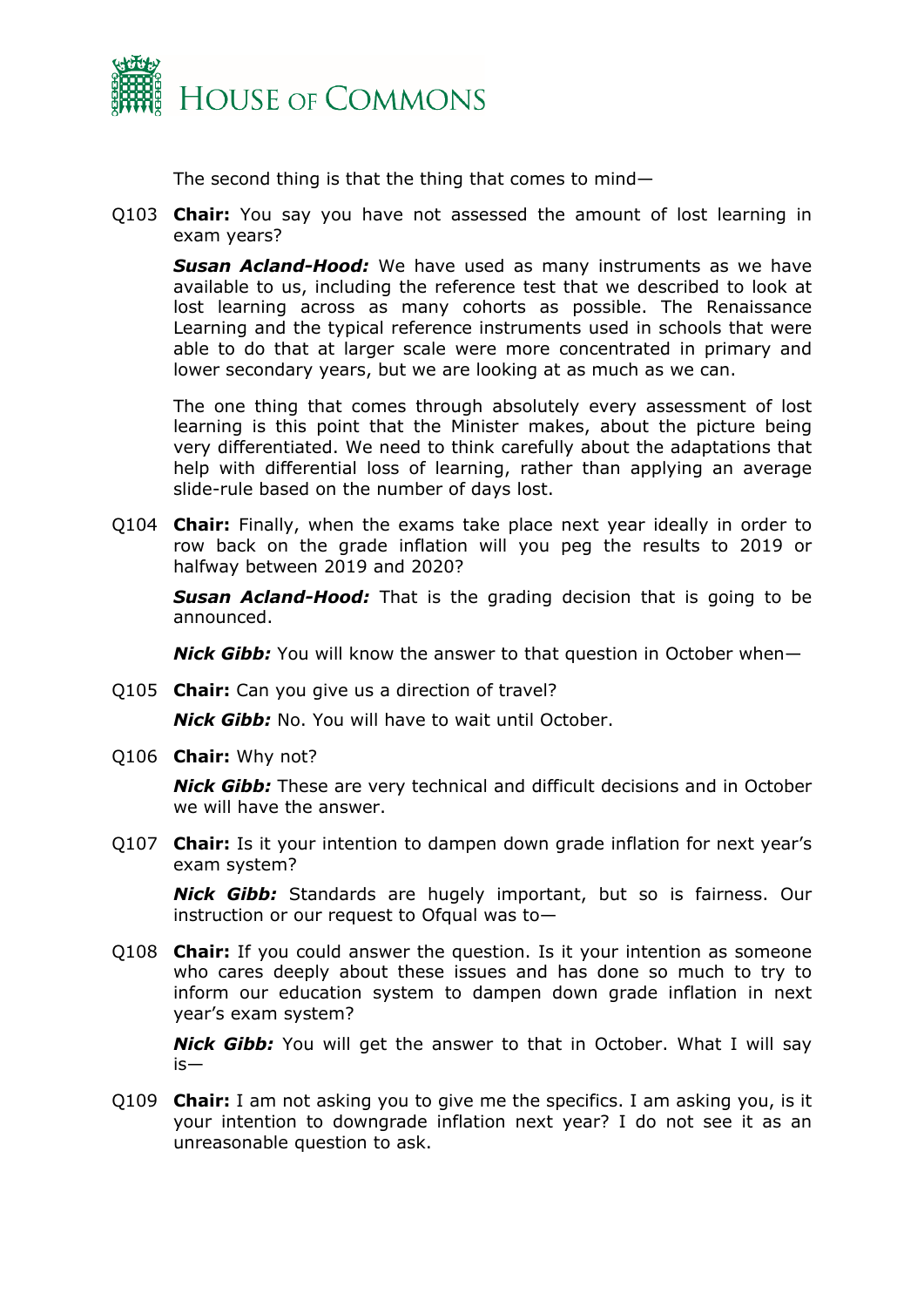

*Nick Gibb:* You will get the answer in October. What I will say is that we asked Ofqual to ensure that we had fairness in 2022 compared to previous cohorts.

Q110 **Chair:** Why can you not just say whether you want to dampen down grade inflation? You would have had no problems saying that in the past. It has been your mission for 10 years plus. Why can you not just say to me whether you want to dampen down grade inflation? It is not an unreasonable question.

*Nick Gibb:* What you are asking me is to anticipate what is going to be in the October announcement by Ofqual and I do not want to do that.

Q111 **Chair:** No, I am just asking you is it your anticipation to dampen down grade inflation in the long-term, then? Can you answer that?

*Nick Gibb:* Of course. We do not want an exam system that has inbuilt inflation. That is what we saw before 2010 and it was not what we want to see in our exam system.

Q112 **Chair:** The old Nick Gibb would have said, "We want to dampen down grade inflation", that you want exams to maintain their currency and value without hesitation, but now you do not want to tell us.

*Nick Gibb:* Ofqual is about to publish, in October, what they are going to do about grading in 2022. It is a very technical and important question that schools are waiting for the answer for.

Q113 **Chair:** There is nothing wrong to say that your preference is that we have lower grade inflation.

*Nick Gibb:* I can tell you what is uppermost in my mind, and that is fairness. We are going through a very challenging period.

Q114 **Chair:** What does that mean? That is a mother and apple pie word. Of course everybody wants fairness. I also believe in mother and apple pie.

*Nick Gibb:* I want the 2022 cohort to be treated as fairly compared with subsequent cohorts and past cohorts 2020 and 2021. That is something that Ofqual is reflecting on as they decide on what the grading system is going to look like in 2022.

Q115 **Dr Johnson:** I want to ask a question about home-educated students. In 2020 home education students faced a particular disadvantage because many of them did not have any independent assessments of their ongoing progress. From our Committee inquiry, I know there are limitations to data on children from outside the formal education system, but what information do you have regarding home-educated students, their attainment in exams this year and what thoughts do you have for ensuring that their assessments are fair next year?

*Nick Gibb:* This was something that was uppermost in our minds when we were devising the system for 2021, how we make sure that every system we have as an alternative to exams also enables private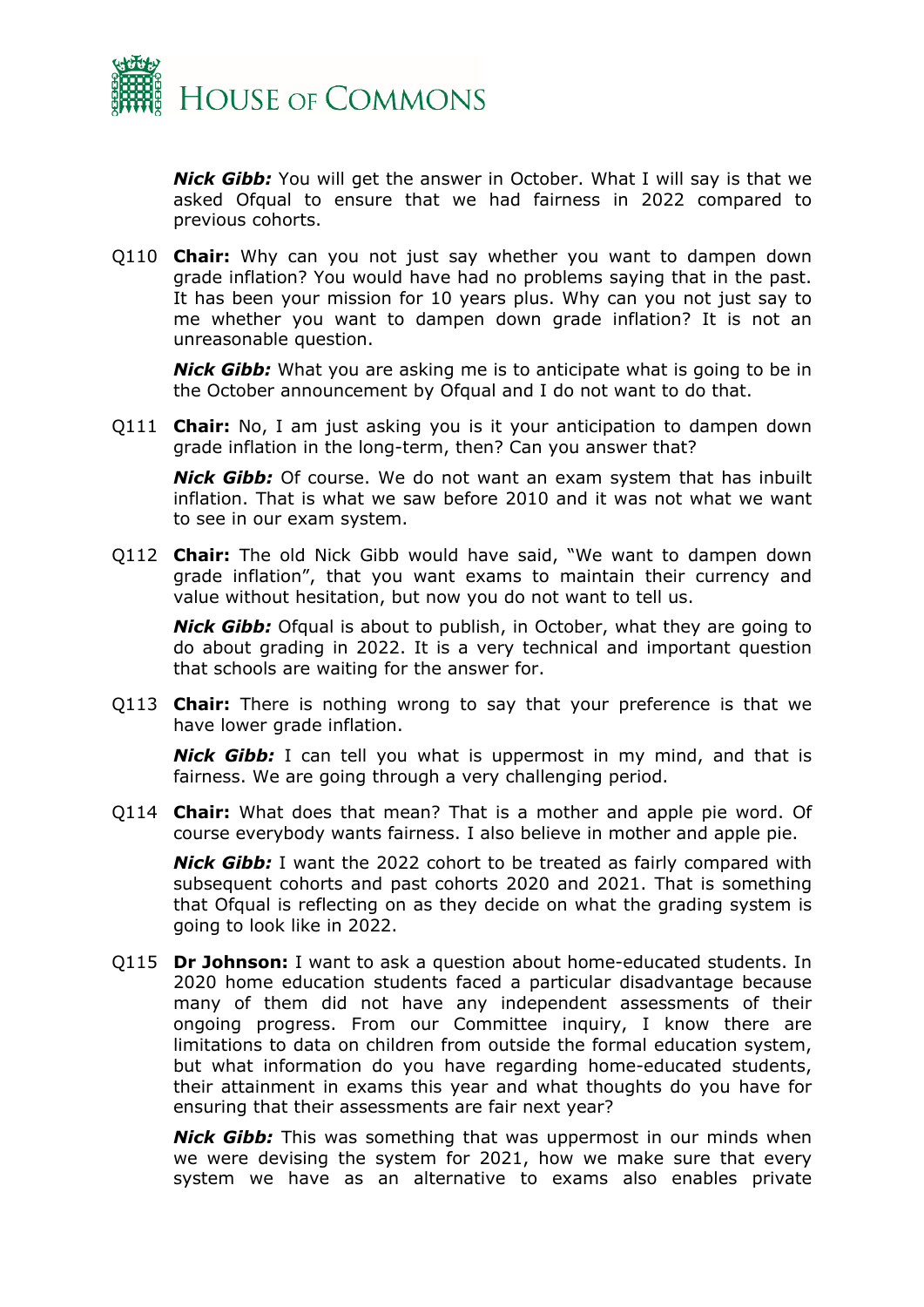

candidates to be awarded their qualifications. In fact, there were more entries for private candidates in 2021 than there were in 2020. We have worked with private exam centres to make sure that they were able to facilitate private candidates from being awarded grades.

The problem with private candidates that we have to address is if they do not have a connection with a school how can a teacher provide the evidence to support the grade? We knew that for an exam centre, particularly a private exam centre that would have been the centre where they sat the exam, to provide that private candidate with a grade would be quite an extensive operation for them, so we provided a subsidy of £200 per candidate per subject for private candidates so that they would not face fees beyond what they would normally pay for their exam. I think that has been a successful approach, to make sure that those private candidates could achieve a grade, and that is why we are seeing a higher entry rate for private candidates this year compared to last year. I do not know whether Ofqual want to add anything to that.

Q116 **Dr Johnson:** Are you happy that those results are as robust as they are in the formal sector?

*Nick Gibb:* I do not know whether you want to comment on results for private candidates further.

**Simon Lebus:** Yes, there is no reason to assume they are not robust. There were requirements of centres that had private candidates attached to them to look at their work and satisfy themselves that it was representative of what private candidates could do. As far as I am aware that has worked, but I have not had a lot of feedback from private candidates that that has been unsatisfactory. There have been some comments on the costs associated with that and the DfE provided a subvention to private candidates to support them attaching themselves to centres, and as discussed there is the autumn series available for any private candidates who felt the arrangements were not sufficiently supportive or they felt they were unable to access them equitably.

Q117 **Chair:** Will the Government be announcing a register for home education soon? The Secretary of State indicated that this will be happening when he spoke to us before the summer.

*Nick Gibb:* We are committed to a register of children not in school and we will be responding to that consultation as soon as possible.

**Chair:** That is a wonderful Whitehall answer. Thank you.

Q118 **Ian Mearns:** Changing the subject somewhat, the Department launched a consultation on Initial Teacher Training market review on 5 July, which concluded on 22 August. Do you think that was good timing, to launch such a consultation process given the subject matter and who the consultees were likely to be? In other words, wait until the end of term and then conclude the consultation halfway through the summer break.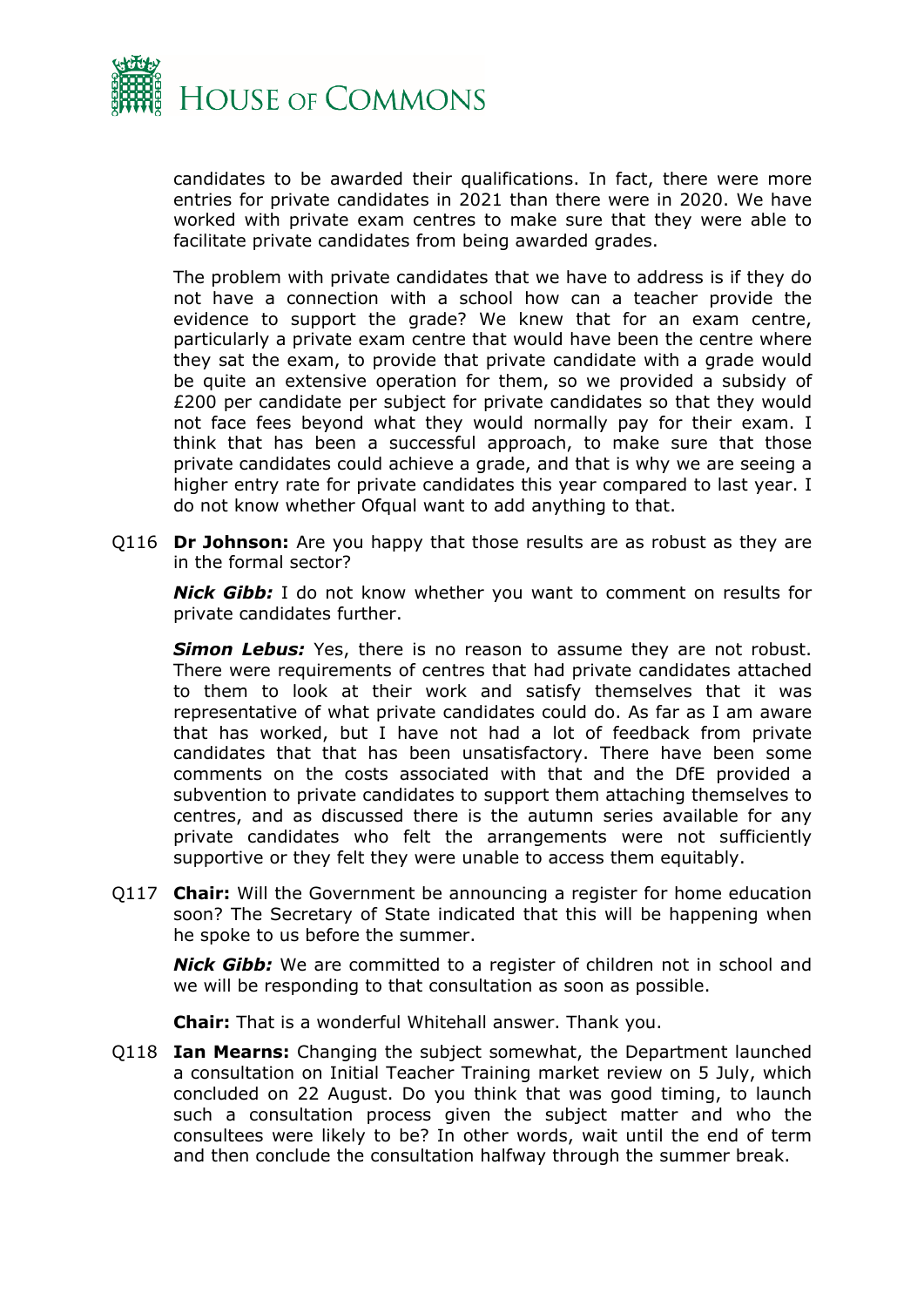

*Nick Gibb:* That is not the only consultation we are doing. We are talking to the university sector; we are talking to ITT providers, so there is a lot of informal conversation happening about the ITT market review. We know there are a lot of examples of good practice in the Initial Teacher Training sector, and the review intends to build on that very good practice. The evidence also suggests that there are still variations in that and that there is more we can do to improve quality and consistency. That is the aim of the ITT market review.

Q119 **Ian Mearns:** The formal consultation process was launched by the Department on 5 July and all I am suggesting is possibly the timing might have been thought about a little more constructively, Minister.

*Nick Gibb:* That is still a couple of weeks before the end of term. As I said it is not the only consultation we are doing. There is a lot of formal and informal conversations happening with the sector.

Q120 **Ian Mearns:** It is not like the educational establishment out there was going through a quiet period at that time, in terms of formulating responses. I am sorry, Minister. I think it is quite unforgiveable that a consultation process with the educational sector would have been launched and concluded in such a timely manner.

*Nick Gibb:* The quality of teacher training is hugely important in terms of the catch-up programme. We want to conduct this market review swiftly; we want the conclusions from it to be implemented swiftly, because it will have a direct impact on the quality of teaching. That is why part of the catch-up package, of the £3 billion £400 million is being spent on CPD for teachers, because we know that the quality of teaching that happens in the classroom has a direct impact on, first, catch-up and secondly the success of disadvantaged children in closing that gap.

Q121 **Ian Mearns:** I am not talking about a scientific survey, but I did ask around lots of people towards the end of last term in July. The vast majority of them were totally unaware that this consultation was going on, and that included chief executives of academy trusts, head teachers and so on. I think it seems deeply unfortunate that a policy response to a consultation is going to be based on a consultation that, frankly, could have been concluded at a better time.

*Nick Gibb:* The issue is if we had delayed the closing of that consultation into the autumn term it would have delayed the implementation of the conclusions of the review by a full year. That is what we did not want to do.

Q122 **Chair:** Is the special needs review going to be published soon?

*Nick Gibb:* That will also be published in due course, yes.

Q123 **Chair:** Originally it was going to be before the summer, so do we expect it by the end of the year? Are you able to say that at least?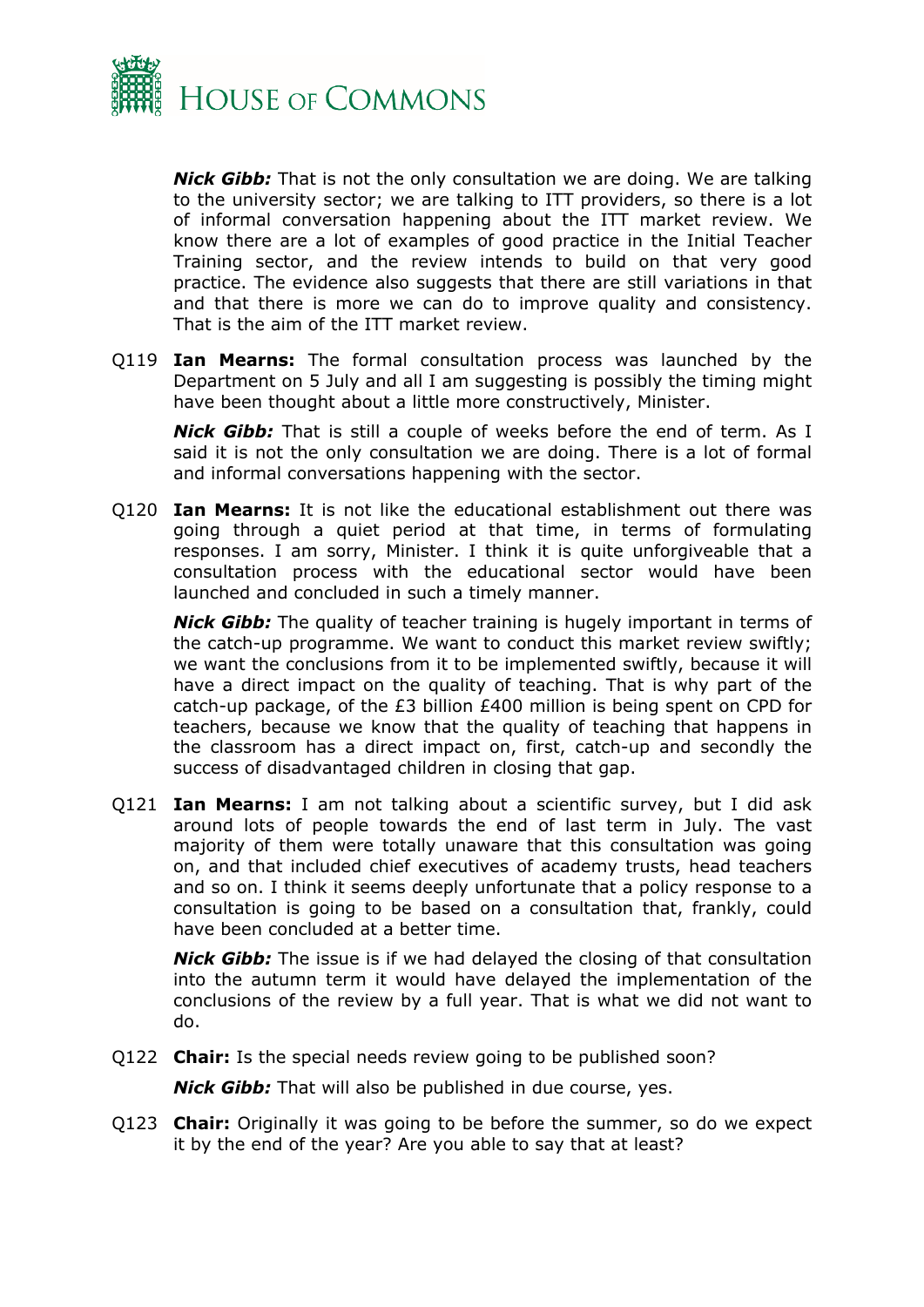

*Nick Gibb:* I do not know whether the Permanent Secretary wants to come in. It is important to get the special needs review right and there is a lot of work happening. This is a very important review. It goes to the heart of the quality of the education experience some of the most vulnerable children have.

Q124 **Chair:** Do you think we will get it out by the end of the year, Permanent Secretary, with any luck?

*Susan Acland-Hood:* We will get it out as soon as we have it ready to the quality that we want.

Q125 **Chair:** Originally it was going to be before the summer as well.

*Susan Acland-Hood:* I absolutely appreciate that.

*Nick Gibb:* We are in the middle of a pandemic.

Q126 **Chair:** I get it. I am just asking. Is there a possibility we will see it before the end of the year?

*Nick Gibb:* We will publish it when it is ready. Some of these reviews have been subject to the demands on Civil Service time in the Department as we are dealing with a pandemic.

**Chair:** I am not criticising. I am asking about the timing because we had our own Select Committee report on special education needs some time ago, in December 2017 I think, and so clearly it is a huge issue to many parents.

Q127 **Tom Hunt:** Very quickly, will that review look at funding of SEND and trying to alleviate any bizarre disparities there are in funding per head for people in different counties, for example in Suffolk, particularly unfairly funded when it comes to special needs? It would be fantastic if that review could iron out those quite glaring inconsistencies between funding in different areas.

*Nick Gibb:* It is looking at all of those issues. It is looking at primarily the quality of what children with special needs experience, but also it is addressing the issue of cost. You know that local authorities have been subject to a very high increase in costs. That is why we have increased the high needs budget for the last three years. If you look at the threeyear increases—about £700 million a year increases—that is about 33% increase just in three years in terms of the high needs budget that go into local authorities. We do know that most local authorities have suffered a deficit on their high needs budgets, but some have suffered very severe deficits. It is addressing that, and there are reasons for that. It is to do with medical advance in science, it is to do with the use of independent special schools that local authorities are using and so on. These are all the issues that the SEND review is looking into.

**Chair:** The good news is that is it. Can I thank you, Simon, for your service? I know you have only a few days left and whatever system that